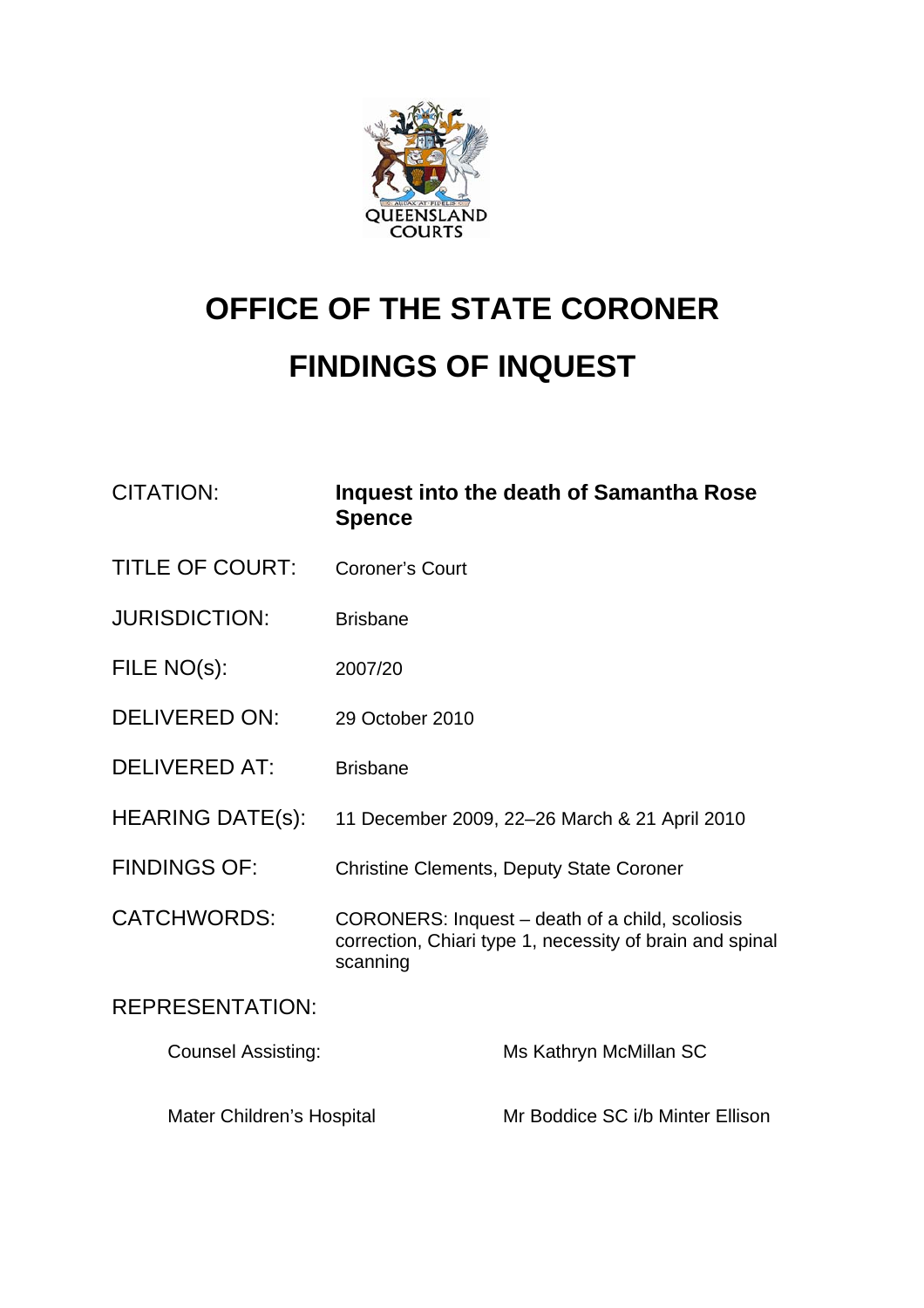# **Introduction**

Samantha Rose Spence would have turned thirteen on 29 April 2007. She died in the Mater Children's Hospital on 7 April 2007. She was a loved and well cared for child whose significant medical requirements were addressed by her family. Her primary carers were her father and paternal grandparents, particularly her grandmother.

Samantha had a complex medical history with some intellectual deficit although evaluation of her capability varied in different areas of assessment. Dexamphetamine had been prescribed with some success in improving her inattentiveness. She attended Special School.

## *Overview*

#### **Initial investigations**

In March or April 2006 her family observed a postural problem which was diagnosed as scoliosis. She was referred to the Mater Children's Hospital Scoliosis Clinic. In June 2006 the curvature of her spine was assessed by an orthopaedic surgeon, Dr Robert Labrom. He evaluated the curvature as severe and it was decided surgery was the appropriate treatment.

## **Identification of Chiari Malformation and Neurologist Review**

In the course of assessment and preparations for surgery, an MRI of the spine revealed a Chiari 1 Malformation. This is a protuberance of the cerebellar tonsils into the largest opening of the base of the skull (the foramen magnum). Samantha was then referred to a paediatric neurologist, Dr Christopher Burke, to assess whether this condition would require treatment prior to the proposed spinal surgery. In September 2006 the decision was reached that the severity of the curvature of the spine exceeded any need for further intervention regarding the Chiari Malformation which was assessed as a-symptomatic. The scoliosis progressed markedly from sixty five degrees in June 2006 to ninety degrees by March 2007.

## **Operation**

Surgery to insert rods to straighten her spine was performed on 5 April 2007 by Dr Geoffrey Askin assisted by Dr Robert Labrom and Dr Otto Von Arx. The anaesthetist was Dr Gregory Moloney. The surgery was successful and there was no indication of problems with either the procedure or the anaesthesia. At completion of the procedure two epidural infusions of morphine for pain relief were started. The anaesthetist Dr Moloney accompanied Samantha to the paediatric intensive care unit (PICU) where he handed over her pain relief management to the acute pain service. Spinal cord monitoring occurred throughout the operative procedure with no indication of a problem.

#### **Paediatric Intensive Care**

Samantha was cared for in PICU post surgery from 1.25pm on Thursday 5 April 2007. Her blood pressure was a little low, and she was slightly febrile but these observations did not cause alarm to medical carers.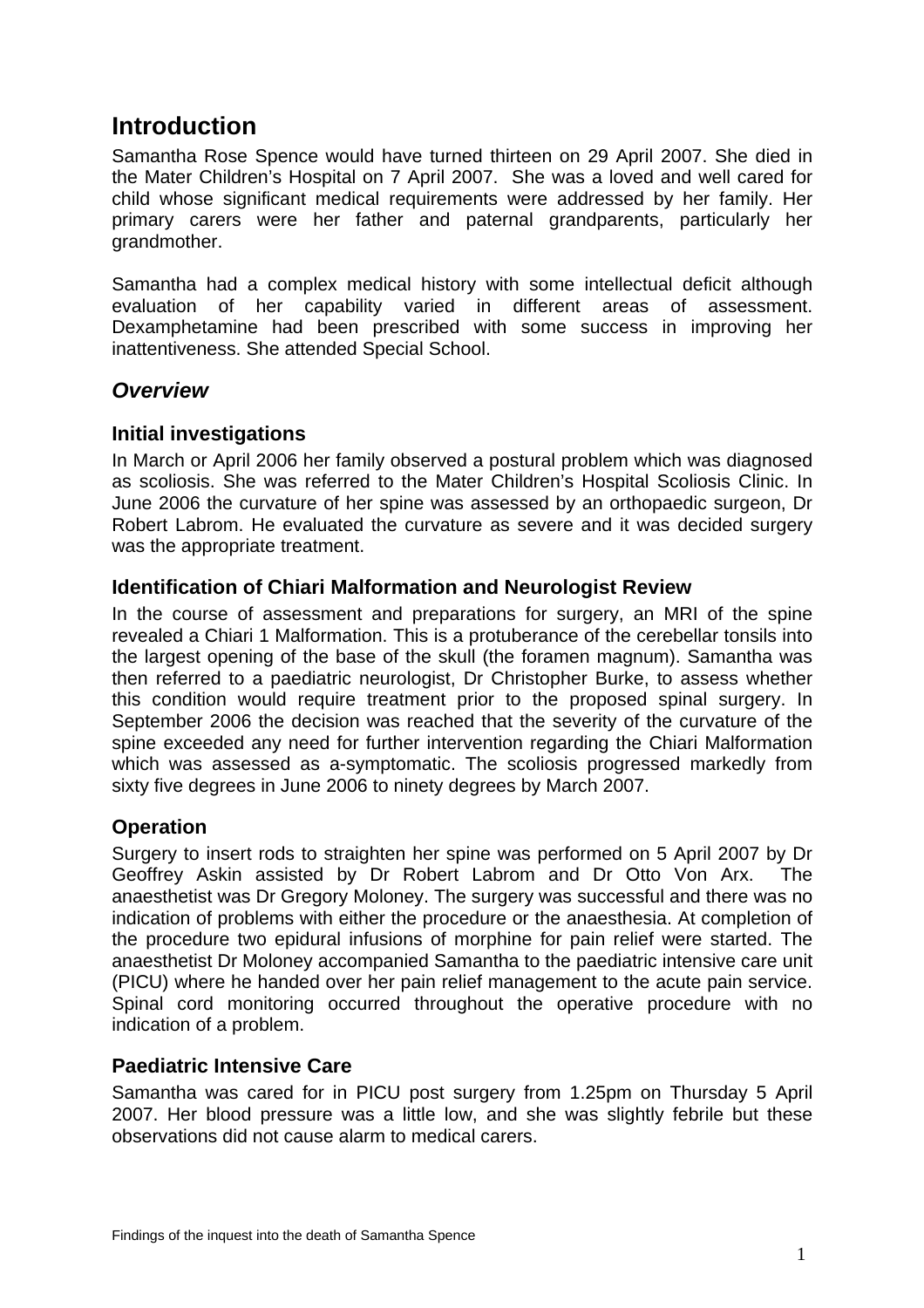## **Transfer to ward**

She was discharged to the ward at about 11.30am on 6 April 2007. That was Good Friday of the Easter long weekend.

Samantha's family recall her as being very sleepy and not very responsive. Staff were not overly concerned with her condition although family members voiced concerns. By about 5.00pm nursing staff were also considering whether there was a problem as Samantha appeared still to be very sleepy. Instructions were given to reduce the epidural pain relief, which was done. A ward call was made to have Samantha's condition reviewed by a doctor. Samantha's condition declined rapidly from about 5.15 - 5.30pm.

#### **Respiratory arrest, resuscitation and treatment**

The ward call doctor, Dr Skeggs had just arrived to review Samantha's condition when she became unconscious. He could not elicit a response and her condition suddenly declined rapidly. She suffered a respiratory arrest. A code Blue response was called at about 6.00pm. Samantha was resuscitated, intubated and ventilated before being transferred back to PICU. She did not respond to the administration of Narcan, which would have been expected if she was suffering from over sedation. A CT scan and neurological review was undertaken at about 8.15pm. This revealed acute and chronic hydrocephalus and possible tonsillar herniation secondary to cerebrospinal fluid leak. An emergency external ventricular drain was inserted which released cerebrospinal fluid under pressure.

Dr Lister, the head of the PICU, spoke with Samantha's family and explained she had suffered brain damage and was unlikely to survive. Samantha was declared deceased at 2.40pm on Easter Saturday, 7 April 2007.

## **General medical history**

Samantha Rose Spence was born on 29 April 1994. She was delivered by caesarean section after an uneventful pregnancy. As a young child she had ear problems treated by grommets and removal of her adenoids. There were a range of childhood illnesses including febrile convulsions when aged two to three, pneumonia, asthma, and recurrent ear and respiratory infections requiring reinsertion of grommets. At age two she was referred to a paediatrician, Dr Robert McGregor. Developmental delay in reaching milestones in motor skills, speech and crawling was noted. It was suspected she had a hearing difficulty and this was investigated and confirmed. The bilateral middle ear disorders impacted on her speech and language development. Further referrals were arranged to speech pathologists and ear nose and throat specialists. Grommets were inserted again to assist with her ear infections which had diminished her hearing.

By age four and a half Samantha had been diagnosed with global developmental delay, particularly in verbal areas. In 2000 she again needed grommets inserted due to recurrent ear infection. Her hearing and speech development remained adversely affected by these physical problems. She attended the Claremont Special School. Behavioural difficulties, problems with bowel training and head nodding in 2001 prompted her general practitioner, Dr Lawnton to recommend assessment for autism. She experienced gastro intestinal difficulties which also impacted on her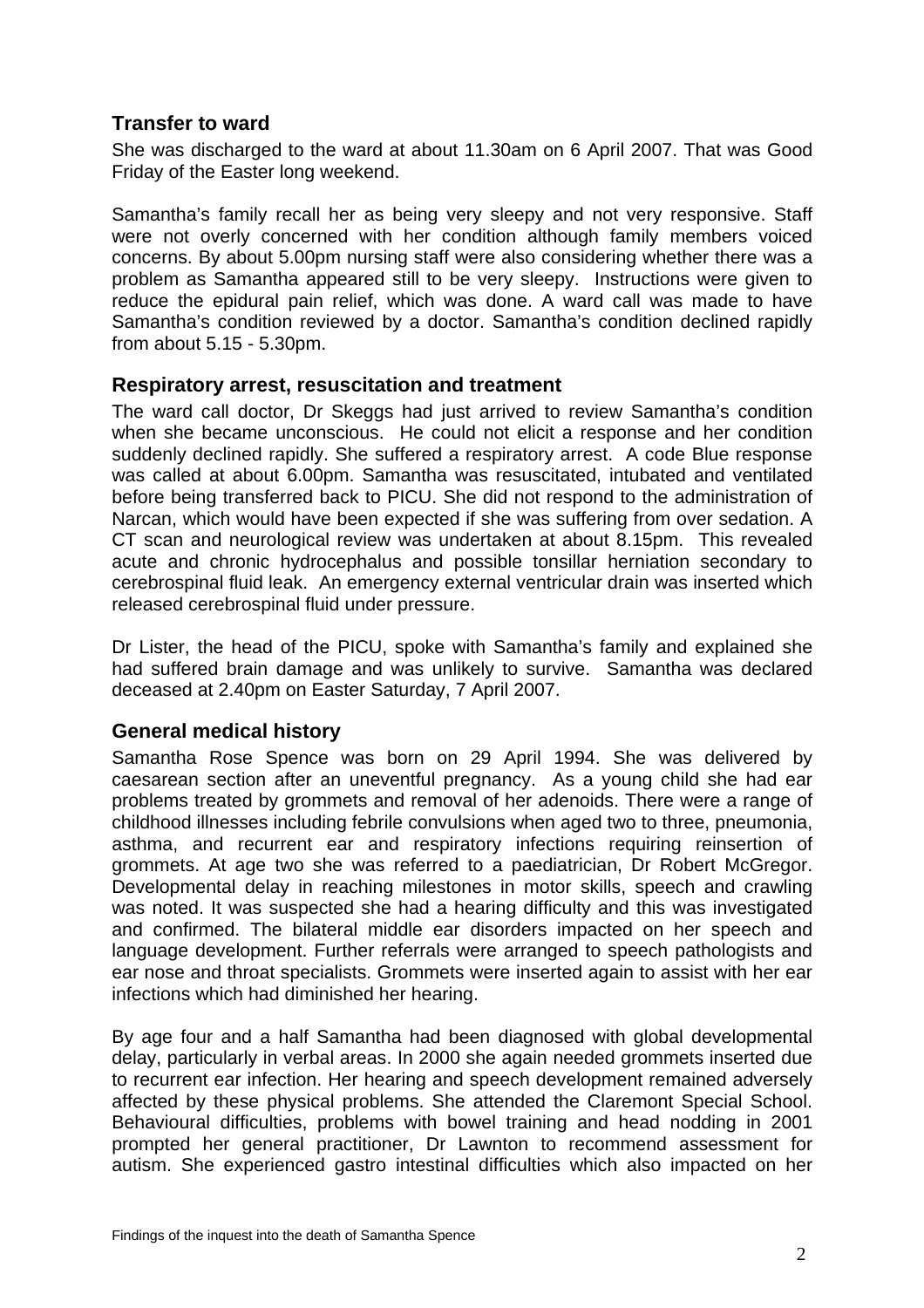ability to cope in the school environment. Problems with her sight were detected and she was referred for review by the optometrist due to astigmatism.

In 2002, mild to moderate mixed hearing loss was confirmed and hearing aids were fitted. Samantha's hearing capacity was significantly improved but remained the focus of her medical care between 2001 and 2005.

In 2005 her general practitioner referred her to Dr Malcolm Miller, paediatrician and Therese McHugh, a psychologist, regarding her intellectual problems. At this time Samantha was considered to be a socially shy and somewhat withdrawn child, but otherwise happy and enjoying school. Once she developed confidence she enjoyed being with other people, returned affection and was empathetic. It was noted she was very poorly coordinated which led to reluctance to participate in physical activities and concerns with her weight.

It was also recorded Samantha's two siblings had a degree of learning difficulty. Her gait was described as unusual. Her overall presentation was seen to represent a form of intellectual impairment. Dexamphetamine was prescribed. The medication benefited Samantha who appeared to be more interactive, expressive and a little quicker in her thinking.

Throughout Samantha's life she was actively cared for primarily by her father and paternal grandparents. It was noted her mother had significant health difficulties. Her medical care was actively pursued by her family who were committed in their ongoing support for Samantha.

A summary of the family's evidence to the inquest from Samantha's father Shawn Spence and Samantha's grandmother is annexed. $1$ 

## **Family issues**

(i) Mr Spence and his mother consider their repeated expressions of concern over Samantha's condition were not taken seriously. As her father and grandmother, they were best placed to know Samantha and they were concerned over her condition throughout Friday but felt their concerns were not fully appreciated or properly investigated.

(ii) In hindsight Mr Spence asked why another MRI was not performed after the malformation was detected in August or September 2006. He raised the question whether a pre-emptive shunt placed before the operation was performed on her back, should have been performed.

(iii) Mr Spence considered the nurse from the agency demonstrated a casual attitude and an inability to manage the equipment and monitors which concerned the family then and now. In retrospect Mr Spence also queried whether a major operation should have been scheduled immediately prior to Easter when fewer staff would be expected to be available.

<span id="page-3-0"></span> 1 Annexure 1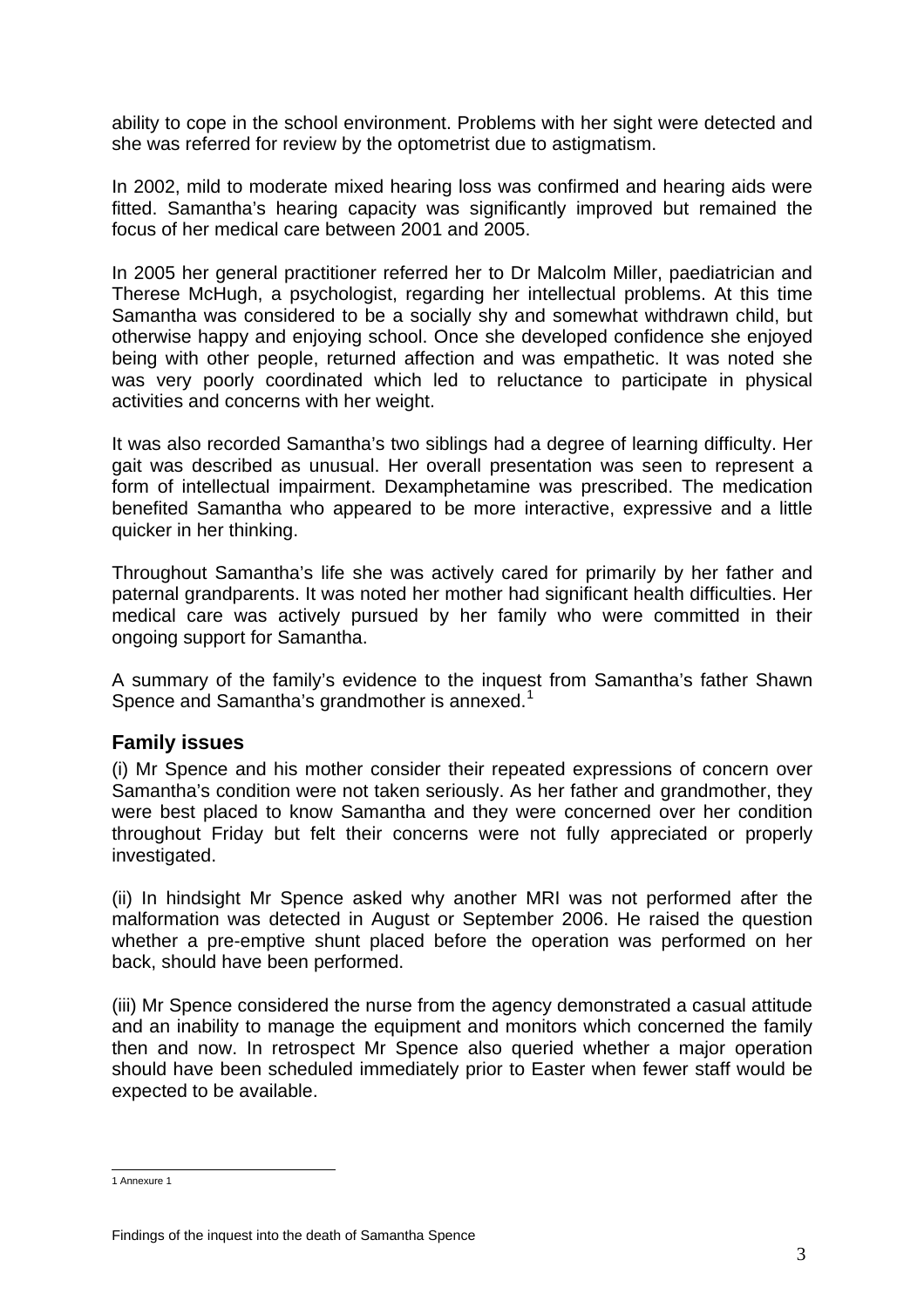(iv) Mr Spence disagreed with the impression presented by Nurse Murphy that Samantha was chatty and the suggestion she joked about going home. He thought she was "very groggy, very out of it. It was a very laboured, "Oh, can I go?", but yeah, it wasn't Samantha."<sup>[2](#page-4-0)</sup>

I have not referred to all the evidence from the inquest but have summarised some as follows.

# *Summary of evidence of some of the treating medical team*.

# **Dr Labrom**

Dr Labrom is an orthopaedic surgeon with specialist interest in paediatric spinal surgery. He is experienced and has practised in Canada in his area of specialty. He assisted Dr Askin with Samantha's surgery.

He saw Samantha for the first time through a referral to the Scoliosis Clinic at the Mater Children's Hospital. The referral was from another specialist, Dr Licina to whom Samantha had been referred by her treating general practitioner, Dr Lawnton. The clinic operates through the skills and expertise of various visiting specialists and treatment decisions are made drawing on expertise from the team. The clinic runs within the public hospital framework and offers a wide range of surgical, physician, therapist, intensive care and para medical staff expertise.

Access to care for children is generally available within 90 days for assessment by the clinic. Dr Labrom and Dr Askin triage and review the children to ensure children with urgent requirements are seen promptly. He considered the surgical team was well supported by a strong nursing staff led by Sister Reitano.

In Samantha's case, she was first seen by Dr Labrom in June 2006 and then seen prior to her surgery in March 2007 by Dr Fornachs. When first seen by Dr Labrom Samantha had a spinal curvature measured at 65 degrees. By March 2007 the curvature was measured at 90 degrees, a marked increase. Because of the significant increase her surgery was scheduled within the month of March 2007. Assessment indicated Samantha maintained good flexibility suggesting surgical correction could be achieved to a significant effect.

Dr Labrom acknowledged in hindsight she could have been seen towards the end of the year by the orthopaedic team but this did not occur. However, she was seen in September 2006 by a paediatric neurologist, Dr Christopher Burke. This review was arranged after the MRI of the spine was conducted as a standard procedure and revealed a Chiari malformation.

Dr Labrom confirmed the purpose of the referral to Dr Burke was for clearance prior to the proposed orthopaedic surgery. The referral was standard practice where an abnormality is detected in the spinal cord. Dr Labrom stated "we chose Dr Burke because of his vast experience. We figured that a neurophysician comparison to a neurosurgeon, would be a very good place to start and we have a good relationship with our neurophysician services at the Mater Children's Hospital, and we felt that his

<span id="page-4-0"></span> 2 T2-13, L 1-3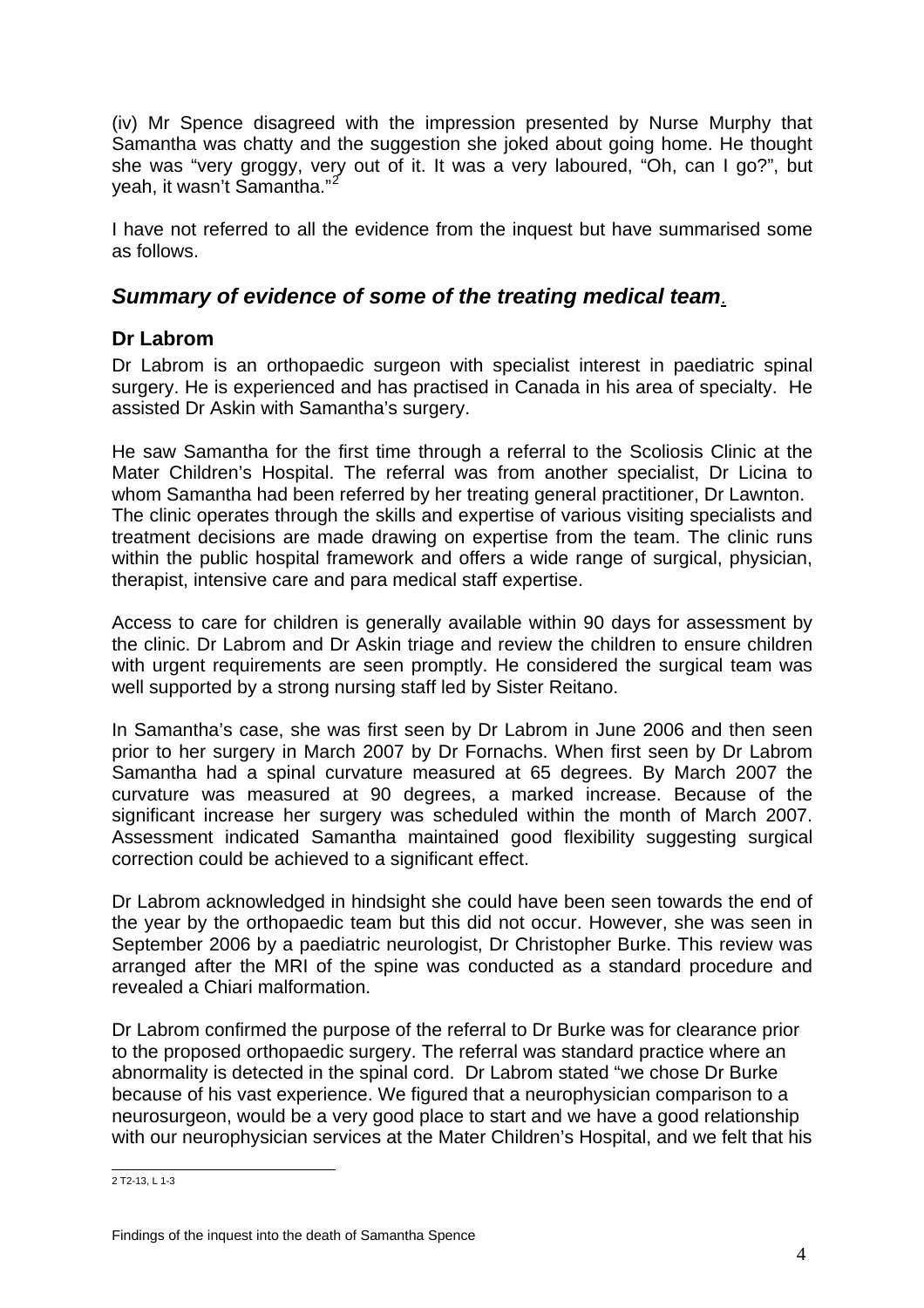opinion would be valuable, in the way that he could assess the child, in a global sense , as well."<sup>[3](#page-5-0)</sup>

Dr Labrom went on to explain the choice of neurophysician rather then neurosurgeon reflected the view the Chiari malformation was of a mild degree and they really did not suspect there was a requirement for surgical input. Dr Labrom explained to the court the position of the brain at the back of the head which extends to the brain stem and into the spinal cord. The spinal cord passes from the brain into the spinal column via a large hole in the base of the skull called the foramen magnum. There are variations where the cerebellum (the most posterior portion of the brain) can be herniated into the posterior part of the foramen magnum.

Samantha had the mildest type of malformation, graded one and called ectopia, meaning some change in the appearance of, and out of its usual position. In Dr Labrom's experience the Chiari malformation would need to have been much more significant before consideration was given to posterior fossa decompression. If that was required the neurosurgeon would operate to physically remove some of the bone at the base of the skull to allow more room without any risk of traction or compression to part of the brain.

Dr Labrom emphasized the team was very aware of the situation with Samantha and therefore sought the global neurological assessment of her function, particularly with relation to her upper and lower extremity function including the examination he understood was performed by Dr Burke.

Dr Labrom understood the Chiari malformation was a-symptomatic. There was no information in her medical history to suggest neural compression, which in the instance of Chiari malformation, can lead to brisk reflexes or weakness or spasticity. Symptoms can present in a multiple ways but Dr Labrom considered Samantha did not demonstrate any. In particular he said "We had no particularly strong evidence to date she had a hydrocephalus type relationship, as well."[4](#page-5-1)

Dr Labrom explained hydrocephalus as increased pressure in the brain, often related to blockage of the normal spinal or brain fluid (CSF) that circulates in the brain.

Dr Labrom conceded there was an association between Arnold Chiari malformation and spinal fluid CSF, spinal fluid flow, but said it was not well understood. He said, "In (our) appreciation of her presentation there was no evidence to suggest this."

Symptoms can be vague including headaches and subtle weakness and chronic fatigue, anorexia, failing to eat, as well as subtle neurological symptoms.

In Samantha's case there were other developmental and intellectual issues that made it more difficult to assess.

3 T2-37 L 4-10.

<span id="page-5-1"></span><span id="page-5-0"></span><sup>4</sup> T2-38, L 13-14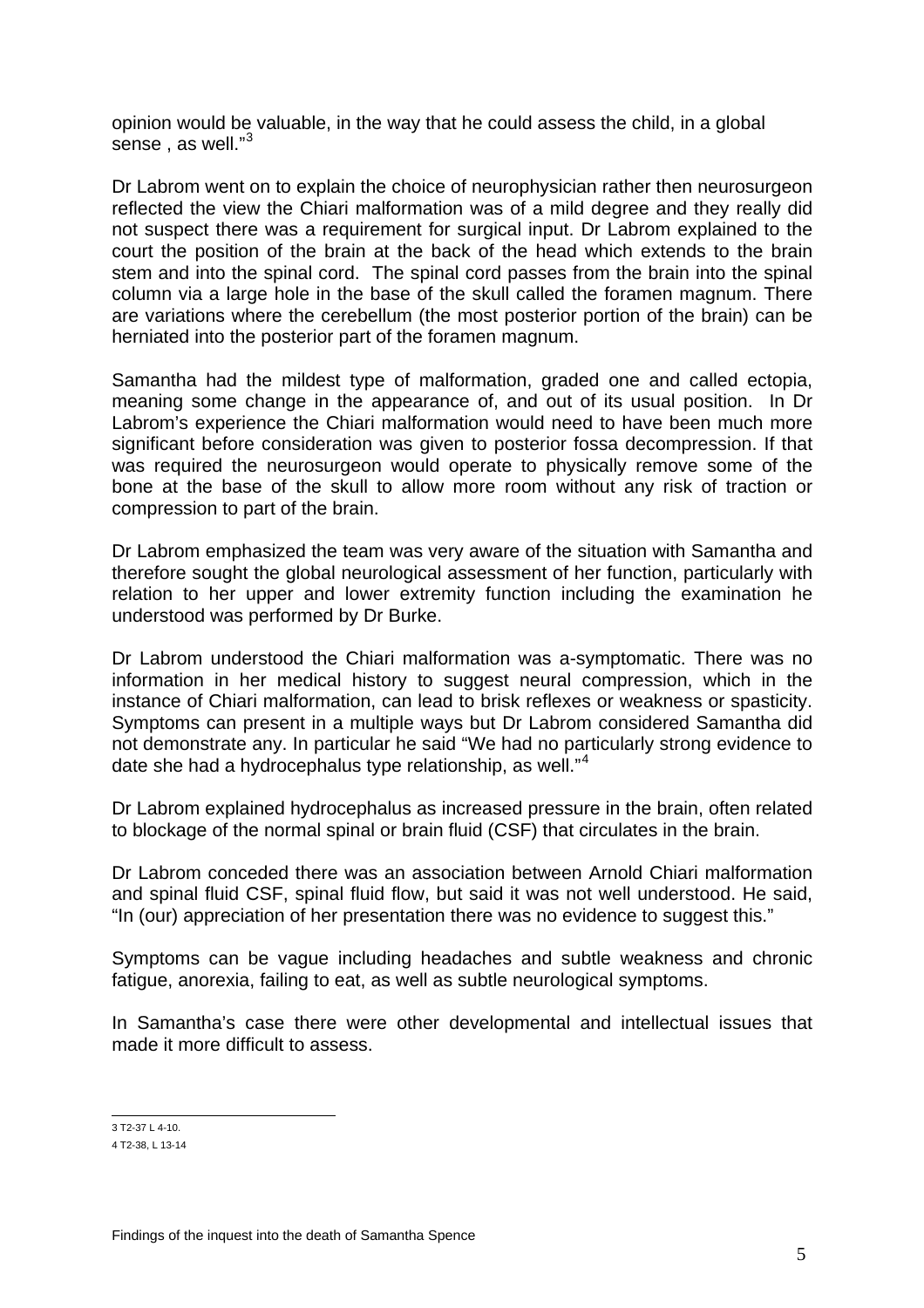Dr Labrom said the family was often the source of the best observations of subtle changes in behaviour but there was no concrete evidence that Samantha was suffering neurologically or from CSF flow dynamics issues in relation to the Chiari malformation or any hydrocephalus.

Dr Labrom excluded the more serious complication of Chiari malformation where a syrinx exists; an opening in the spinal cord was not evident in Samantha. In cases where a syrinx exists there is increased risk of blockage of spinal fluid which is manufactured in the brain and flows downwards.

Dr Labrom also noted a syrinx can exist without a Chiari malformation and can be entirely asymptomatic.

Dr Labrom indicated he would not have changed the manner of surgery had the situation been that it was known Samantha had both a Chiari malformation and a syrinx. However the pre-operative assessment pathway would have been via a neurosurgical review to review the syrinx. An assessment would be made to see whether there was a need for preliminary drainage of the syrinx.

Dr Labrom indicated had there been symptoms suggesting hydrocephalus the response would be the same, namely review by a neurophysician. If hydrocephalus was identified Dr Labrom indicated they would ask advice of the neurosurgeon to see if any further tests, for example assessing the spinal fluid flow via an MRI would be advisable. Advice might include the use of a shunt. However, Dr Labrom indicated even had there been a syrinx, in the vast majority of patients there is no need for a shunt. Likewise patients with Chiari malformations rarely require posterior fossa or foramen magnum decompression. The assessment for Samantha concluded there was no need for surgery regarding the Chiari malformation prior to the spinal surgery.

Dr Labrom estimated he had previously operated on between 10 and 20 patients with Chiari malformation and performed scoliosis correction surgery on these patients.

Dr Labrom confirmed the usual pathway for children after undergoing scoliosis correction surgery is a night in the paediatric intensive care unit to manage the analgesia required for pain relief.

Dr Labrom acknowledged everyone involved in Samantha's care felt desperately sorry after Samantha's unexpected death and especially for the family.

He said the team has responded by even greater diligence in preparation with regard to identifying any abnormality of the spinal cord. A very firm opinion is required from neurological assessments before surgery proceeds. MRI scanning of the entire brain, not just the base of the brain as occurred in Samantha's case, is now performed in the pre operative work up of children. This is done despite there not being a clear scientific justification for doing so, nor strong views in worldwide literature research indicating it is advisable. However, the Mater Hospital has decided to add this screening which they will monitor and review to assess the efficacy and cost efficiency of the practice.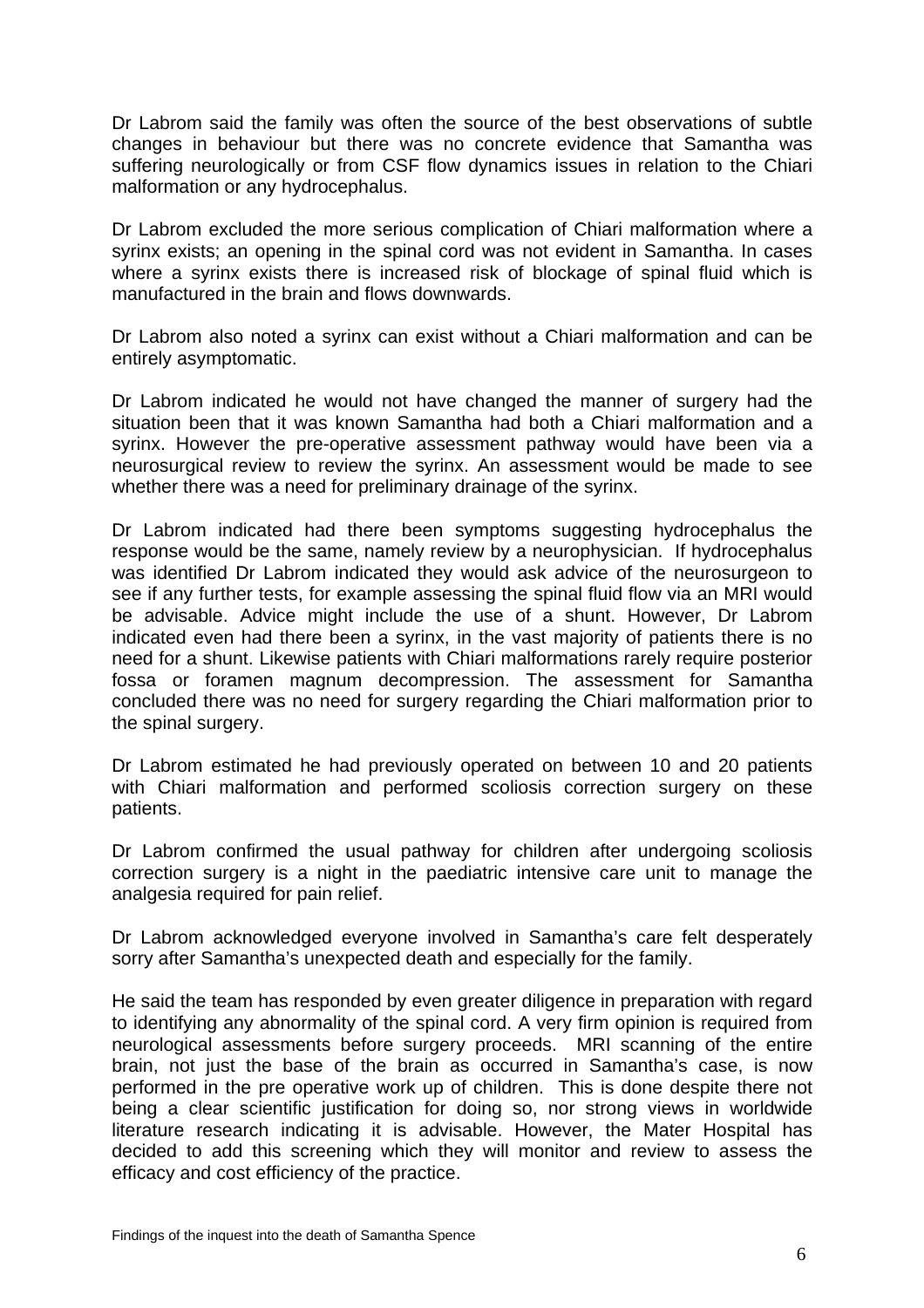A whole of brain scan could pick up the presence of hydrocephalus if a very experienced radiologist reviewed the ventricles and considered they were showing some expansion with fluid from the normal presentation. The limitation of scanning is it captures an image of a moment in time whereas a condition such as hydrocephalus is a dynamic process. In Dr Labrom's opinion he noted in Samantha's case hydrocephalus had developed very rapidly. The opinion expressed by Dr Labrom was that the best assessment to detect hydrocephalus is by taking a detailed history and by examining the child thoroughly. Scanning can supplement this.

Dr Labrom confirmed the general expectation is that children will at least be able to stand out of bed at an early stage after surgery. World's best practice encourages early mobilisation. It helps respiratory function and it is less likely for pneumonia or thromboembolus to develop. Mobilisation usually occurs whilst the child is still in paediatric intensive care under supervision of the physiotherapist.

Dr Labrom noted it may occur later after transfer to the ward where a particular child may have a functional impairment or some clumsiness or some functional balance issues.

The decision to transfer from the PICU back to the ward was a combined decision of the consultant intensive care physician, Dr Bruce Lister, who was the director of intensive care, and the consultant visiting specialist. Dr Labrom noted it was Good Friday. The arrangement in place between the two surgeons was that Dr Askin visited Samantha on friday and Dr Labrom, on saturday. He visited around lunchtime after completion of urgent surgery at the Princess Alexandra Hospital. Dr Labrom was on call at the Princess Alexandra Hospital over the Easter weekend.

Dr Labrom had reviewed the literature research articles attached to the pathologist's report and noted the phenomena of sudden death associated with patients with Chiari malformation and noted another layer of uncertainty with regards to patients' outcomes regarding the risk of mortality. The condition has been noted in some unexpected, inexplicable and very rapid deaths

Although there was some mention in the material about positional factors of the head in patients with Chiari malformation, Dr Labrom considered there was no critical evidence to suggest Samantha had a positional relationship due to the way Samantha could hold her head, thus it was felt it would be very safe to manage her just like every post operative patient in a rehabilitation setting. He did not see any problem with physiotherapy movements of Samantha's head after surgery.

#### Dr Labrom said of the surgery-

*"There was nothing that I recall in terms of the techniques being a challenge more than usual, and we didn't suffer any significant blood loss issues." [5](#page-7-0)*

<span id="page-7-0"></span> 5 T2-50 , L38-39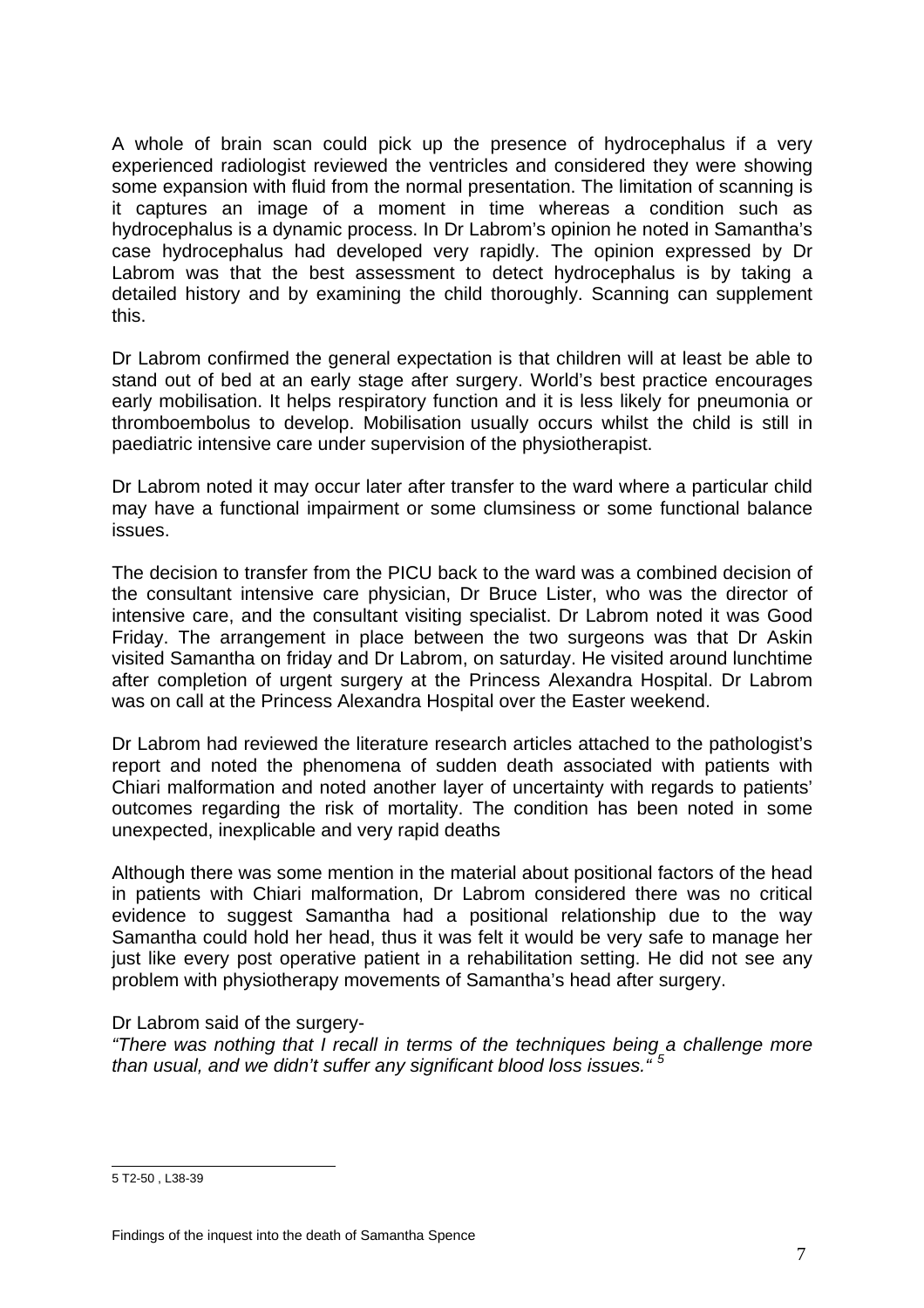Dr Labrom could not say why Samantha developed (acute) hydrocephalus which caused her death. He agreed there was an association between Chiari malformation and hydrocephalus.

In hindsight Dr Labrom considered if everyone had better appreciated Samantha's level of intellectual and physical functioning, it may have assisted. The surgeons relied on the assessment of the very experienced neurologist, Dr Burke to assess things like changes in fundus by examining the back of the retina with an ophthalmoscope to look for swelling and signs of chronic hydrocephalus. In hindsight they might have been more inquiring regarding any signs of subtle hydrocephalus. These were not detected prior to surgery. It was not known she was suffering from chronic hydrocephalus.

It was after her collapse and resuscitation that a scan showed changes in the ventricles demonstrating hydrocephalus. A drain was inserted.

Signs of chronic hydrocephalus may be picked up in the neurological observations recorded in the pain management chart.

Dr Labrom was asked to comment on the interval between when Dr Burke assessed Samantha in September 2006 and surgery being performed in March 2007. He was asked whether the Chiari malformation is a static state or should have been reviewed again. In Dr Labrom's experience a low grade Chiari malformation is unlikely to change in any short time frame. Dr Labrom said there are very subtle anatomical variations which remain very static. The Chiari malformation had been identified, there was no syrinx and no signs of hydrocephalus, acute or chronic and so the surgery was scheduled to proceed.

It was noted despite the usual pathway of expectation post surgery, Samantha was not able to sit up and get out of bed on the day following her operation, and she was very drowsy. Dr Labrom considered it was a flag there was some delay in post surgical progress but that the consultant intensive care specialist considered it appropriate she could go back to the ward. However, because of Samantha's overall picture of physical and intellectual circumstances, he considered she was a patient they would watch carefully.

Samantha had a fairly significant level of analgesic to manage pain. She still had two epidurals in place the next day to manage pain relief. The epidural delivery of analgesia also lowers the blood pressure which can impact on the capacity and readiness of the child to sit up and stand. Samantha was recorded as having low blood pressure post operatively.

Dr Labrom did not consider it was a strict pathway to achieve certain steps to enable a decision to be made to discharge to the ward. Every case is different- the pathway is a guide.

To test for raised intracranial pressure requires a skilful assessment of deterioration in the child's neurological and conscious state. An examination of the back of the eye, the fundus, may indicate signs of swelling due to raised venous pressure in the skull. Other signs are loss of consciousness, drowsiness, vomiting, and photophobia.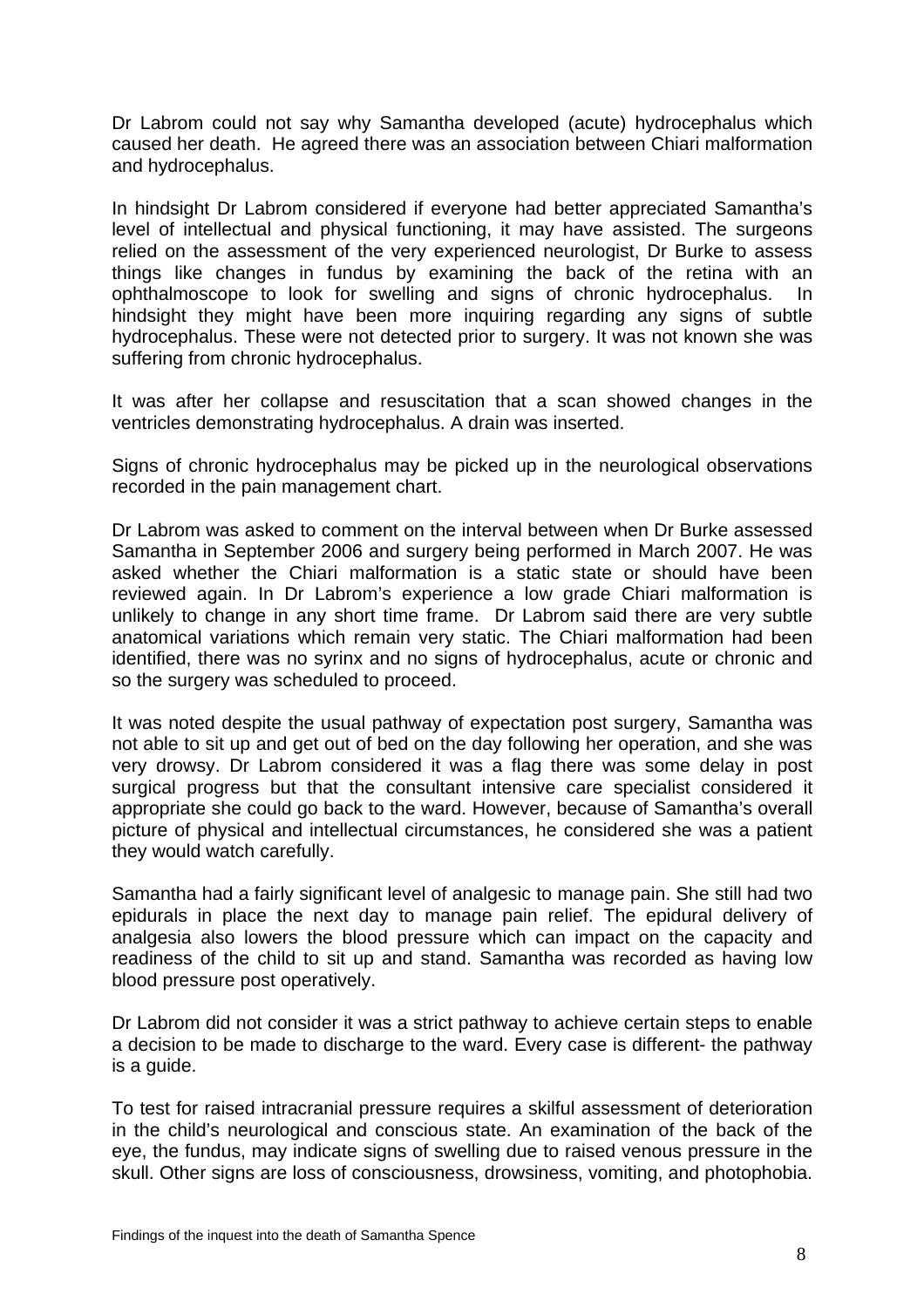It is also possible to invasively measure ventricular pressure. This occurred after Samantha's collapse and the scan.

The symptoms however are also experienced frequently in the post operative period with drowsiness, nausea and vomiting being common.

A formal fundal examination has not been included as a required test prior to surgery.

Dr Labrom stated Samantha's surgery was essential given the degree of curvature of her spine which had advanced from 65 degrees to 90 degrees. I accept that evidence.

## **Dr Christopher Burke**

Dr Burke is an experienced consultant paediatric neurologist. By the time of the inquest he no longer had an independent recall of his consultation with Samantha Spence and her family. He could however recall a few matters. His recollection was that Samantha was accompanied by two ladies. His memory differs from the family who explicitly recall Samantha attended in the company of her father and maternal grandmother. He did not take issue with this. He recalled the letter of request from Dr Hay requested review of Samantha to assess whether she needed neurological operation to correct the Chiari malformation prior to the planned scoliosis surgery.

Dr Burke referred to his notes in the medical record which he had used to refresh his memory when preparing his statement. He said he took a history from her (parents). He said he was seeking any history to indicate symptoms of raised intracranial pressure. He was interested to know if there was a history of recurrent headaches, particularly early morning headaches with vomiting.

In broad terms he would have asked whether there were any other symptoms of concern to the family. He would not have detailed specific questions, but rather asked broad questions to elicit information. He indicated he would have proffered examples asking whether Samantha suffered dizziness, or a lot of neck pain. He would not have asked a question about every possible symptom that has been documented with Chiari malformation.

He acknowledged a small percentage of people with Chiari type 1 malformation have hydrocephalus; it is certainly not uncommon.

Dr Burke took a note recorded as – "balance and coordination always poor, maybe a little worse lately, fine coordination hands seems okay, no sensory complaints apart from back pain." Muscle tone was found as normal, balance, fair, and coordination, intact.

There were difficulties in assessing children with severe scoliosis due to the impact of that condition. As well, Samantha had some developmental disabilities, which had to be considered in the overall assessment. Such children can have minor neurological dysfunctions, including problems with balance, coordination, learning, ADHD, which are commonly seen in children with delayed development.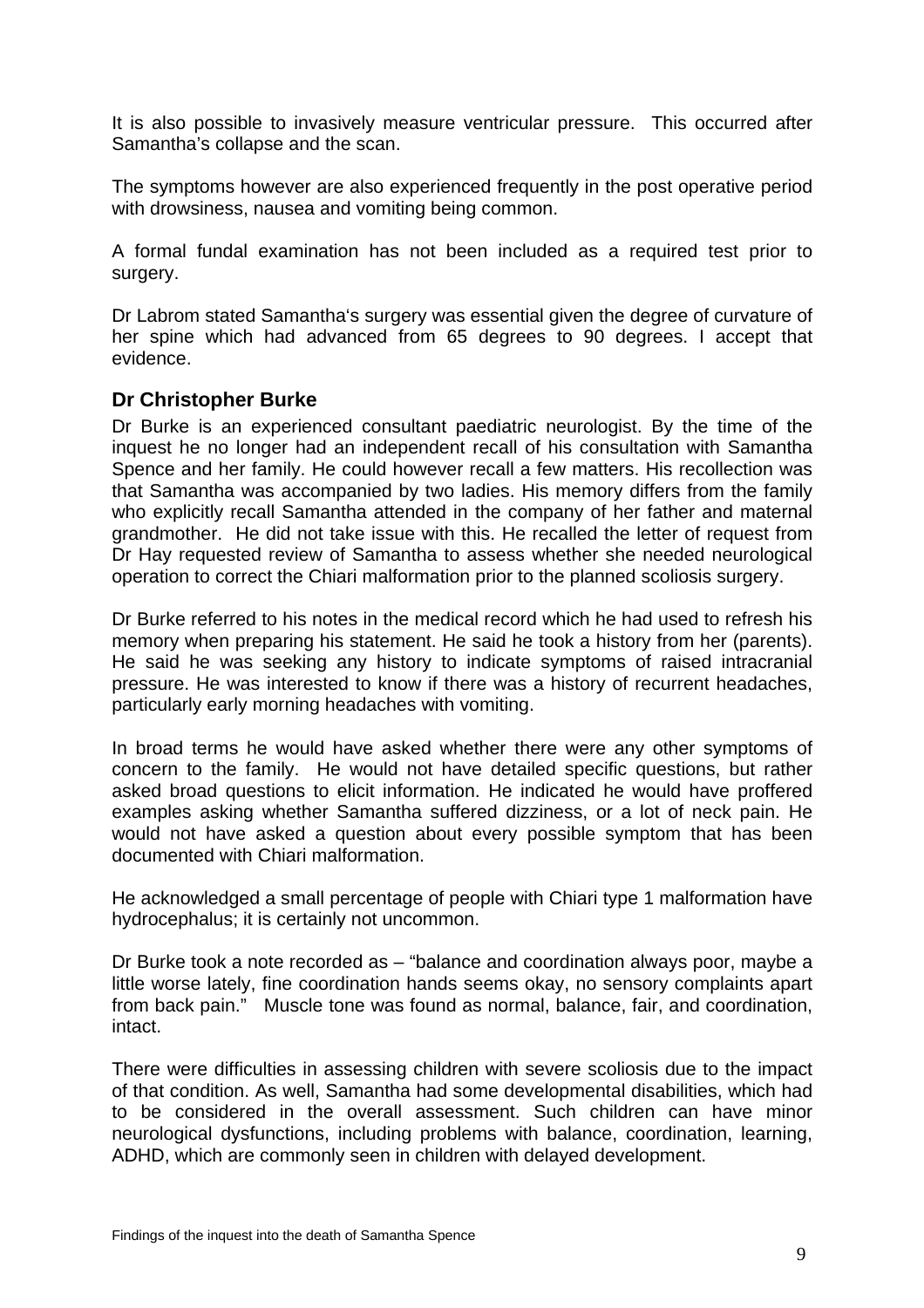He noted she was seeing a paediatrician, Dr Miller but did not obtain that record or contact Dr Miller. He therefore did not see the reference in Dr Miller's records of an unusual gait recorded in 2006. Dr Burke said he tried to observe Samantha's walk but she was in so much pain from her scoliosis that he could not do that. Her family members indicated Samantha did in fact walk along a line at Dr Burke's request, although he could not recall this.

Nothing in his examination suggested to Dr Burke that Samantha was suffering from hydrocephalus. He was aware she had an MRI of her spine. An MRI had not been performed on her brain. He examined her fundi, by examination of the back of the eye via an ophthalmoscope. The optic nerve is examined to see if there is any swelling. He did not observe any. Dr Burke agreed a person could have chronic normal pressure hydrocephalus, which could be stable at any given time. If there was raised intracranial hypertension, he would have expected to see some change in the optic nerve.

Dr Burke said chronic hydrocephalus was not of concern to surgery, unless there was increased intracranial pressure.

Dr Burke disagreed with the proposition that chronic hydrocephalus could predispose a person to the condition becoming acute. He said it depends entirely on the cause.

It was suggested for the purposes of proposed surgery and the requirement of anaesthetic that the information a child had chronic hydrocephalus would be important. Dr Burke said "It would be of interest, but, you know, I don't necessarily agree that it would affect the – any of the, you know, outcome or the, you know, the procedure itself."[6](#page-10-0)

Dr Burke drew the distinction of whether or not the patient had a-symptomatic hydrocephalus, as distinct from a patient with Chiari malformation as well as hydrocephalus. In Dr Burke's opinion he did not consider it was essential for the surgeon to know about the condition of hydrocephalus as scoliosis surgery does not involve a procedure inside the head. It was raised with Dr Burke that the Chiari malformation is at the top of the spinal cord and there is the possibility of an obstruction to the top of the spine. Dr Burke agreed but said it was only if the surgeon was going to open the covering around the spinal cord and cause any changes in the pressure that it would be significant. The surgeon is operating outside the spinal cord. It's not going to have specific effect on the Chiari anomaly.

Dr Burke considered the extent of the Chiari malformation was small in comparison to the extent of the scoliosis. He considered Samantha needed the scoliosis surgery. He could not see that the Chiari malformation was responsible for any other deficit relevant to the situation.

He could not recall explaining the Chiari malformation to Samantha's family nor could he recall giving any advice about future management of the condition. He assumed the context was the family had already been advised about the condition

<span id="page-10-0"></span> 6 T 3 , 67, lines 3-5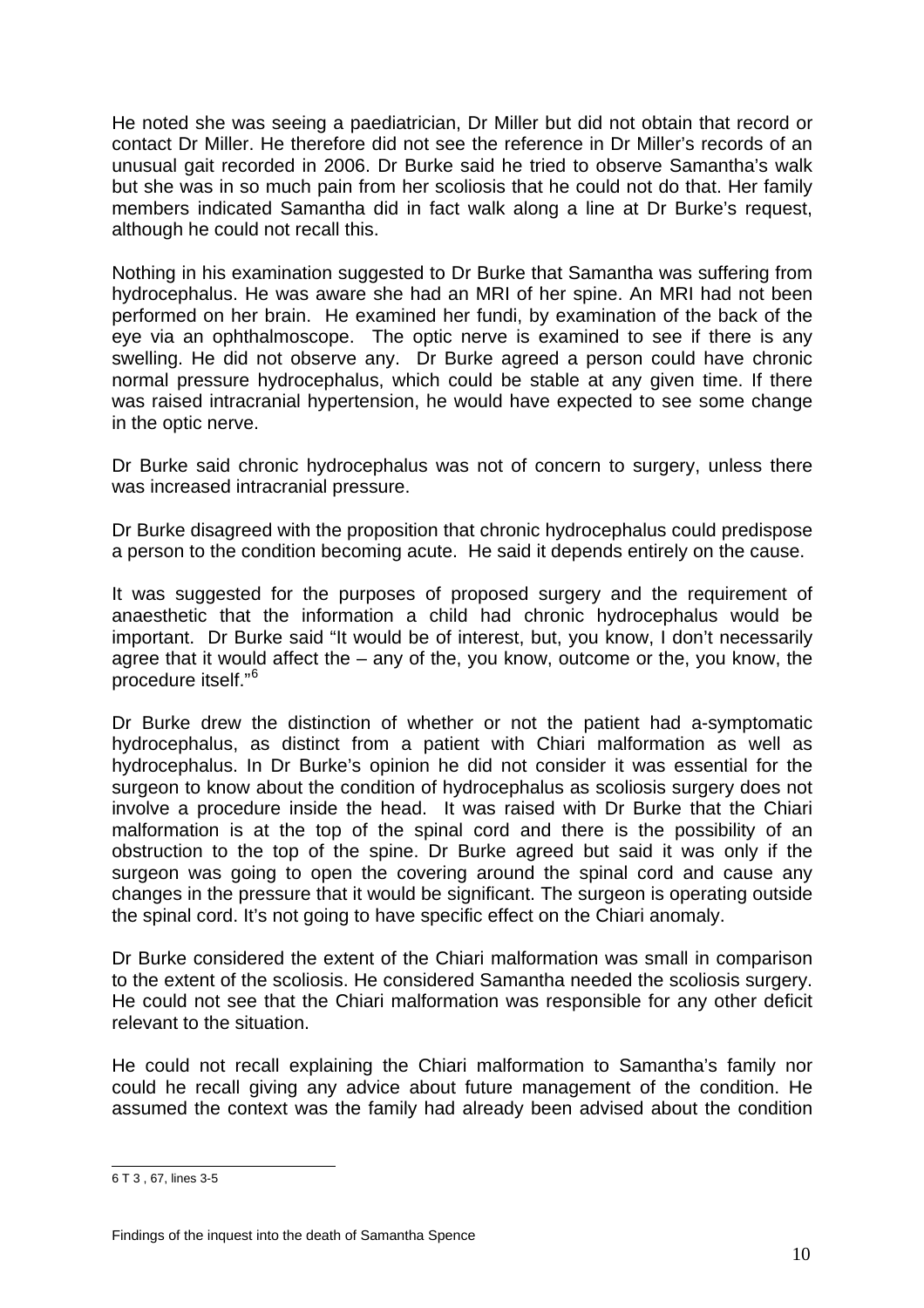and he was focused on assessment for the purpose of proposed necessary scoliosis surgery.

Dr Burke confirmed there would be many people who have either a Chiari malformation and/or a condition of hydrocephalus who are undiagnosed and asymptomatic. Chronic hydrocephalus only becomes a problem when there is raised intracranial pressure.

Dr Burke explained the prolapse of the cerebellar tonsils causes a blockage to the flow of the spinal fluid which then builds up into the cranium and causes an increase in the intracranial pressure.

Dr Burke did not accept the conclusions drawn by Dr Urankar in her autopsy report, which incorporated both the static observations of Dr Tannenberg as well as the information drawn from the medical record including the circumstances of collapse, and subsequent scanning indicating the need for insertion of an extra ventricular drain to release cerebrospinal fluid under pressure.

In Dr Burke's view he considered there was a misreading of the CT scan following Samantha's respiratory arrest. He later reviewed the CT with another radiologist, presumably after Samantha's death.

He referred to page 167 of the medical record which stated- "*The ventricles are markedly dilated but no transependymal spread of CSF is seen to suggest acute hydrocephalus*."

Dr Burke explained acute hydrocephalus implies there is an obstruction to the flow of CSF, which in the case of a Chiari malformation, is an obstruction to the flow of CSF out of the ventricles, which are the fluid cavities in the brain. It results in "coning" of the brain.

Dr Burke reviewed the CT scan and said there was no evidence of acute hydrocephalus. He considered there is a flaw in considering the clinical evidence.

Dr Burke said, "*I don't think we will ever know for sure exactly what the cause of death was. It was not due, in my opinion, to acute hydrocephalus. It was related to the Chiari anomaly….It is well documented that patients who have Chiari anomalies can die unexpectedly and suddenly. The reason why is often not clear.*"

One possibility is Samantha had a build up of carbon dioxide in her blood, which caused an increase in the volume of fluid in the veins inside her head. The venous drainage from the head all occurs at the back of the brain, and the posterior fossa, which is the part of the brain we are concerned about, particularly with the Chiari anomaly. The fundamental problem in Chiari anomaly is that the posterior fossa is small, (and the picture available to the court) does not show that. The fundamental problem is the posterior fossa is too small for the amount of brain tissue, which is why some of the tissue goes down the foramen magnum. So there is some compression to the back of the brain stem, so if anything caused an increase in the size of the structures in the posterior fossa, it will result in more pressure being put on the brain stem. The brain stem is critical to the breathing and the heart rate. If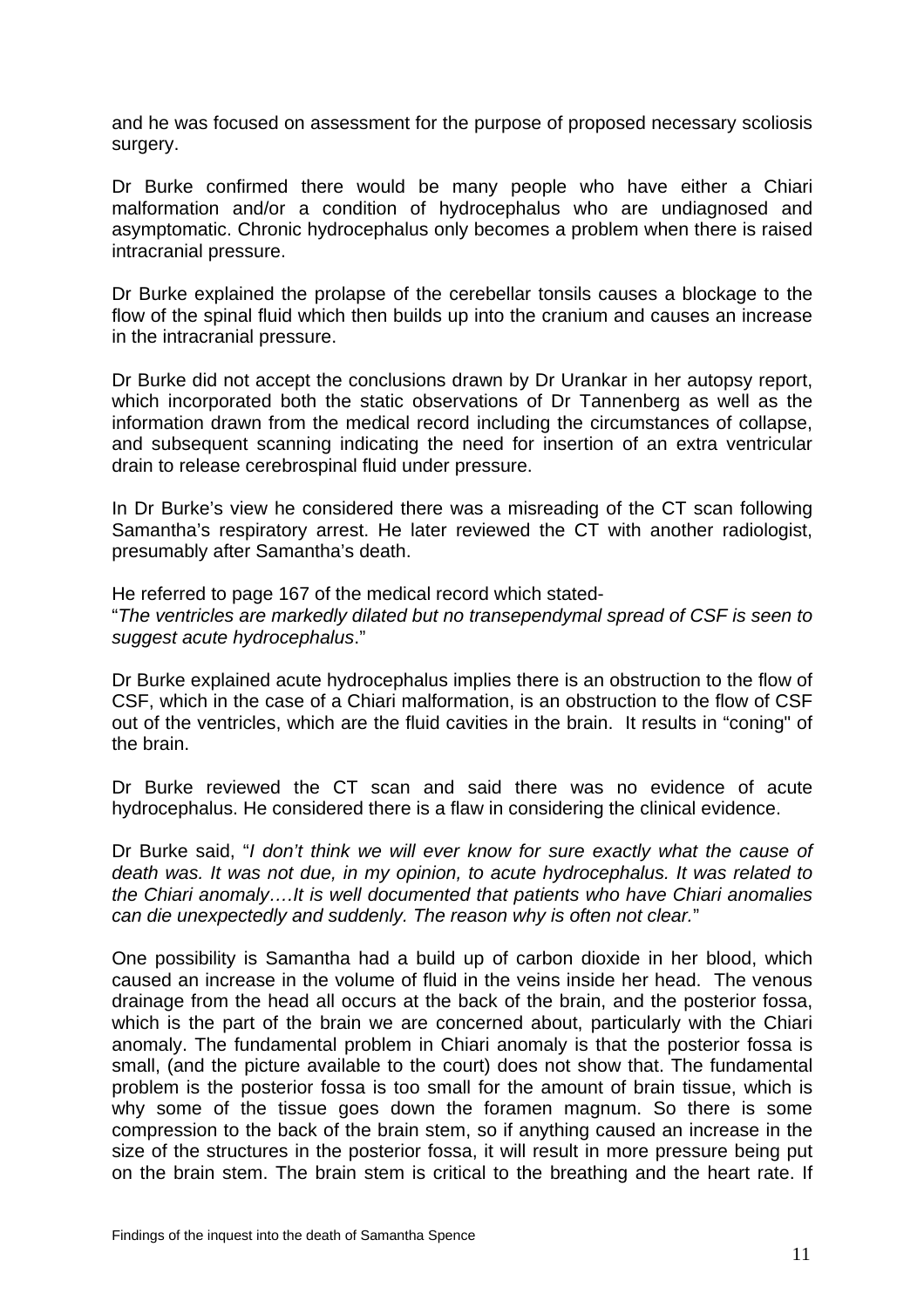venous drainage is altered there can be significant impact. If there is increased pressure inside the venous system draining the blood out of the brain, then there is greater difficulty in draining the blood out of the posterior fossa, increased compression on the brain stem, respiratory centre, and death.

Ii is noted this is similar to the thinking and review performed by Dr Keely when he reviewed Samantha's case except, as far as Dr Burke was concerned, he did not agree with attributing problems with hydrocephalus. Otherwise he agreed with the possible mechanism of death raised by Dr Keely.

Dr Burke considered he had taken more factors into account than Dr Urankar in reaching the conclusion. He referred to the clinical, radiological and pathological to reach his conclusion there was no acute hydrocephalus.

In Dr Burke's view, some unknown trigger precipitated Samantha's death. He agreed something caused raised intracranial pressure but did not accept there had been an acute on chronic hydrocephalus. Dr Burke explained that there was no transependymal spread. There is an increase in pressure within the ventricles and that forces fluid through the lining of the ventricles, forces it out of the brain, and that was not apparent on the scan that Samantha had after her death.

Dr Burke accepted the neuropathology from the autopsy report established underlying chronic hydrocephalus.<sup>[7](#page-12-0)</sup> In Dr Burke's opinion he thought the chronic hydrocephalus had been present for many years. He thought it may well have been a factor in her intellectual impairment, in her attention deficit disorder, but it had been stable over many years, and, in Dr Burke's view, did not cause her death.

To diagnose chronic hydrocephalus requires some form of brain scan. At the time Dr Burke saw Samantha he considered scanning. In response to this question he said- "*It wasn't the question I was asked, and the Chiari anomaly was not causing any increased intracranial pressure. So therefore if there was hydrocephalus, it was not causing any issues that would be relevant to the operation.*"

Dr Burke was asked whether he now accepted it would be beneficial to consider imaging as part of the assessment of children in advance of surgery. He still considered that chronic hydrocephalus was not the cause of Samantha's death (and he disputed she had acute hydrocephalus). He accepted there may be other considerations from an intensive care perspective which recommended brain scans prior to surgery.

His consideration of literature reviews noted that some children with Chiari anomaly die unexpectedly after other forms of surgery, e.g. heart surgery. Therefore he thought there was some support for Dr Keely's hypothesis of increased carbon dioxide levels and the venous pressure. The centre for cardio respiratory responses is critically located in this area and is subject to any change in pressure.

**In summary Dr Burke thought the cause of Samantha's death was due to an increase in the pressure on the brain stem, which led to her respiratory arrest.** 

<span id="page-12-0"></span><sup>–&</sup>lt;br>7 T3-77, L 49-52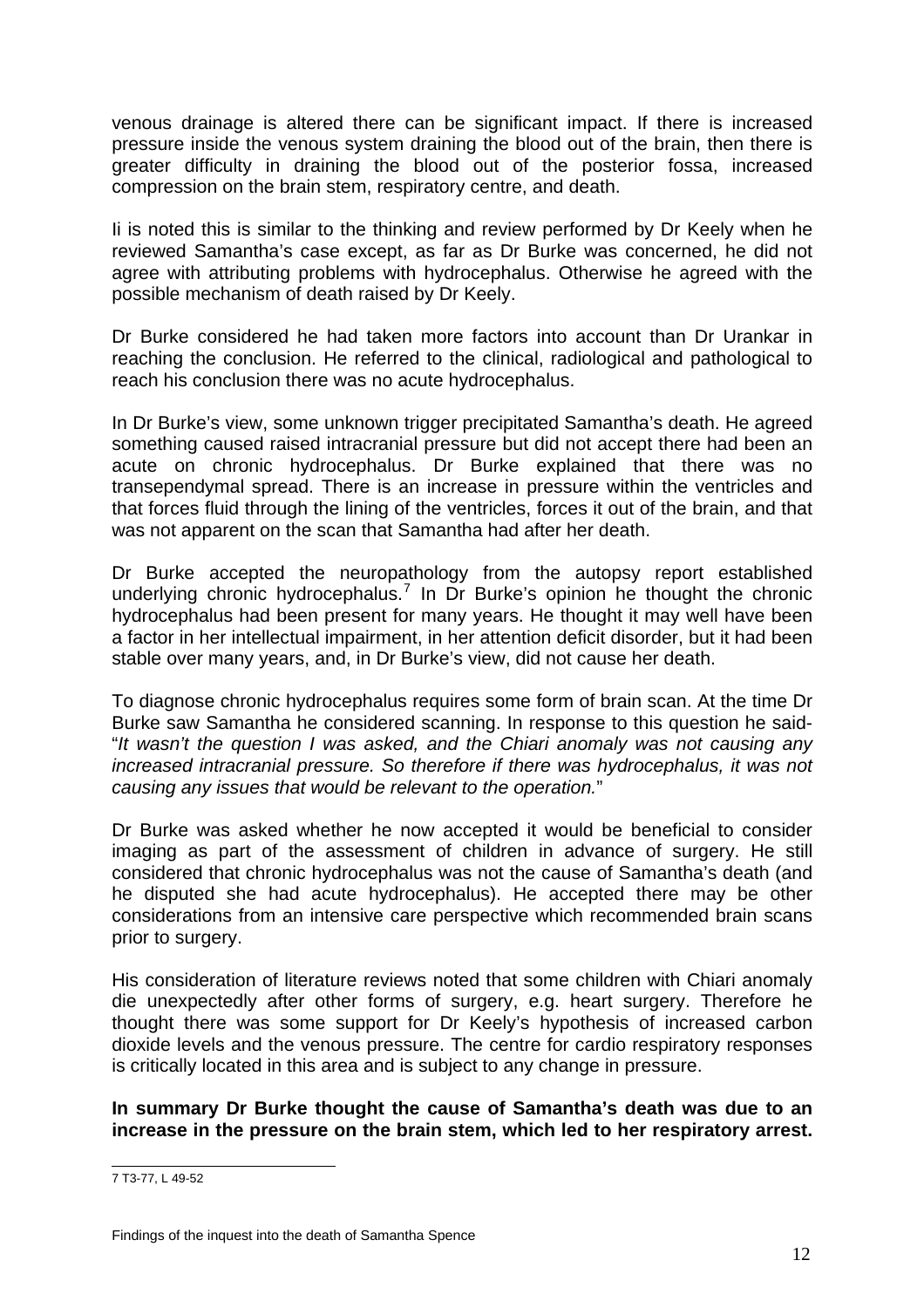#### **The cause of the increase in pressure was unclear in the doctor's opinion, possibly an increase in venous pressure, or the stresses of the operation itself, which might cause vocal cord paralysis.**

Dr Burke assumed that Samantha would need an anaesthetic to undergo an MRI of the brain, as the procedure requires lying perfectly still. The anaesthetic itself poses risks. He said he decided it was not justified in the context to take the risk.

I note the evidence of Dr Askin, the principal orthopaedic surgeon in this case, indicated a general anaesthetic was not usually required in the case of most children who undergo an MRI. He said- "*most children, apart from babies and infants are ok in an MRI scan*."[8](#page-13-0)

## **Comment**

The changed procedure will now involve both the MRI of the spine and brain at the same time. It is noted there was an assumption being made that Samantha underwent an anaesthetic to undergo the initial MRI of her spine. It is also noted Dr Burke confirmed a CT scan, if performed of the brain, could have shown if there was any hydrocephalus and is a much easier process than an MRI, requiring less sedation. The resolution is less clear. The risk with the CT scan is to balance the risk of additional radiation impacts on the patient. MRI scans are preferred.

Dr Burke thought about a possible connection with her learning difficulties and hydrocephalus. He pointed out he had measured her head, which was at the upper limits of normal. A straightforward Chiari would not cause such an impact; it would have to be another condition such as hydrocephalus to have that effect. He did not reach a conclusion it was hydrocephalus.

Dr Burke remarked the ventricles did not go down to normal after insertion of the drain. He did not accept that (signs of) acute hydrocephalus would disappear after being drained given the time frames involved. He would have expected some further herniation of the brain.

The CT scan that Dr Burke interpreted as not showing the necessary signs to demonstrate acute hydrocephalus was reported by the radiologist as follows- *"Chronic hydrocephalus with cerebral oedema and raised intracranial pressure."* 

Dr Burked responded- *"well that's an interpretation. I've deliberately focused on the description which is what I would regard as being much more relevant."*[9](#page-13-1)

It is noted the radiologist's report went on to note- "*probable early coning"*.

Dr Burked acknowledged people with the Chiari malformation have a small posterior fossa with less room to accommodate any compression in the vital area, putting them at risk when there is epidural pain relief which can cause the hypercarbia and increase the pressure in this area. Dr Burke agreed that although the Chiari malformation had been assessed as not requiring surgical intervention prior to the

<sup>–&</sup>lt;br>8 T8-11, L10-20

<span id="page-13-1"></span><span id="page-13-0"></span><sup>9</sup> T 3-84, L14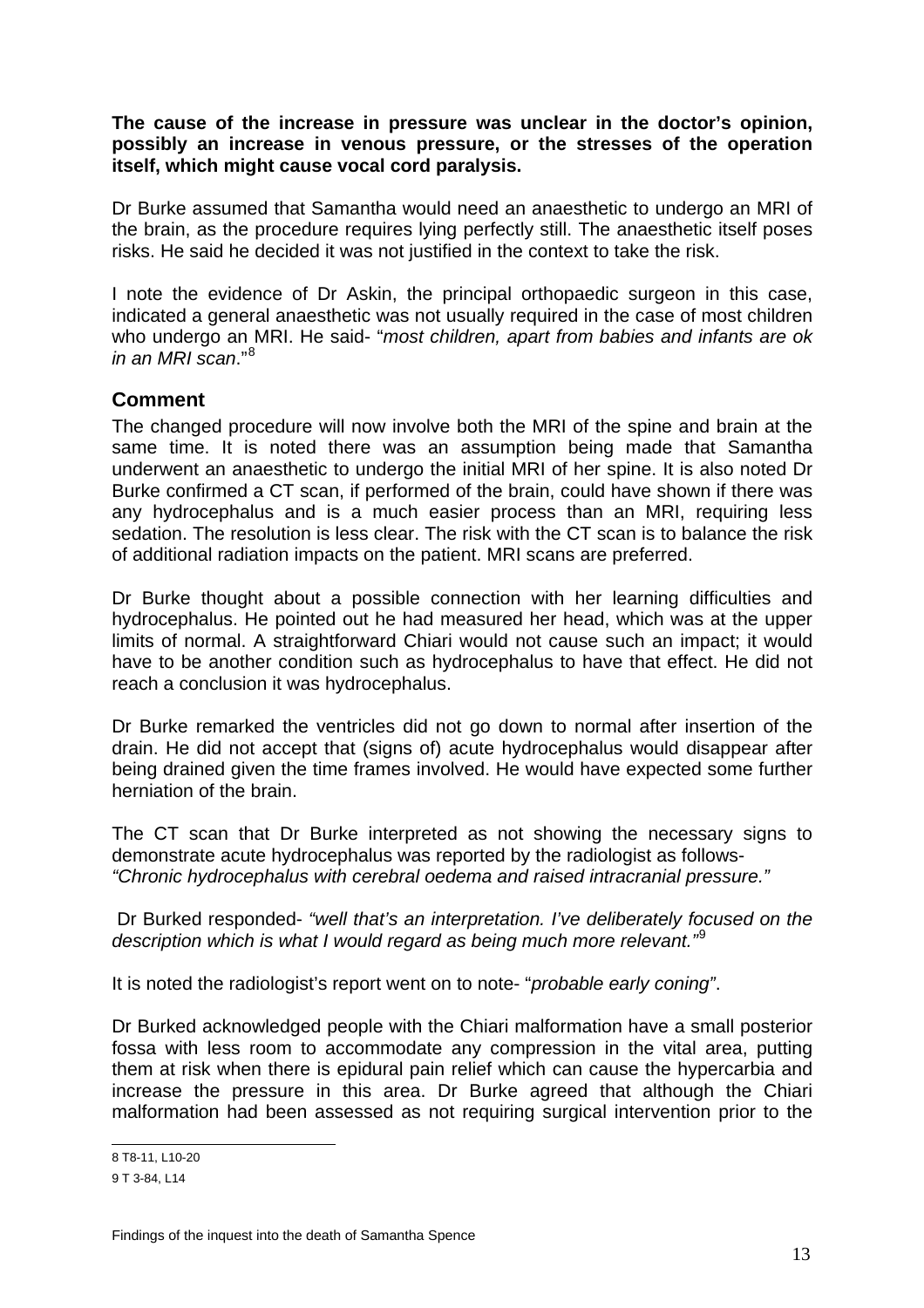scoliosis surgery, it should be a condition still to be considered in the management of the child. It should be made apparent to everybody that a child has a Chiari malformation.

## **Dr Gregory Moloney**

Dr Moloney was the anaesthetist for Samantha's procedure. He was unaware that Samantha had a Chiari malformation at the time of the operation. It was not noted in the medical admission records prepared by the admitting doctor on 4 April. That doctor was the resident medical officer in orthopaedic surgery. The information was documented within the medical record

The anaesthetist considered the information was important because it was important to know whether there was any obstruction of the cerebrospinal fluid as a result of compression from the cerebellar tonsils. Had the information been available he would have checked she had been appropriately assessed. He would also have kept her head in a neutral position. Had the underlying chronic condition of hydrocephalus been known, then this would have alerted him to increased risk of raised intracranial pressure. The longer the procedure, the more concern this issue would cause.

# **Dr Donna Taylor,**

Dr Taylor now works as a consultant paediatrician based in Mackay. She worked at the Mater Children's Hospital between 1998 and 2007. She was on duty in PICU during the initial post operative day of Samantha's care. Her recollection was staffing levels were the same irrespective of it being the Easter long weekend. She had no recollection of whether or not she knew Samantha had a Chiari malformation, but did not consider this would have changed the observations that would be made during Samantha's stay in intensive care, which included neurological observations.

When she handed over to Dr Deverill the only concern was mild hypotension. This could be explained as due to fluid loss or epidural medication. Dr Taylor noted her blood pressure did not improve despite administration of fluid bolus, and so the epidural analgesic was reduced. Her blood pressure then responded.

She could not remember being concerned with Samantha's condition. She did not recall laboured breathing but said this would have concerned her if she was aware of it.

She stated it was generally the night registrar's duty to complete the discharge paperwork before discharge to the ward. The decision was then made by the consultant after the morning walk around handover. The consultant was Dr Lister who was accompanied by Dr Ireland. Overnight on the first post operative night Samantha's blood pressure was low and she had poor urine output, but the doctor stated these were within acceptable range. The discharge paperwork is to inform the ward that is receiving the patient, of the patient's condition.

Samantha's low urine output was addressed by giving her a fluid bolus and low blood pressure was addressed by reducing the epidural rate.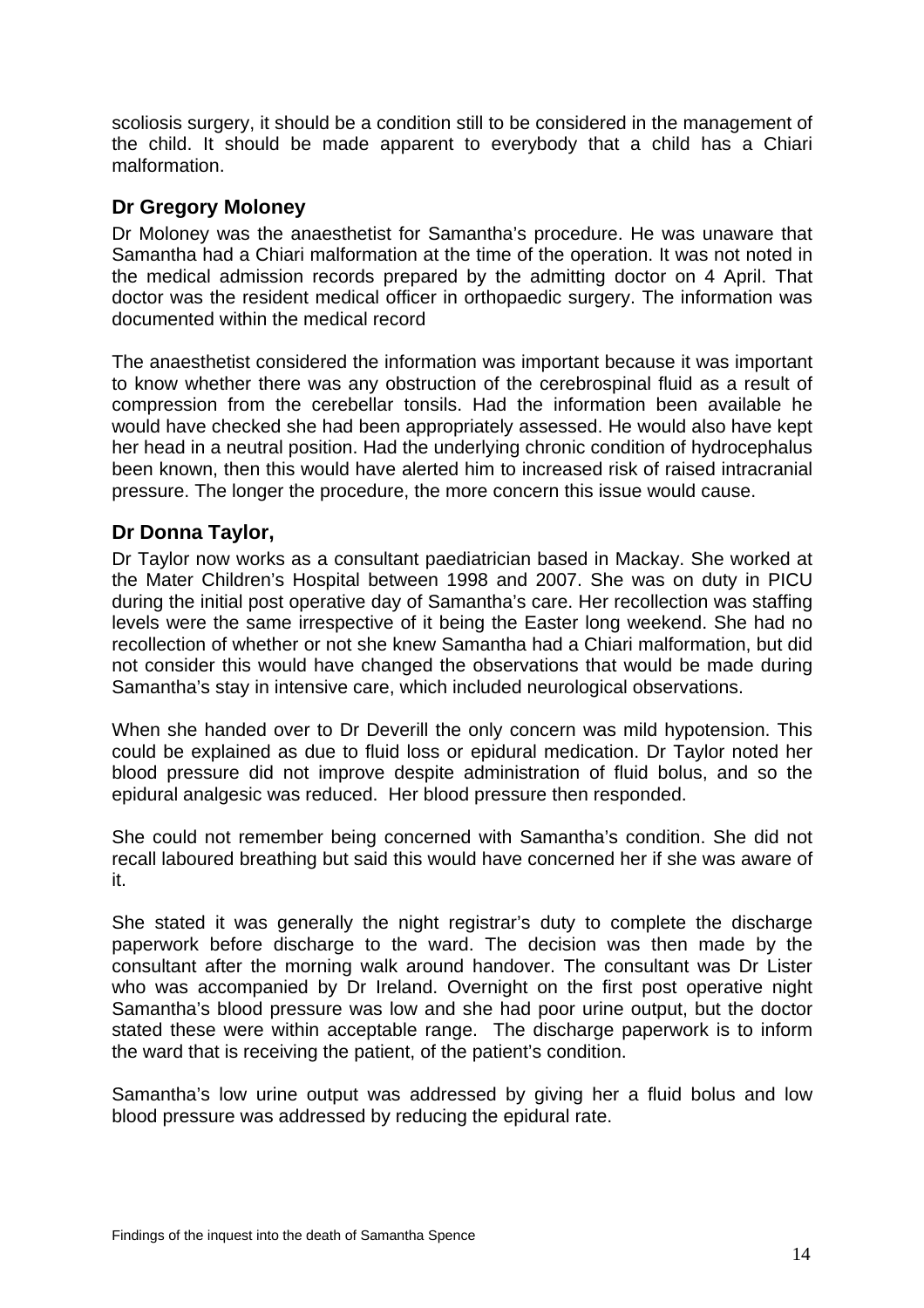# **Dr Kristopher Skeggs**

Dr Skeggs saw Samantha twice on Good Friday. The first time was approximately noon when he was asked to review her due to nausea. Dr Skeggs wrote a detailed case note after seeing her including background of condition, work up and treatment. The information was gleaned from the medical chart and summarised. It included a reference to the Chiari malformation, which had been noted in the outpatient record. He considered this was a condition worth keeping in mind. He recorded instructions to monitor any decrease in urine output or blood pressure. This had been noted by the PICU as an issue. Dr Skeggs said Samantha was lying with her eyes closed but was cooperative with his examination. She was responding to commands and he did not have any concerns about her level of consciousness. He noted decreased air entry to both of her lungs and noted she was to have physiotherapy for suctioning. It was not something out of the ordinary for a post surgical patient.

Dr Skeggs gave contrary evidence re staffing levels which he said was reduced on public holidays. This explained why Dr Skeggs saw Samantha rather than the orthopaedic registrar or resident.

Dr Skeggs said the normal procedure would be to contact the treating team when the patient is discharged from PICU. On a public holiday that would have gone to the registrar on call who may or may not have been in the hospital at the time. Dr Skeggs was not told specifically about Samantha. He only found out she had come onto the ward when the ward nurse asked for her to be reviewed to obtain an order for relief of nausea. There was a printout from PICU that has an entry from both doctor and nurse in PICU listing current issues and noting ongoing instructions for fluids and medications for the ward. Dr Skeggs had access to this information in the discharge summary. The expectation is that the ward call doctor (in this case, Dr Skeggs) would be contacted at some stage to routinely check the patient after discharge from PICU.

Dr Skeggs expected he would be informed about an altered level of consciousness by the staff if it was considered a concern.

## **Dr Lister**

Dr Lister is a paediatric intensive care specialist and the most senior doctor in that area during Samantha's admission to PICU. He and Dr Askin made the decision to discharge Samantha from PICU to the ward. He agreed the documentation recording the normal care path plan for a scoliosis patient had not been completed as required by nursing staff. However, Dr Lister stated it was not a document that he would usually peruse. The registrars might refer to this document if they had questions about the management of the patient. The document was developed over many years observations, standardising the care to make sure everything that needs to be done is attended to.

Dr Lister confirmed patients are routinely transferred from PICU to the ward on the day following scoliosis surgery.

Dr Lister indicated there would usually be a conversation at handover from PICU to the ward, and completion of documentation. There would usually be a conversation between the Intensive Care Registrar or consultant to the registrar on the ward so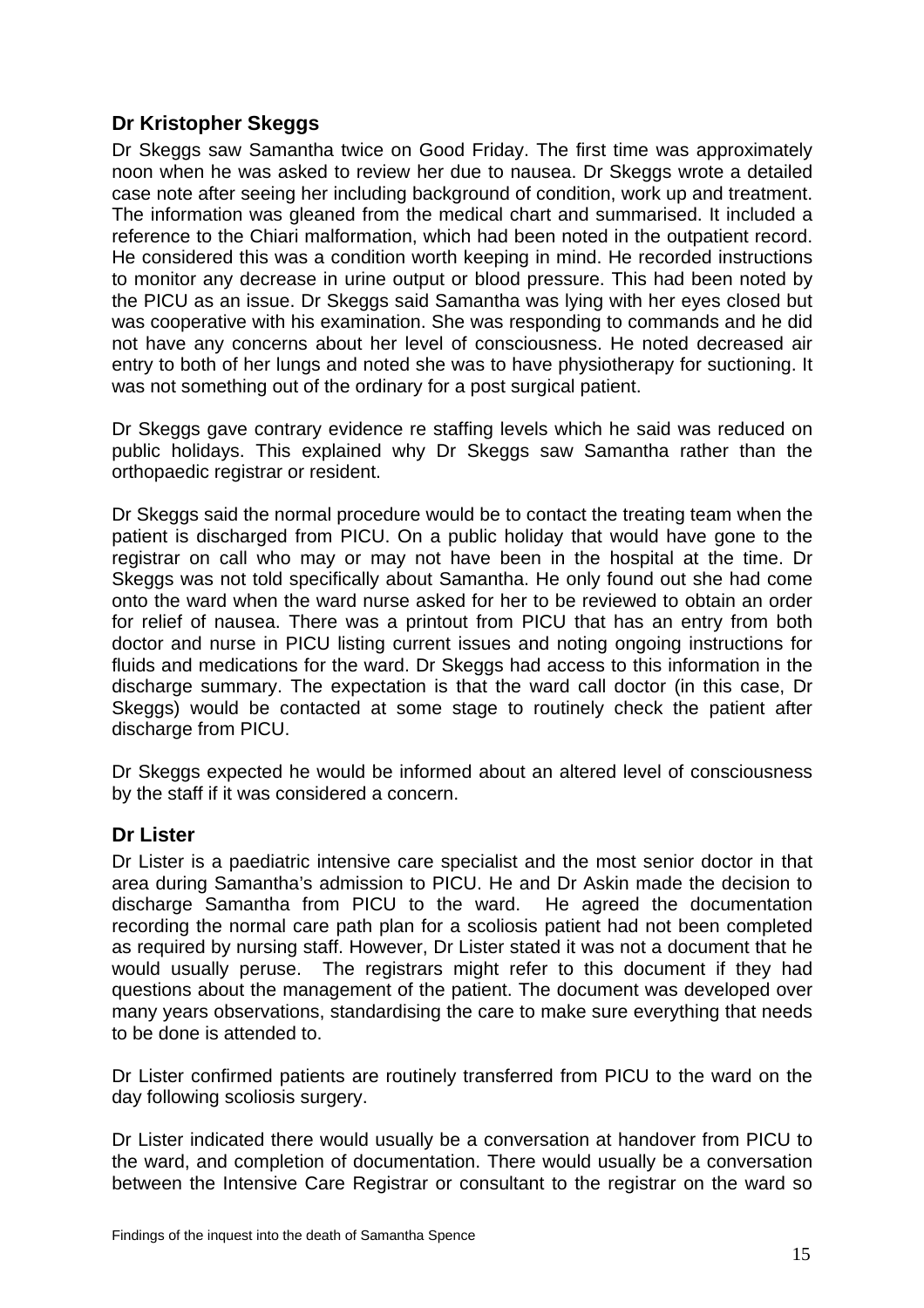that they are aware of the patient coming to their ward. Handover could occur in intensive care during the ward round. The relevant receiving team attends the PICU. There was a usual practice where the nurse from the ward came to the PICU ward and had a handover from the PICU nurse.

Dr Lister did not expect patients to be sitting up after spinal surgery while still in PICU. The orthopaedic surgeon instructs whether or not the patient can sit up, but in Dr Lister's experience most don't while still in PICU. He would not want children out of bed in the PICU after major spine surgery, and expected they would not be well enough as well as being impeded by attachments.

Dr Lister considered Samantha's condition on reviewing the record after surgery was not of concern. Patients quite often have low blood pressure. The epidural pain relief still had some local anaesthetic after the operation which can have an impact on blood pressure levels. Fluids boluses are given to assist with this as well as for recovery after blood losses during surgery. He considered Samantha's blood pressure had stabilised by midnight after surgery and remained stable for 8 hours.

It was of interest that Dr Lister was unaware that Samantha had a Chiari malformation at the time. He considered it would be information of interest. Had he known this though, he would also have known she would have had been assessed by a neurologist and would have felt reassured by this that there were no problems associated with the anomaly. He was quite clear the existence of the Chiari would not have changed his view on how Samantha should be handled or positioned.

Had it been known she had chronic hydrocephalus this would have prompted the issue of raised intracranial pressure. He would have expected some further investigation had it been known she had chronic hydrocephalus. This might have involved a shunt.

In his experience as an intensivist anaesthetist he sees children with acute rises in intracranial pressure. Usually they would be unconscious from head injuries. Intracranial pressure in such cases would be measured directly via the neurosurgeons probing and measuring brain tissue or in the ventricle.

In Samantha's case however she was not reviewed by the spinal team but was seen subsequently by the ward doctor.

Dr Lister confirmed Samantha returned to PICU after the drain was inserted at about 9.25pm on Friday night. Dr Boon Pang inserted the drain and reported to Dr Lister the cerebrospinal fluid was under pressure. This signified to him that Samantha had raised intracranial pressure and confirmed the CT scan of a hydrocephalus. He said he would have to postulate that the hydrocephalus was acute, because they had no evidence of her having hydrocephalus prior to admission.

**In Dr Lister's opinion, after reviewing all the information including autopsy report and literature research, Samantha suffered some alteration in the cerebrospinal fluid outflow. Whether that was actually due to direct pressure or whether it was due to some pathology of the brain stem, or the outflow of the CSF is undetermined. The most likely explanation considered by Dr Lister**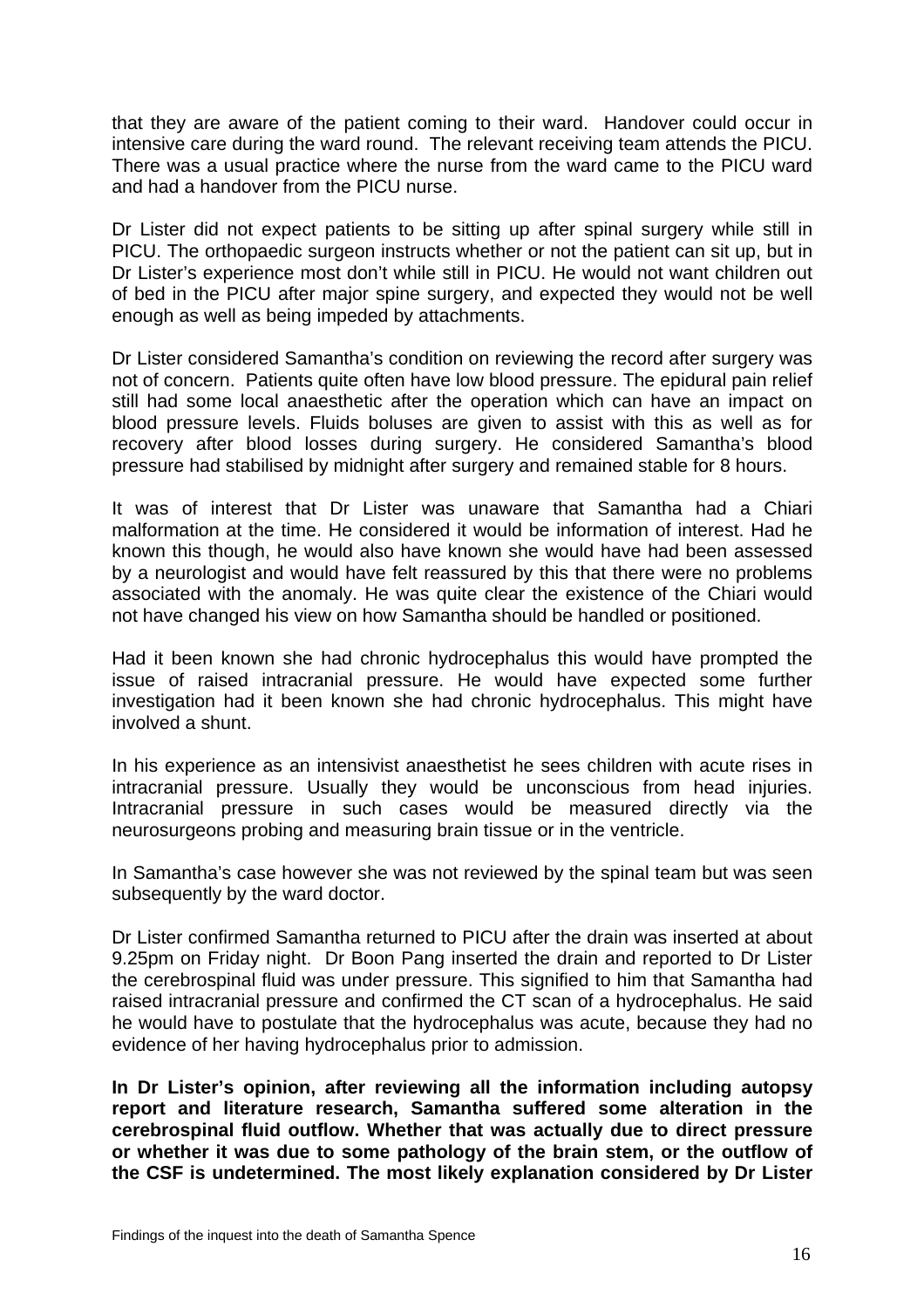#### **was a blockage of CSF drainage, which caused the acute rise in intracranial pressure causing further obstruction to blood flow to her brain, which has resulted in brain death.**

Regarding handover, in this case where Dr Lister saw Dr Askin, there was in effect a direct handover from PICU to the surgical team. It was intended Samantha was to go back to the ward. The summary sheet records information needed in the ward. Nurse Rituper physically came down to PICU for Samantha's handover

When Samantha was back on the ward and an issue arose regarding the need for an anti emetic medication, the ward Doctor, Dr Skeggs was called as there was no surgical team in attendance. Dr Skeggs had done his ward round earlier prior to Samantha's transfer to the ward and he was not aware of her arrival around 11am. He would have expected at some point to have been advised of her arrival on the ward. Dr Lister assumed Dr Skeggs would have been responsible for all of the children in the hospitals wards, including medical and surgical.

Dr Lister said the release of CSF under pressure from the drain would not have been from chronic hydrocephalus. He said there may have been dilated ventricles with hydrocephalus, but imaging of flow studies of CSF would be required to know if there was pressure or not. He was not clear on what the mechanism was but something occurred which resulted in raised intracranial pressure. He thought it was quite sudden because the compliance and capability of accommodating increased pressure can continue until a point where there is no more ability for a brain to cope with the increase in volume. Then a sudden rise in pressure can cause unconsciousness, and result in coning.

Mr Boddice put to Dr Lister that the final event of coning appeared to have occurred in Samantha's case, and Dr Lister agreed.<sup>[10](#page-17-0)</sup>

## **Evidence of nurses**

Cherilynn Barlow confirmed staffing arrangements were the same on Good Friday as any other Friday. She was second in charge to the team leader, Melanie Topping, on the Friday shift. She had patients allocated to her. She was not assigned to Samantha's care but became involved when Nurse Fiona Frater asked for advice regarding Samantha. Samantha was on hourly observations and her recording should have been entered hourly. Not all entries had been completed, eg, there was no entry at 4pm for sedation. Fiona Frater approached Nurse Barlow indicating a concern about Samantha's level of "rouseability." Ms Barlow then became aware the family were also concerned over this issue. She did not know Dr Skeggs had seen Samantha about 1pm - 1.30 when he reviewed her regarding low blood pressure and a fall in urine output.

At the time Nurse Barlow considered if a family expressed concern it would be a matter of judgment of the nurse of the degree of that concern whether or not this was recorded in the notes.

<span id="page-17-0"></span> 10 T4-18, L40-50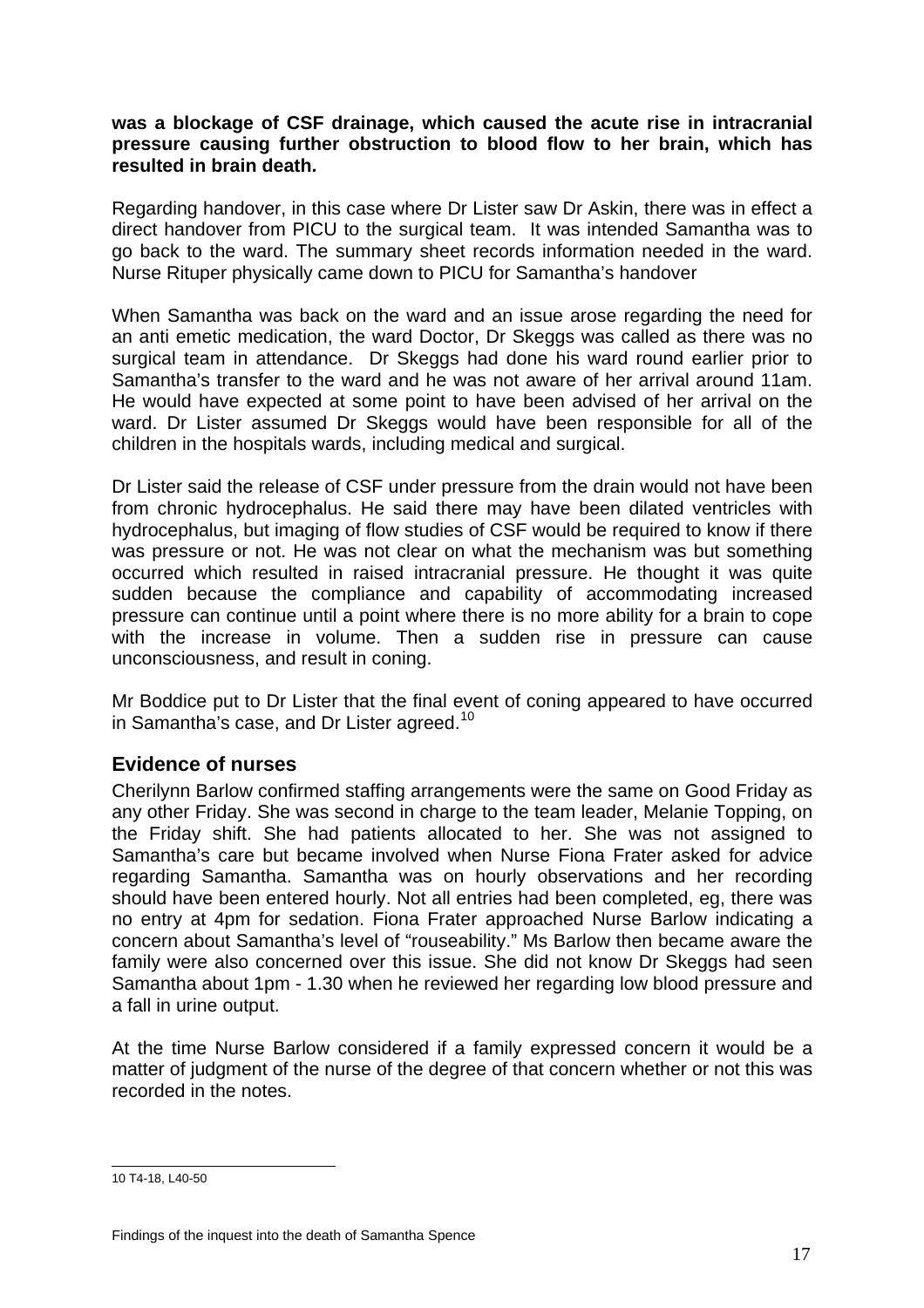Nurse Barlow was unaware at the time Samantha had a Chiari malformation. She considered it an important issue and whether or not the Chiari was symptomatic or asymptomatic, particularly whether there was hydrocephalus. Signs of a chronic hydrocephalus becoming acute could include changes in level of consciousness, alertness and in orientation. They could be vague and subtle. Changes in blood pressure, heart rate and respiratory rate are often very late signs in children. As a hydrocephalus condition advanced it would be expected that heart rate would fall and blood pressure rise. It would be complicated by the effects of epidural pain relief. Trends of changes in condition over time can be an indicator of a problem. Intuitive assessment of a patient also plays a role.

Registered Nurse Jauncey-Cooke worked the night shift on both 5 and 6 April 2007. She was in the Team leader role co-ordinating the unit including patient movement and staff allocation. She also arranges retrieval of critically ill children from regional areas. She confirmed the roster was the same as for any other weekend from a nursing perspective.

She confirmed Nurse Barker was an agency nurse working on night shift. He received orientation from the team leader and clinical support from the nurse who "floats" as required. She agreed he was having difficulty with the electronic recording (as distinct from monitoring) equipment.

This witness indicated had she known Samantha had Chiari malformation she might have considered some symptoms carefully which might be signs of intracranial pressure rather than normal post operative effects. In particular she referred to hypotension, which is also a common occurrence in a post operative patient.

Nurse Jauncey-Cooke did not consider Samantha had a reduced level of consciousness on the first post operative night. She recalled her being awake at some time and speaking with her.

The nurse simply explained had they known of the existence of Chiari malformation they would have been mindful of it and considered the possibility of raised intracranial pressure in interpreting any symptoms.

Observations including rouseability, ability to obey commands and motor response were routinely conducted. As the nurse could recall Samantha responding to her with speech she therefore assessed her at that time as recording a total score of 15/15 on the Glasgow coma scale. She could not recall Samantha having laboured breathing.

At 4.30pm on Friday the observations recorded were still unremarkable, but there was concern expressed by both Nurse Frater and the family which prompted contact with Dr Raveenthiran who directed adjustment of the epidural pain relief.

Nurse Rituper recalled Samantha's grandmother raising the issue of Samantha's sleepiness, but the nurse considered she was rouseable. She could open her eyes on request and wiggle her toes. She thought she was a little more drowsy than an average child post surgery, but not sufficiently to raise concern. Her observations were within acceptable range. She said Samantha was awake when she vomited.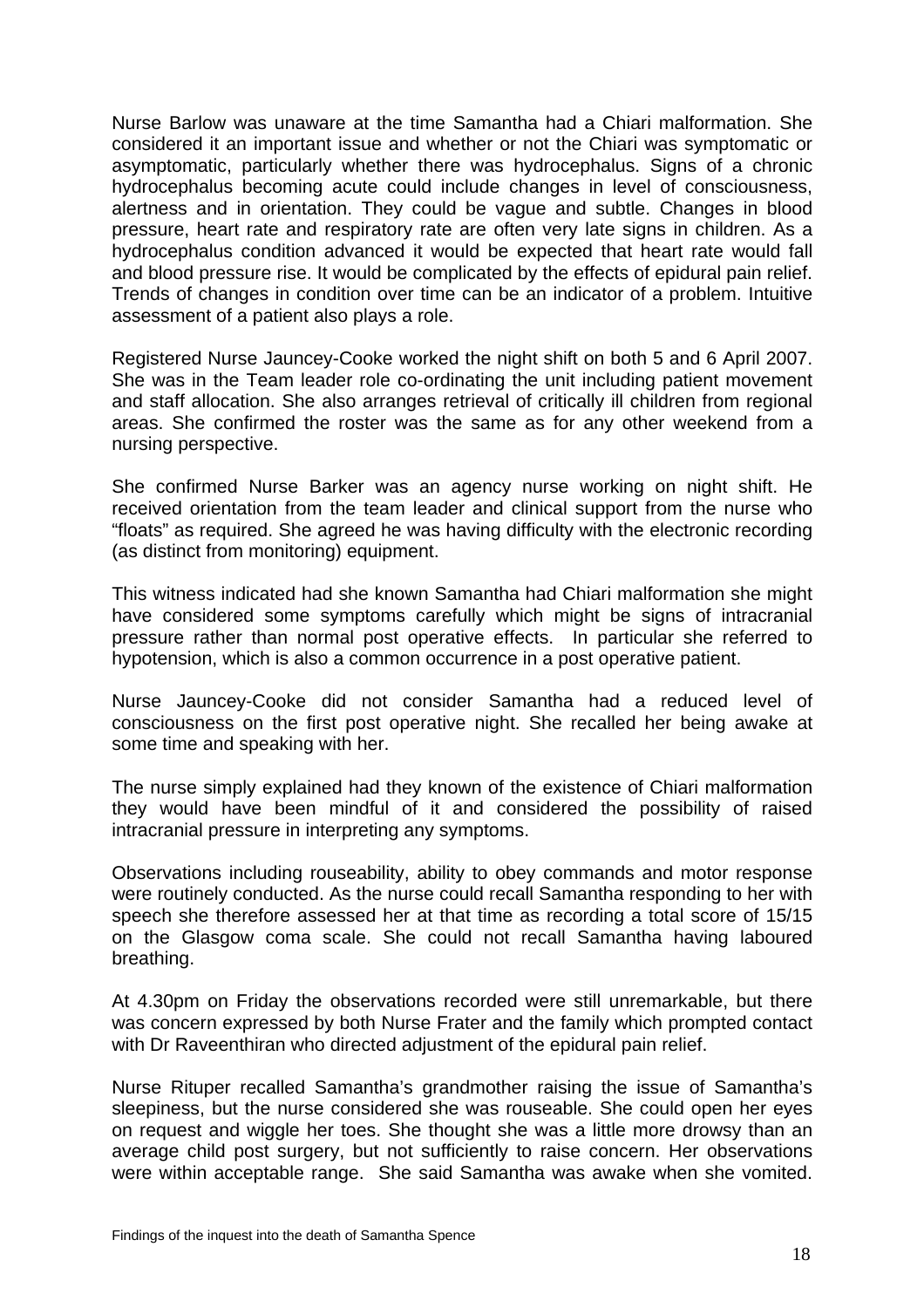She recalled she did verbally hand over her shift to other nurses about her rouseability but considered she was quite sleepy but rouseable during her afternoon shift.

She handed over to Nurse Frater. Nurse Miles was directly caring for Samantha. Nurse Frater did not recall being told the family had raised concerns but during the course of the shift she became aware of their concerns increasing, and that Samantha was sleepy Nurse Frater said Samantha was still responding to her though, not verbally, but by nodding her head and opening her eyes. This was right up until her sudden arrest at about 6pm on the Friday afternoon.

The observation note records she was awake, but that was not the case when seen by Nurse Frater. Nurse Frater recalled seeing Samantha for the first time after her 3 o'clock start when she was sleeping. By about 4.30pm she approached Nurse Barlow as she was beginning to be concerned. The 4 o'clock sedation score was not completed by Nurse Miles who was not trained to enable her to do so. The pain management team was contacted, but the anaesthetic registrar was in theatre. An order was made to reduce the epidural level. By this time Nurse Frater was expecting Samantha to be more awake than she was. It was expected she would wake up more within approximately half an hour of the epidural being reduced. She still remained very sleepy but her observations were within range. The nurse also checked on her pupils which were normal at that time. Dr Skeggs was called and after his arrival, Samantha arrested and a code blue was called to resuscitate her.

## **The physiotherapist Lisa Coles**

Ms Coles saw Samantha on the ward after her return from PICU. Her role was to monitor her chest, her circulation and then mobilise when able. She said children post scoliosis surgery, do not sit up until the physiotherapist is in attendance. Usually she would not see the child until they were in the ward. The timing of sitting up varies depending on many issues including pain management, blood pressure and vomiting issues. About 60-70% of the children on day 1 post scoliosis operation are able to sit up.

She was aware the family was quite focused on Samantha's sleepiness when she saw her around 11.30 am. She was not concerned at that time, as it was still common for children to have significant effects from pain relief. Samantha did not verbalise while the physiotherapist was present, but she did respond to commands. She repositioned Samantha's head by a couple of degrees to a slightly more upright position. She was aware she had been reviewed by the doctor who had ordered suctioning.

The physiotherapist was unaware of the Chiari malformation. It was an area of interest to her because her own child had a Chiari malformation. Her impression at the time was that Samantha was sleepy due to the two epidurals being administered for pain relief.

## **INDEPENDENT EXPERT OPINIONS**

I have not referred to all of the expert evidence called before the inquest but include the following.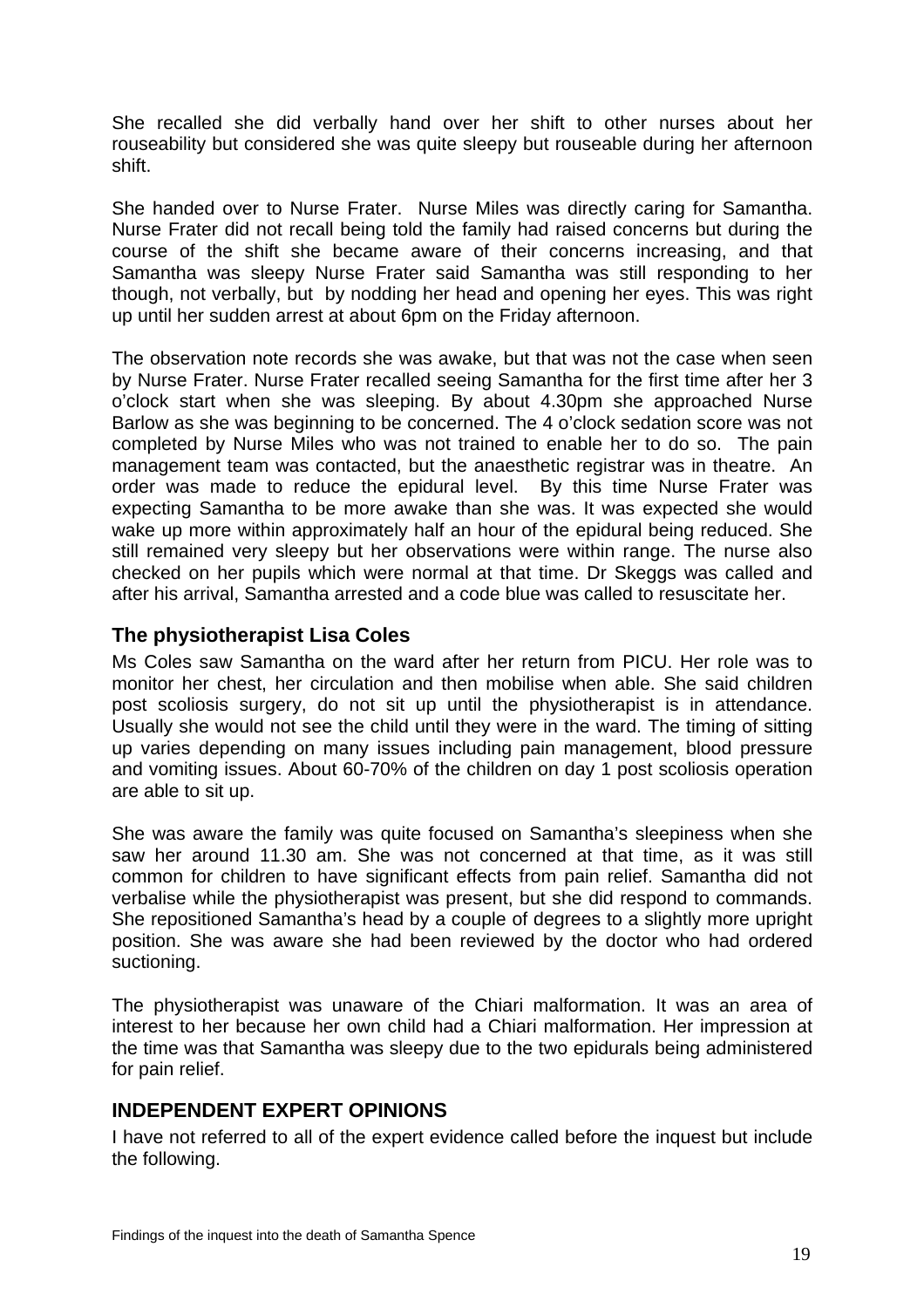## **Professor Olaf Drummer**

Dr Olaf Drummer reviewed the record of the amount of morphine administered to Samantha for pain relief. He then considered the toxicology results port mortem and statements from the pain relief and anaesthetic treating doctors. From a toxicology perspective Dr Drummer considered the morphine dosage as low. There were many variables to consider in determining an appropriate dose of morphine. The effects of morphine include depression of respiration and the method of administration also varies the impact of the drug. Being morphine "naïve", which Samantha was, also increases the impact. Dr Drummer interpreted the information and concluded that Samantha's ability to eliminate the drug was impaired as her condition deteriorated

## **Dr Jillann Farmer**

Dr Farmer provided evidence in her role as Director of Safety Systems and Clinical Lead Improvement, Patient Safety and Quality Improvement Services for Qld Health. I hasten to point out immediately that she provided an assessment via a clinical tool which was not in use at the time of Samantha's death. The tool referred to is known as CEWT, the Children's Early Warning Tool to detect deterioration in a patient via a structured review of parameters of particular observations. The observations include respiratory rate, respiratory distress, oxygen saturations, temperature, heart rate, blood pressure capillary refill time and level of consciousness. If scores fall out of a prescribed range, a structured response of increasing urgency must be deployed to have the patient reviewed.

Dr Farmer applied technique to review Samantha's observations after surgery leading up to the time of her collapse. The review did not result in a situation requiring a greater response than what had occurred. In other words, this tool would not have assisted in identifying and predicting the serious decline to enable earlier intervention.

I note however the Mater Heath Service has indicated it is liaising with Queensland Health to implement this additional tool.

## **Dr Cameron Hastie**

The specialist anaesthetist Dr Hastie considered it was noteworthy for an anaesthetist to keep in mind the patient had a Chiari malformation irrespective of whether or nor it was symptomatic. It may change the approach to the anaesthetic, particularly in the post operative phase where intensive care management would be considered more appropriate. He doubted it would prompt him to manage the patient's head position differently in the operation. He would have positioned a patient's head slightly up in both a scoliosis procedure and if he was aware a patient had a Chiari malformation. . It would certainly prompt inquiry to ensure the Chiari had been appropriately reviewed prior to surgery. Some questions of parents of a child might be asked to ensure there was nothing to indicate the Chiari was symptomatic.

Had it been known the chid had chronic hydrocephalus it would of course be information of importance to the anaesthetist who would manage anaesthetic manoeuvres of the patient to avoid possible increases in intracranial pressure.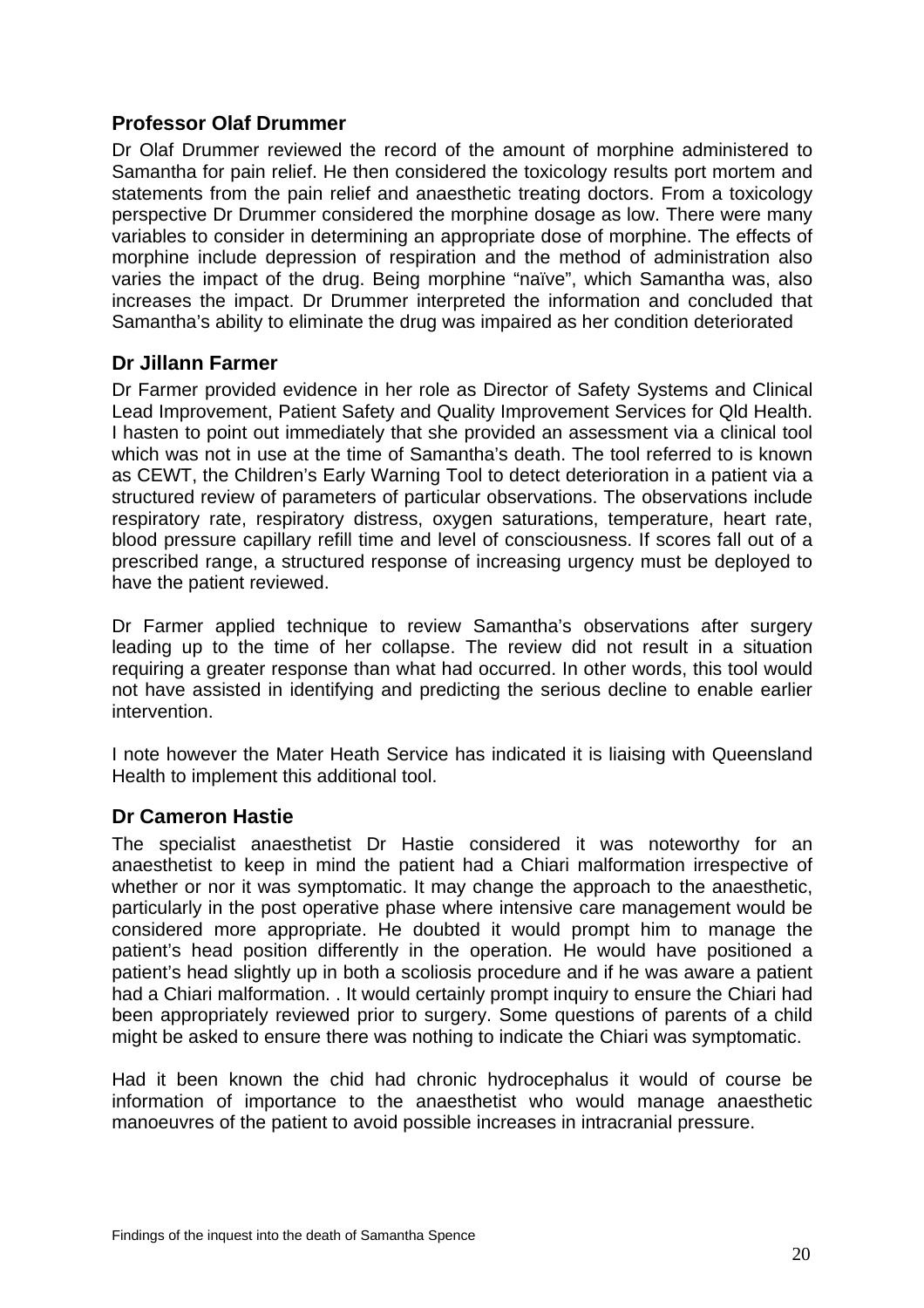Dr Hastie considered the anaesthetic drugs used for Samantha were appropriate in type and dosage to manage anaesthesia and pain relief. He considered the management of Samantha after her return to the ward and the subsequent review of analgesia was appropriate.

Dr Hastie considered the autopsy report of Dr Urankar and the associated literature and agreed with the discussed probable causes of death.

## **Dr Raymond Chaseling**

Dr Raymond Chaseling assisted the inquest with independent expert medical review of the information available regarding Samantha's condition and management. He was expertly qualified as a specialist paediatric neurosurgeon working at the Westmead Hospital in Sydney.

He agreed the CT Scan showing 8 millimetre projection of the tonsils was within the definition of Chari type 1 malformation. He distinguished the more severe form of the abnormality which usually required shunts due to known hydrocephalus and more complex presentations.

He stated it is only if there is some concern that elective decompression is undertaken.

He agreed that Chiari malformation type 1 is not a contraindication for scoliosis surgery. This was in the context of the child not having any known hydrocephalus. He advocated a multi disciplinary approach, which is what is offered at the Mater Hospital. However, he suggested neurosurgical input in the pre-surgery review. He acknowledged the benefit of hindsight in offering his opinions to the inquest.

He considered had he been in the role to advise regarding the Chiari malformation and the prospect of scoliosis surgery, he would have included discussing and explaining the condition with the family. He accepted however that the condition had been referred to Dr Burke after it had been identified and Dr Burke assumed it had already been discussed with the family. He noted Dr Burke perceived his role was to assess suitability for scoliosis surgery.

**It is noted Dr Chaseling advocated dissemination of information about Samantha's tragic death in the interests of broadening knowledge in the field and in the hope other deaths can be avoided.** 

**Even if asymptomatic, when seeing a child with Chiari malformation he indicated he tended to review them with scanning to make sure a syrinx is not developing, which occurs in about 50% of cases.** 

**Dr Chaseling indicated an MRI of the brain would be used to see whether there is any pre-existing hydrocephalus. He said this reluctantly in a sense because he was conscious of hindsight bias, particularly as he also works in the role of clinical risk manager for the Westmead Hospital. He could not see any reason not to do either a CT scan of the head or an MRI of the brain. He said as clinicians it is known that hydrocephalus is often associated with Chiari**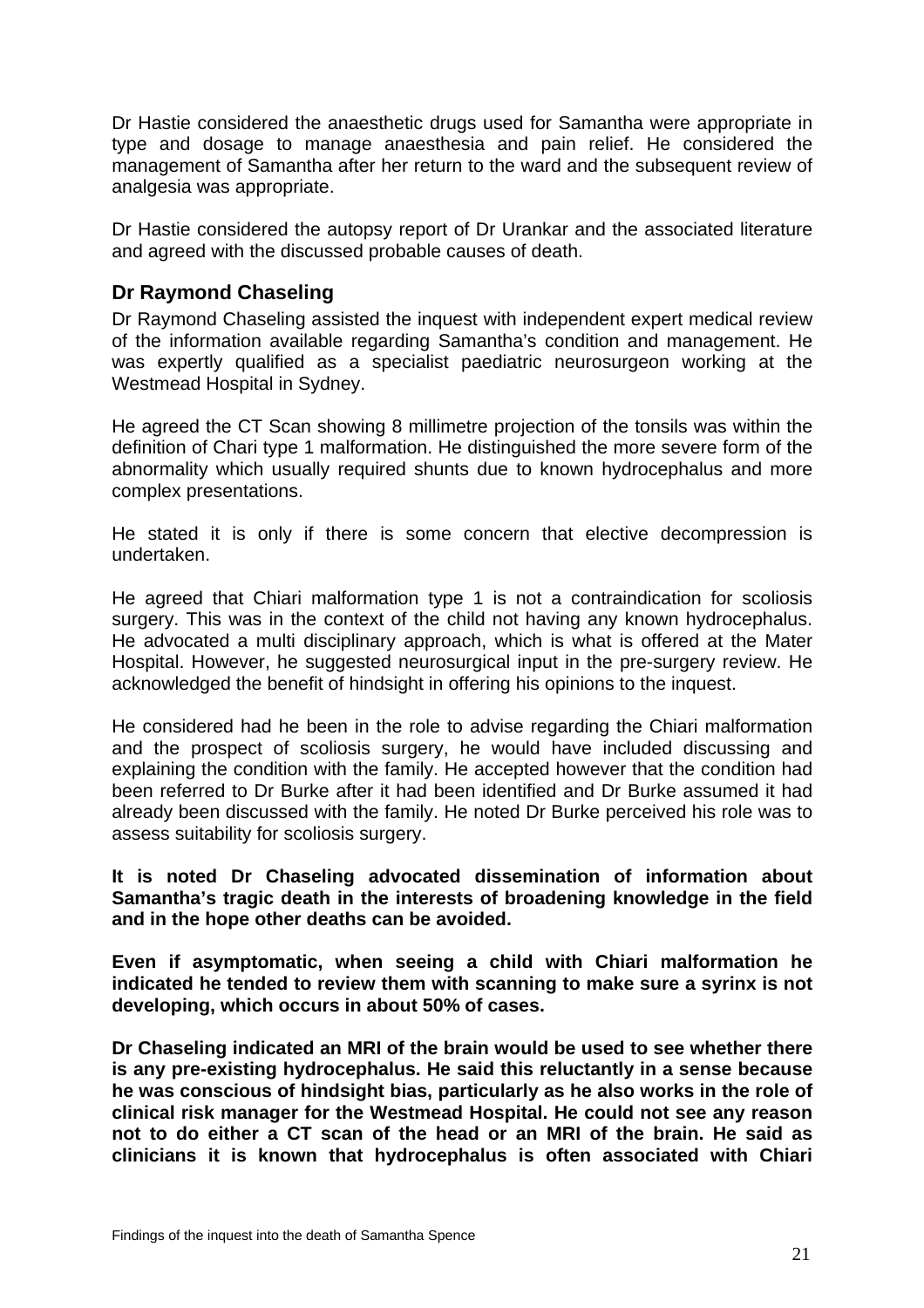**malformations, particularly when the child also had a history of developmental delay or difficulty at school and macrocephaly (enlarged head).** 

**In Dr Chaseling's experience and practice a child with a Chiari type 1 malformation would have an image of the whole neural active brain and full spinal cord. Likewise if a child came to him with an MRI scan of the brain showing Chiari type 1 he would also order an MRI of the spine. He considered this is current best practice.** 

It was suggested to him that Dr Burke considered an MRI but that in his opinion this would require an additional anaesthetic so that Samantha was sufficiently still during the procedure. He did not consider the additional risk was warranted. Dr Chaseling responded, if this was the thinking then a CT scan of the brain should be performed fairly quickly without an anaesthetic. Dr Chaseling concurred there is now an attempt to reduce exposure to CT scans due to radiation.

Dr Chaseling noted since Samantha's tragic death the Mater Hospital now routinely performs MRI of both the spine and brain prior to scoliosis surgery. Dr Chaseling agreed this was best practice.

**It was noted Dr Burke conducted a fundoscopy but this did not reveal signs of raised intracranial pressure. However in Dr Chaseling's opinion he said raised pressure, seen as swelling of the optic disc is often not present even though pressure might be raised.** 

From his perspective as a neurosurgeon he considered a paediatric neurosurgical review of a child with Chiari type 1 malformation would be of assistance. It was pointed out the treating surgeon requested an opinion of a specialist neurologist because of their global view.

In Dr Chaseling's experience at Westmead he was used to a practice which included neurosurgical review of children with Chiari malformation. Often there were referrals from neurologists to the neurosurgeon for review also, at least for review of the radiology. He acknowledged there are different views on this. He raised some opinions which suggest that the Chiari malformation is a causative factor in the scoliosis.

As a neurosurgeon he considered he was better equipped to appreciate the practical implications of Chiari malformation and its complications of hydrocephalus.

He noted scoliosis had been documented in literature reports as the presenting identifier of a Chiari malformation, even in the absence of syrinx .The implication is that the Chiari malformation is causing the scoliosis. A consideration is then to be given whether to treat the Chiari malformation by decompression as a first management of the scoliosis condition. It is noted at this point that the orthopaedic surgeon Dr Askin, held a contrary view. He said there was no evidence to demonstrate that if a Chiari malformation is corrected it prevents development of scoliosis.<sup>[11](#page-22-0)</sup>

<span id="page-22-0"></span> 11 T8-12, L30-53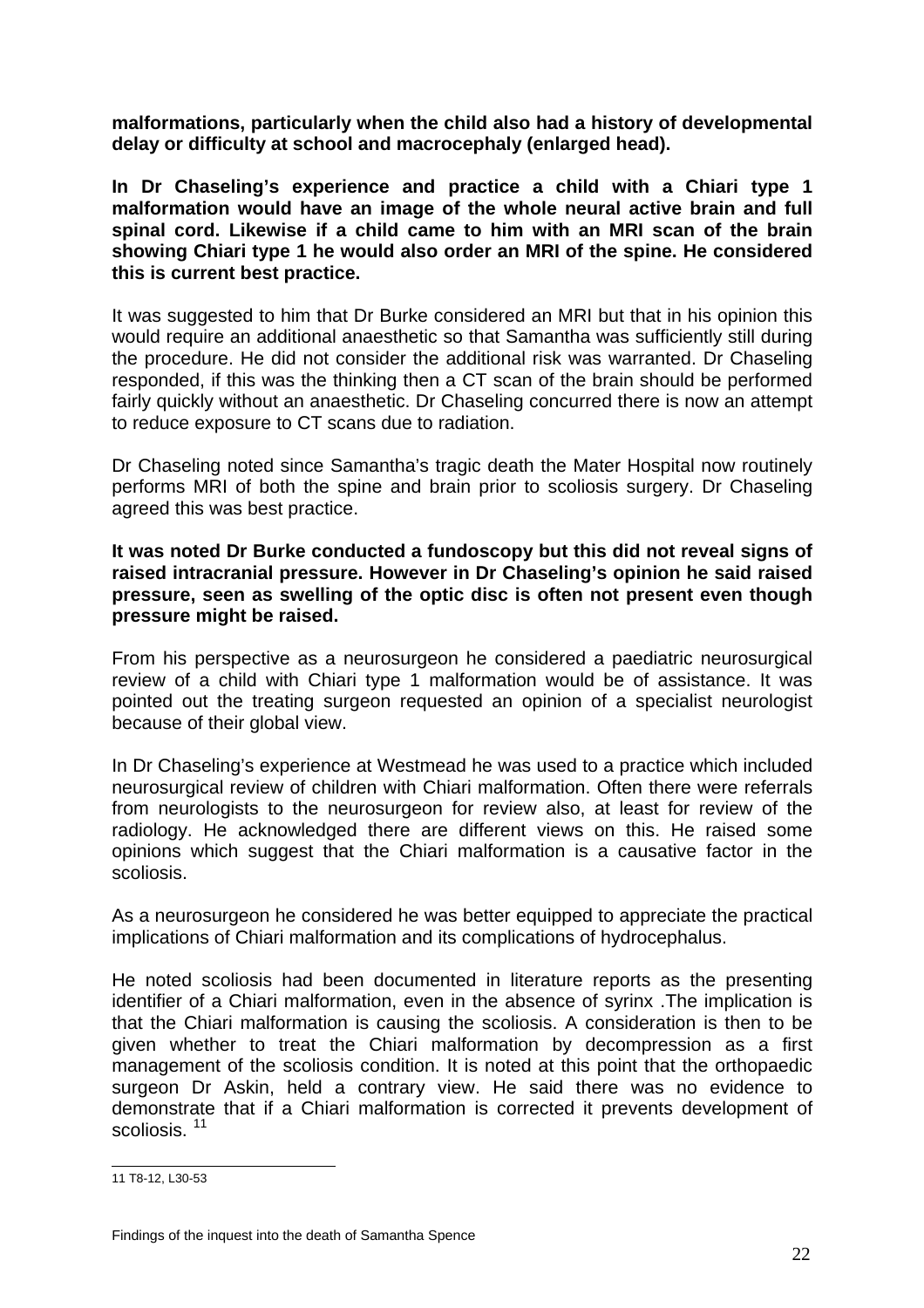However it was noted that in Samantha's case her scoliosis was quite severe and needed surgical treatment.

**With respect to Samantha's cause of death, Dr Chaseling reviewed two CT scans of Samantha's brain. The first was prior to the introduction of the ventricular catheter to drain and the other taken after the procedure.** 

**It was noted Dr Burke did not accept there was evidence of acute hydrocephalus on 6 April 2007. He referred to the report of the CT scan which said- "***The ventricles are markedly dilated but no transcendental spread of CSF is seen to suggest acute hydrocephalus***."** 

**Dr Burke did not consider there was acute hydrocephalus in the absence of signs of coning on the post collapse CT.** 

**One conclusion that had been drawn was Samantha died after chronic hydrocephalus with cerebral oedema, and raised intracranial pressure and probable early coning.** 

**Dr Chaseling considered all of the information available. He concluded it was a situation of acute on chronic hydrocephalus. He based this on absence of transpendymal leakage of CSF into the periventricular region. He did not think this negated an acute dilation of the ventricular system. He noted that after the introduction of the ventricular catheter the post operative CT scan shows that the ventricles have markedly come down in size. In other words they wanted to be smaller after release of the pressure. He explained in chronic hydrocephalus, if it was just due to chronic hydrocephalus, the walls of the ventricles normally become very stiff and they basically don't collapse. Dr Chaseling considered this was evidence that there was an acute component which was reversible as demonstrated after the insertion of the drain in which the subsequent scan showed a dramatically decreased size of the ventricles.** 

**As Dr Chaseling expressed it- "***We deal with hydrocephalus all the time. Just because you haven't got pre ventricular changes of transependymal seepage of CSF, doesn't mean that you haven't got acute hydrocephalus. We see kids coming in with blocked shunts and we see ventricles that are markedly dilated compared to what they're normally like, and not - in fact, not that many of them actually have transependymal changes. I kind of don't take much notice of that***."[12](#page-23-0)**

He also noted that by definition Samantha had really had chronic foramenal herniation because the cerebellar tonsils are herniated through the foramen magnum.

**Also, on reviewing the scan (after her collapse), Dr Chaseling said it was extremely worrying as there was complete obliteration of all the cerebrospinal fluid spaces underneath the brain surfaces and over the surface of the brain.** 

<span id="page-23-0"></span> $\overline{a}$ 12 Ts-12 30-50

 Findings of the inquest into the death of Samantha Spence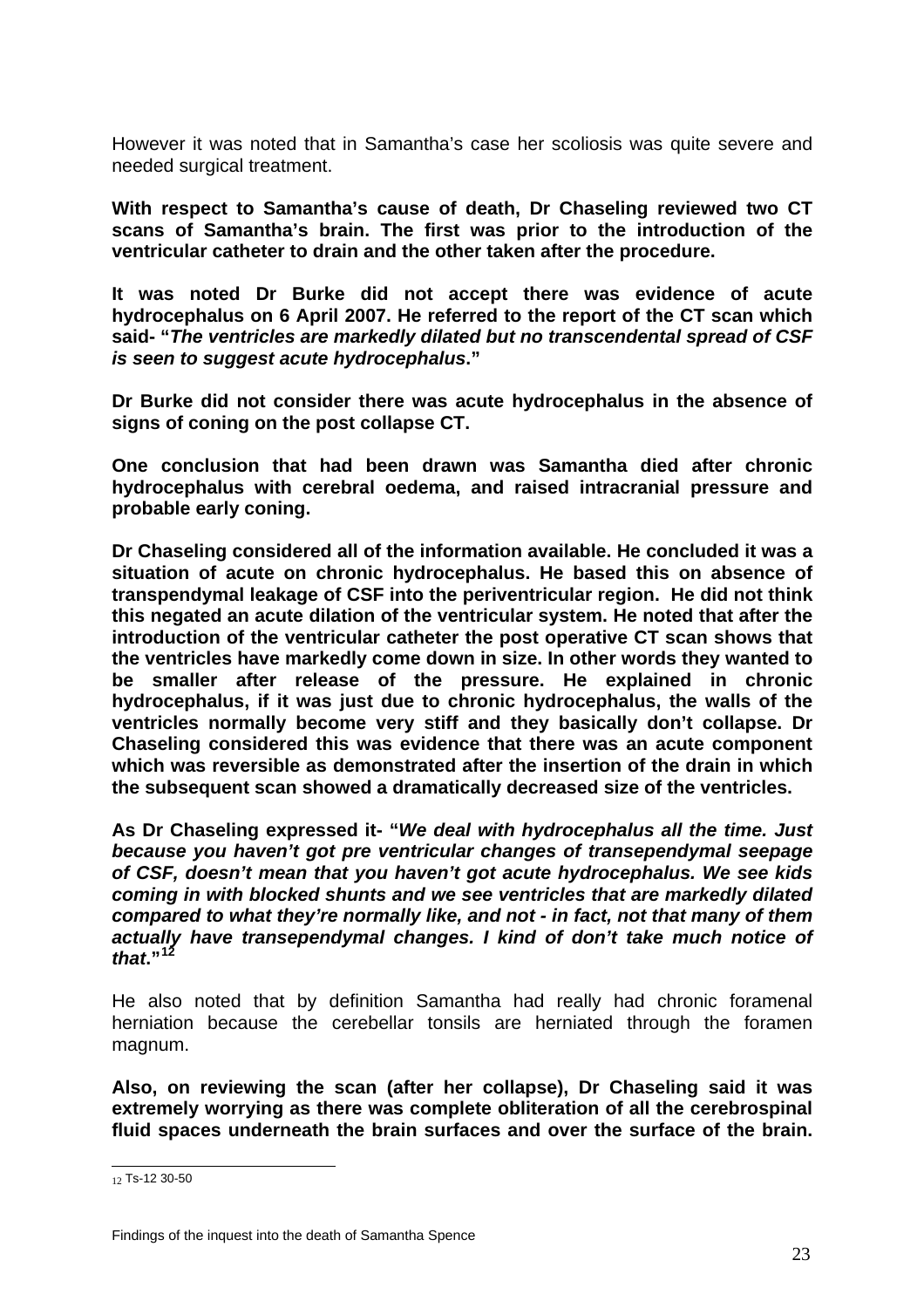**This indicates there is no space within the skull, and presumably this is the basis of ventricular enlargement and maybe brain swelling too. The foramen magnum would be crowded because of the known Chiari malformation with less room to move** 

He considered if the scan was seen in a person who was drowsy they would be rushed to theatre, because of the risk of sudden death.

**Dr Chaseling also noted the pathologist's conclusion that there was acute hydrocephalus after considering the clinical information about the release under pressure of the CSF from the drain**.

**Dr Chaseling also reviewed the neurosurgical report from Dr Tannenberg which he considered showed evidence of long term hydrocephalus. This was evidenced by cerebral swelling. Also the ventricles were not as big as when scanned prior to the insertion of the drain. The degree of hydrocephalus evident on the scan prior to the drain insertion was clear to a marked degree, "very dramatic" in Dr Chaseling's words.** 

He also agreed with the observation of the Neuropathologist Dr Tannenberg who noted *"bats wing ventricular development that this was a sign of chronic hydrocephalus."* 

**At post mortem there was no haemorrhage or infarction of the cerebellar tonsil, so that there was no real evidence that there had been herniating of the brain through the foramen magnum. (Dr Burke likewise remarked on this.)** 

**However Dr Chaseling noted post mortem inspection often does not show damage to the cerebellar tonsils, and does not necessarily reveal evidence of herniation in deaths from sudden acute hydrocephalus.[13](#page-24-0)** 

At post mortem examination the cerebral aqueduct was open. Dr Chaseling wondered whether this was illogically blocked, and after insertion of the drain, no longer deformed by a grossly dilated third ventricle and was then patent. In other words, there can be functional obstruction of the cerebral aqueduct. He wondered whether this was a possible trigger to precipitate the hydrocephalus.

On the issue of cause of death, Dr Chaseling noted the pathologist concluded raised intracranial pressure due to acute on chronic hydrocephalus (having regard to the comments of the second pathologist). The underlying contributing causes were noted to be surgically treated scoliosis. Other contributing factors were noted as Chiari malformation

In broad terms Dr Chaseling agreed. He noted there are reports of sudden death in patients with Chiari malformation without trauma. Children can die from acute hydrocephalus, and from acute on chronic hydrocephalus. There is also evidence of children with Chiari 1 malformation having unusual respiratory patterns, not only in sleep but after surgery.

<span id="page-24-0"></span> 13 T5-14, L 35-40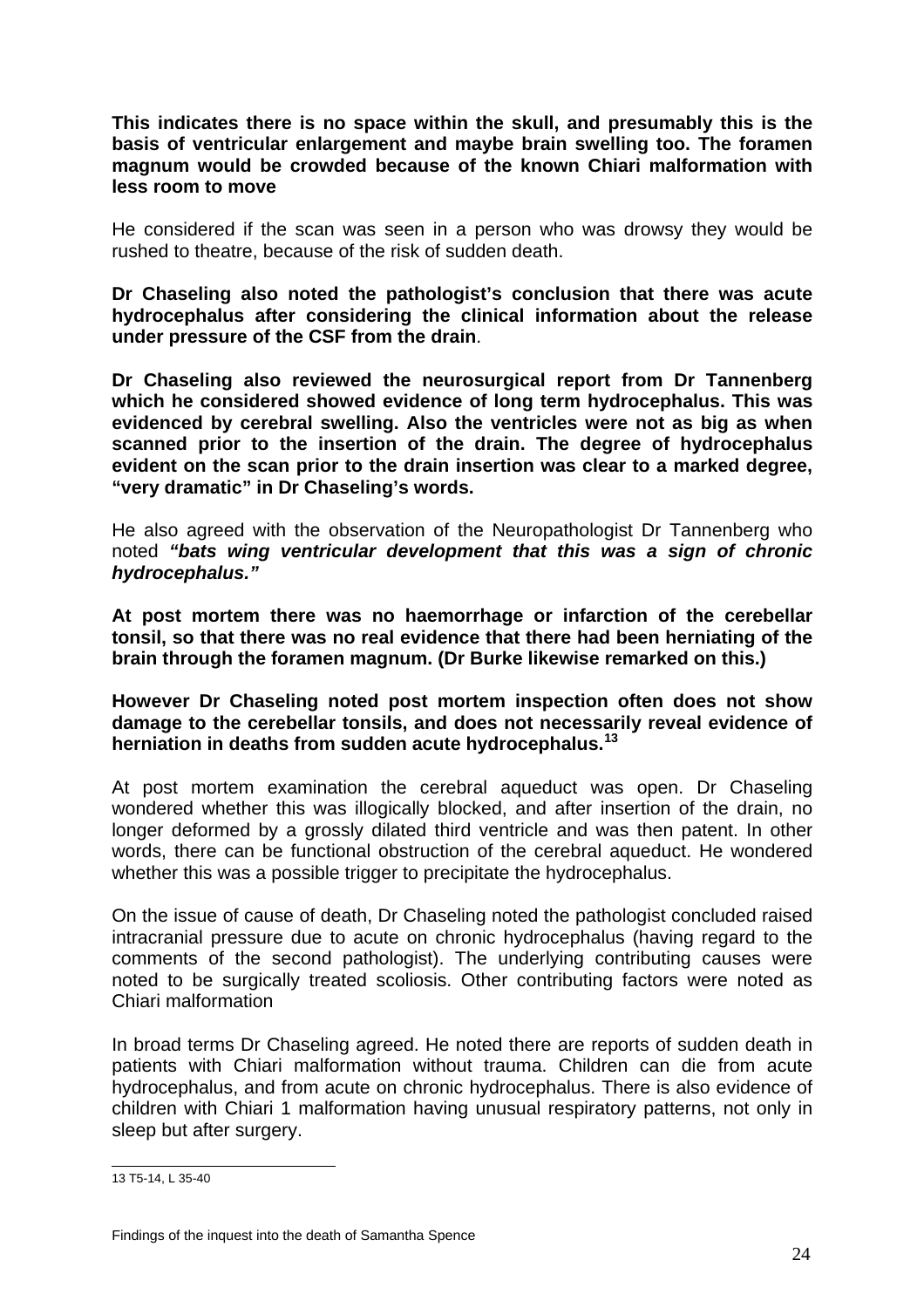He agreed with most commentators it was impossible to say exactly what the precise cause of death was. He offered an opinion that there had been an acute obstruction on the basis of chronic hydrocephalus.

**In hindsight, had an MRI of the brain been performed pre surgery and the condition of chronic hydrocephalus been identified, there may then have been further consideration of Samantha's overall picture, which included some learning difficulty and a head of large size. This may have led to consideration of whether further intervention or measurement of degree of hydrocephalus was indicated. The involvement of an ophthalmologist and neurosurgical review would be relevant had hydrocephalus been diagnosed. However Dr Burke's clinical opinion after assessment did not lead him to a conclusion of hydrocephalus although he had noted the possible association of Chiari malformation, hydrocephalus, a large head size and some learning difficulties.** 

From the point of view of his anaesthetic colleagues, Dr Chaseling noted there was consensus they would like to know if a patient has Chiari type 1 malformation. They would want to know it had been neurologically or neurosurgically assessed but otherwise would probably not alter their techniques.

# *Autopsy*

Autopsy examination was undertaken by the pathologist Dr Kathryn Urankar and informed by the specialist neuropathologist's report of Dr Tannenberg. It was noted that Chiari malformation is usually present from birth and that hydrocephalus can develop over time.

The neuropathologist Dr Tannenberg examined the brain post mortem at a particular time, contrasted with information subsequently available to the pathologist and reviewing pathologist who were able to incorporate clinical information of observations of the patient during life and in the course of treatment. **Thus Dr Tannenberg did not see some signs of raised intracranial pressure, as this condition had been treated with the insertion of an external ventricular drain. However, Dr Urankar noted Dr Tannenberg's recording of the ventricles being moderately dilated with a bat's wing appearance which Dr Urankar explained is evidence of typical chronic hydrocephalus. She pointed out Dr Tannenberg's observations recorded "***the dilatation extends into the third ventricle***",[14](#page-25-0) meaning another space in the brain where the fluid had built up and flowed back into. The third ventricle is dilated and the lining of the floor here is attenuated (stretched, thinned.) These changes take time to occur but the pathologist could not say how long. Only imaging performed at different times would record the changes.** 

**Dr Urankar's report incorporated more information including the clinical observations of the patient during life as well as the findings at autopsy. This resulted in the conclusion of raised intracranial pressure. Dr Urankar acknowledged consideration of the clinician's information of the insertion of** 

<span id="page-25-0"></span> $\overline{a}$ 14 T3-5,L 26-31

 Findings of the inquest into the death of Samantha Spence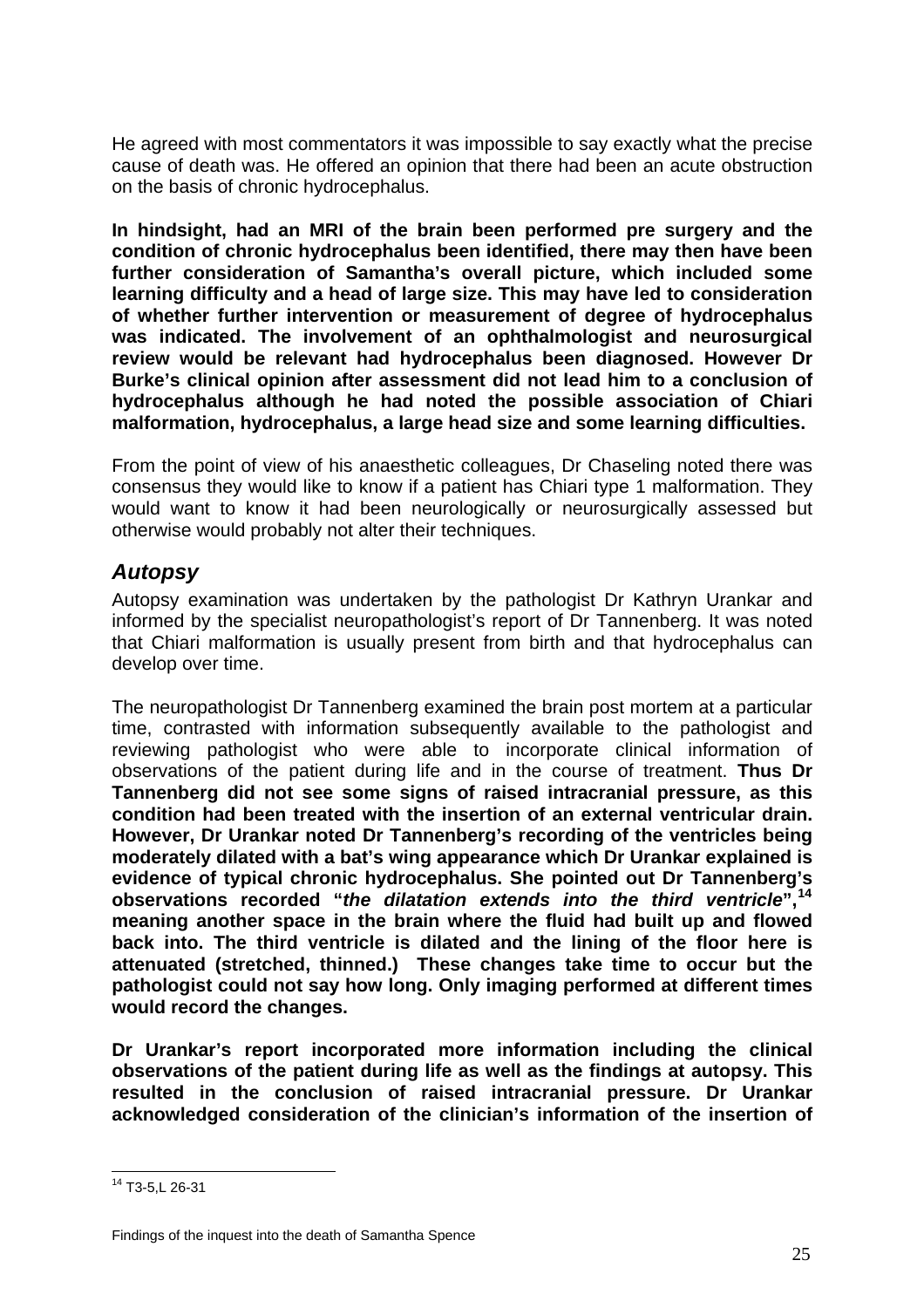**the external ventricular drain which released a large amount of fluid under pressure.** 

**Dr Urankar also presented research from the literature which noted when there is an acute hydrocephalus developing; the typical signs of raised intracranial pressure are not seen. This was consistent with the findings of Dr Tannenberg who noted he did not observe uncal herniation transtentorial grooving. It was opined this may be due to the slightly different mechanism of raised intracranial pressure.** 

Dr Urankar also explained and discussed the opinion of the independent anaesthetist, Dr Keely who thought the mechanism of death was due to diffuse ischaemic brain injuries.

**Dr Urankar stated the raised intracranial blood pressure decreases blood flow to the brain leading to hypoxic brain injury, and ultimately, death. In Dr Urankar's opinion something triggered the development of acute hydrocephalus from the chronic condition.** 

**She discussed the low blood pressure and elevated carbon dioxide may have triggered cerebro vasodilatation leading to increased cerebral blood volume, blood flow and ultimately changes in intracranial pressure. This in turn led to brain damage due to lack of oxygen and brain swelling.** 

**Dr Urankar considered head positioning would not have any relevance to blocking of drainage of cerebro spinal fluid unless it was over a prolonged time. There is no evidence to indicate the physiotherapist positioning of Samantha's head during suctioning could have caused any adverse effect.** 

**Her review of the literature showed a group of deaths associated with the condition of a Chiari malformation with hydrocephalus. When some other factor is then added, this triggers the balance and sudden death can occur.** 

**Dr Urankar confirmed there are other literature reports documenting sudden unexpected deaths of people with Chiari malformation where there is no other known precipitating event. The cause of death in such cases remains unknown. There is a hypothesis of some impairment of respiratory function which is controlled by the area of the brain stem affected by Chiari malformation. Dr Urankar said –** 

**"***They can't prove anything, but the hypothesis is that because of the malformation, there's some associated either compression of the respiratory centres, some reflex pressure induced abnormalities on all the cardiorespiratory centres in that area. It's a very vital area of the brain stem, and the hypothesis is there's some abnormality associated with the deformation of those tonsils***."**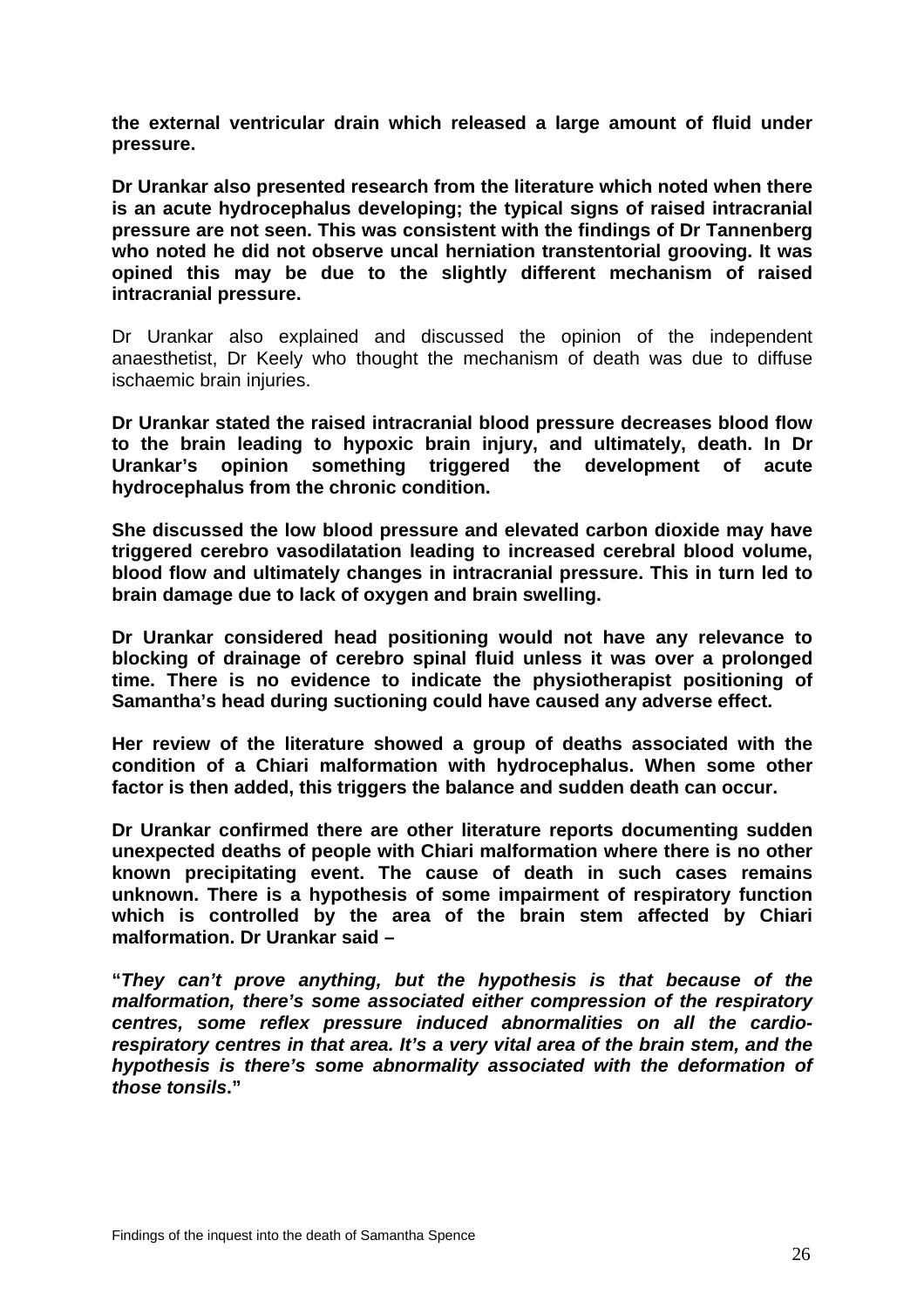#### **Dr Urankar agreed it seemed very difficult or perhaps impossible to predict these deaths.[15](#page-27-0)**

Dr Urankar concluded the Chiari malformation and scoliosis with recent corrective surgery were underlying contributory factors leading to Samantha's death. The surgery must be considered as a factor contributing to the development of acute hydrocephalus and death. Dr Urankar considered the possibility of postural changes might also be relevant.

**I accept Dr Urankar's opinion that the Chiari malformation and the surgical correction of the scoliosis should be recorded as being part of the underlying cause of sequence of events leading to Samantha's death.** 

#### **The autopsy confirmed there was no sign of surgical complication. The autopsy also confirmed it was a Chiari malformation type I, not involving the more serious complication of a syrinx.**

I accept Dr Urankar's interpretations and conclusions which incorporate the findings from Dr Tannenberg, the findings at autopsy, the clinician's observations and records and the literature review of other sudden unexpected deaths where Chiari malformation was identified. I accept the interpretation of Dr Tannenberg's findings and all the other information referred to by Dr Urankar in concluding Samantha had underlying chronic hydrocephalus, superimposed with acute hydrocephalus.

 In particular I accept there was no surgical error which caused Samantha's death but that surgery was part of the sequence of events necessarily leading to the circumstances in which chronic underlying hydrocephalus was triggered into an acute raised intracranial pressure developing.

In the course of the pathologist's evidence it was noted that it is possible to have a chronic condition of hydrocephalus throughout one's life. It is only if some trigger precipitates the sudden onset of an acute elevation in intracranial pressure does it become a life threatening condition. It is also possible to have Chiari I type malformation without having hydrocephalus at all.

**Dr Keely advanced a hypothesis. Possible trigger events can include the effects of epidural administration of narcotics. Respiration will necessarily be decreased as respiration slows and the level of carbon dioxide can rise. This can lead to cerebrohypoxia. This is one sequence of events which can destabilise the balance and trigger the increase of a chronic situation of hydrocephalus into an acute condition.** 

**The reviewing pathologist, Dr Robertson from the Victorian Institute of Forensic Medicine, noted deteriorating respiratory and neurological status approximately 30 hours after surgery over a 4-5 hour period. This occurred in an essentially "well" patient before the procedure.** 

<span id="page-27-0"></span> $\overline{a}$ <sup>15</sup> T3-9, L 47-54.

 Findings of the inquest into the death of Samantha Spence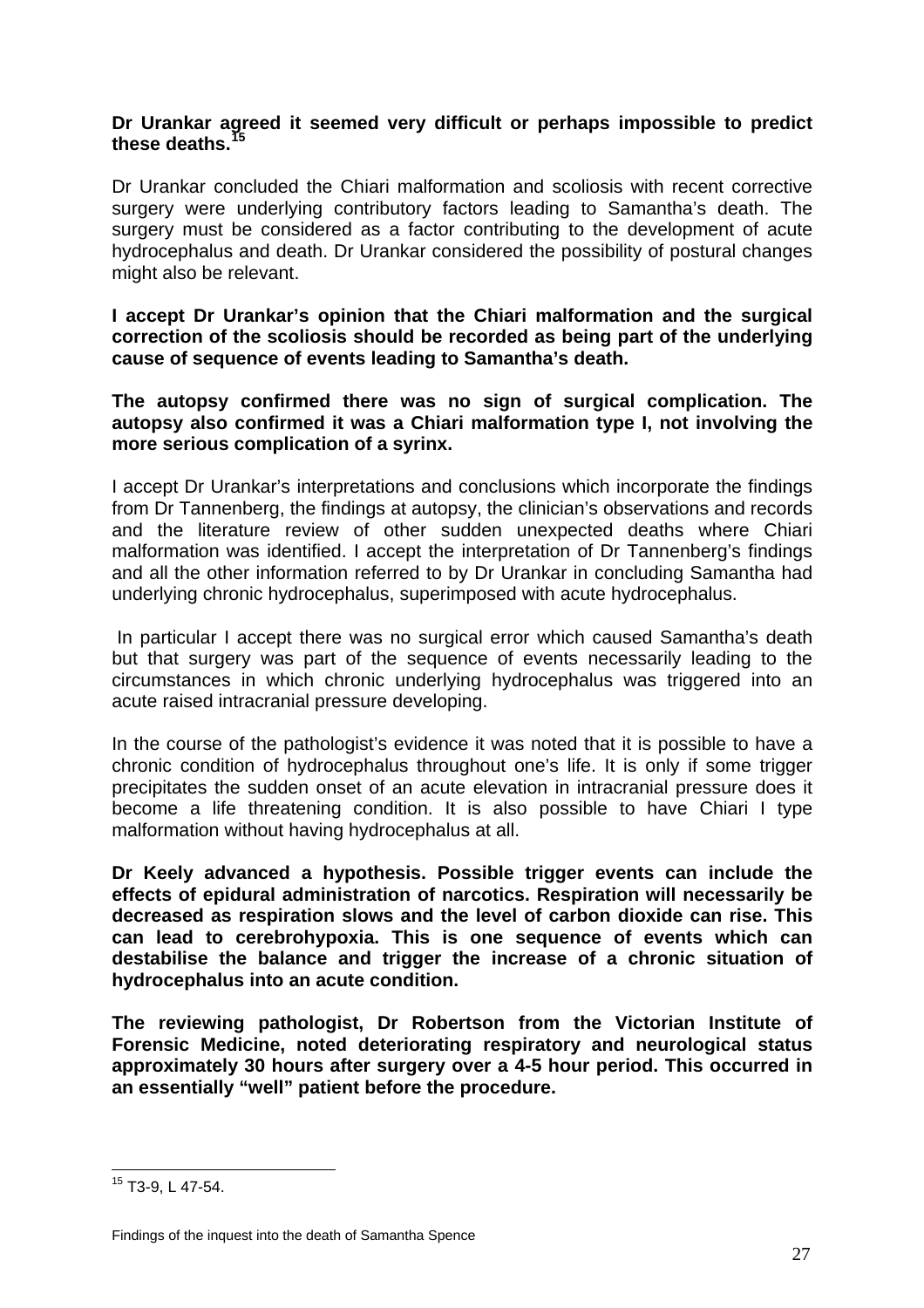**Dr Robertson also concurred there was anatomical evidence of chronic hydrocephalus recorded in Dr Tannenberg's report where he noted ventricle being moderately dilated with bat's wing appearance**.

**She could not say for what length of time the condition had existed but said it obviously had not happened in the last 24 hours.** 

**Underlying chronic hydrocephalus pre-disposes to the development of acute hydrocephalus. Dr Robertson noted some literature reports suggested an acute positional change can be a factor in the development of acute hydrocephalus, particularly in the presence of Chiari malformation.** 

However, she considered the totality of all the circumstances including the procedure itself, the length of the operation while the patient was in an unusual position and then the post-operative course, were significant factors. An acute positional change could not be ruled out as a relevant factor.

Her conclusion regarding information about the pain relief was more emphatic. She stated the concentration of narcotics was not a major factor leading to Samantha's death. The surgery was not causative of acute hydrocephalus, but it was related in time and considered to be a factor, especially in the presence of the Chiari malformation which predisposes a person to acute hydrocephalus.

#### **Conclusions regarding cause of death**

**Summarising the conclusions of the autopsy report of Dr Urankar, which incorporated the neuropathology results of Dr Tannenberg , and having regard to the independent review by the pathologist Dr Robertson, it is clear that Samantha died due to raised intracranial pressure. This was due to acute hydrocephalus which had developed as an exacerbation of chronic hydrocephalus, often seen in association with the Chiari type I malformation which Samantha had. The development of the acute hydrocephalus occurred after the essential, but long surgical procedure to correct Samantha's severe scoliosis. The surgery could not be said to directly cause the rise in intracranial pressure, but it was a factor in the sequence of events which concluded with a well child with a chronic neurological condition developing life threatening acute hydrocephalus and raised intracranial pressure.** 

**In accepting these conclusions I have had regard to the dissenting opinion of Dr Burke who did not accept there was acute hydrocephalus and did not consider this was the underlying cause of raised intracranial pressure causing death. The weight of medical opinion including the three pathologists as well as independent reviewing experts is in favour of the condition of acute hydrocephalus being present. There remains uncertainty as to the trigger event or sequence of factors which precipitated the chronic condition of hydrocephalus changing to an acute condition with raised intracranial pressure. However the consensus focuses on the physical limitation of space in a critical area of the brain due to the Chiari malformation, which restricts the brain's capacity to compensate for increase in pressure and or volume and the drainage of CSF.**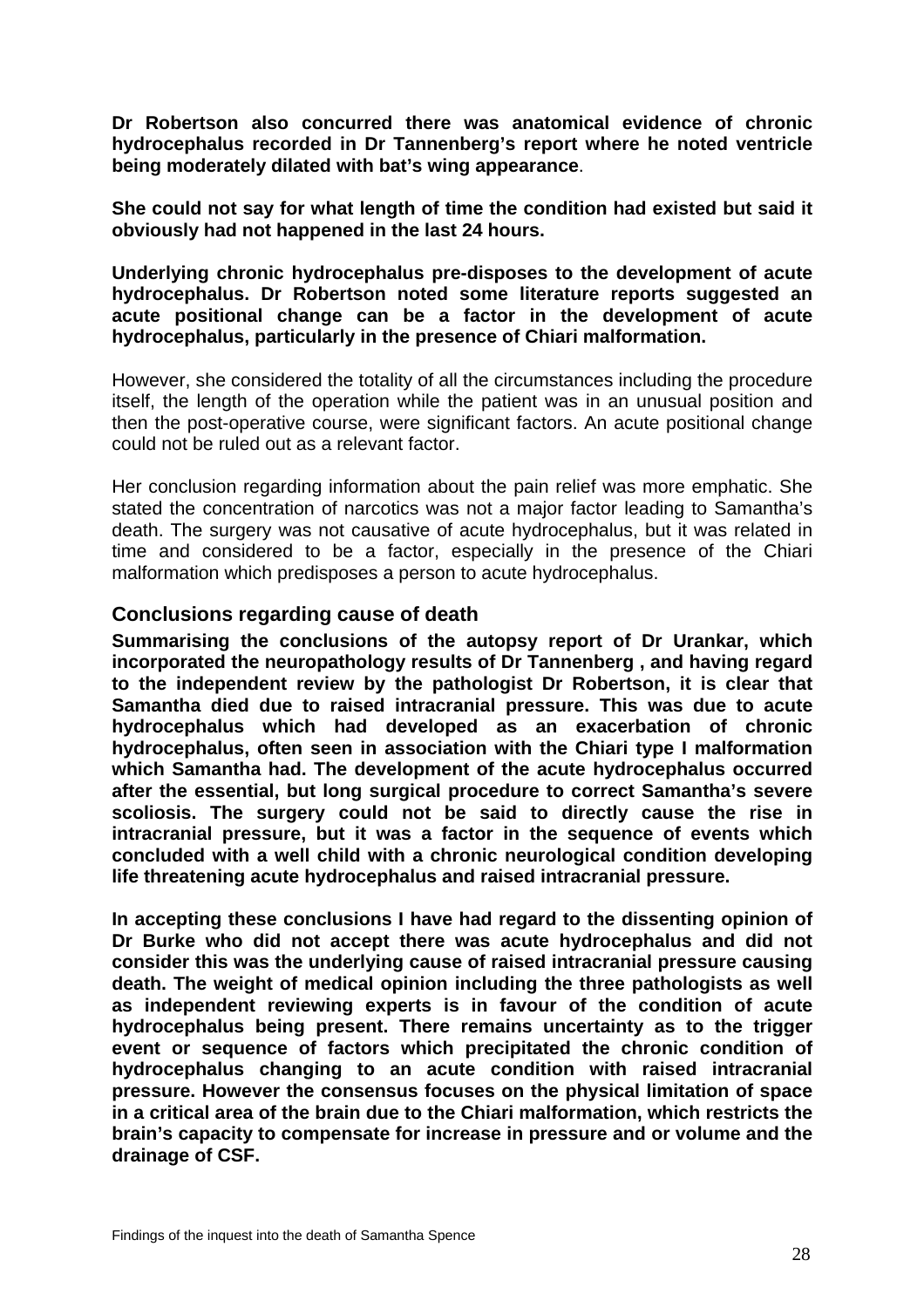#### **Hospital review of circumstances of Samantha's death and responses**

Samantha's death was unexpected and was reported as required as a sentinel event on 7 April 2007. Dr Geoffrey Hirst, who is the Director of the Surgical Services at Mater Health Services, holds the role of Senior Risk Management Consultant, clinical Safety and Quality Unit (CSQU) Mater Health Services. He submitted a document summarising the hospital's review and response to Samantha's death.<sup>[16](#page-29-0)</sup> (footnote Exhibit B38)

Importantly I note there was a family meeting with the Spence family on the 15 May 2007. I consider these meetings are of enormous benefit to the family in gaining an understanding of what occurred and providing an opportunity to speak with significant members of the treating team. It can facilitate the process of grieving once a family feels they have been heard and they can ask questions and have them answered.

As a result of the clinical review that was undertaken, a number of recommendations were made and have been implemented.

- 1. As discussed in Dr Labrom's evidence, a decision was reached that every child undergoing scoliosis surgery will have an MRI of both the spine and the brain. I note the hospital considers that although this may not be clinically required for every child, it has been decided to elevate the pre surgery scanning to a higher level. I also note the hospital will review this protocol over time. This step has been added to the scoliosis care path and has been implemented from 6 November 2009.
- 2. Where there is an identified need for spinal cord monitoring with proposed scoliosis correction, all children should be reviewed by a neurologist shortly before surgery. This was also implemented from 6 November 2009. All cases are medically assessed to consider the need for neurological review prior to admission for surgery.
- 3. The handover procedure for both medical and nursing staff regarding pain management status as the child is moved from PICU to the ward has been reviewed. A detailed checklist for handover from PICU to ward staff has been devised and included in the spinal care paths. Importantly, pre-agreed milestones are stipulated and if there is variance, or clinical concern, there is a pre-agreed identified person to contact for advice/review. The regime of a contact person for issues relating to concern over pain management has been extended through days 1 and 2 post return to the ward. These changes have been implemented and are being monitored and audited by the hospital. In particular, PICU staff have received training emphasizing that a patient cannot be transferred to the ward unless the handover process is fully completed, including all documentation of PICU to ward handover checklist. The improved handover checklist forms part of the roll out of broader review of handover procedures within Mater Health Services.

<span id="page-29-0"></span> $\overline{a}$ <sup>16</sup> Exhibit B38

 Findings of the inquest into the death of Samantha Spence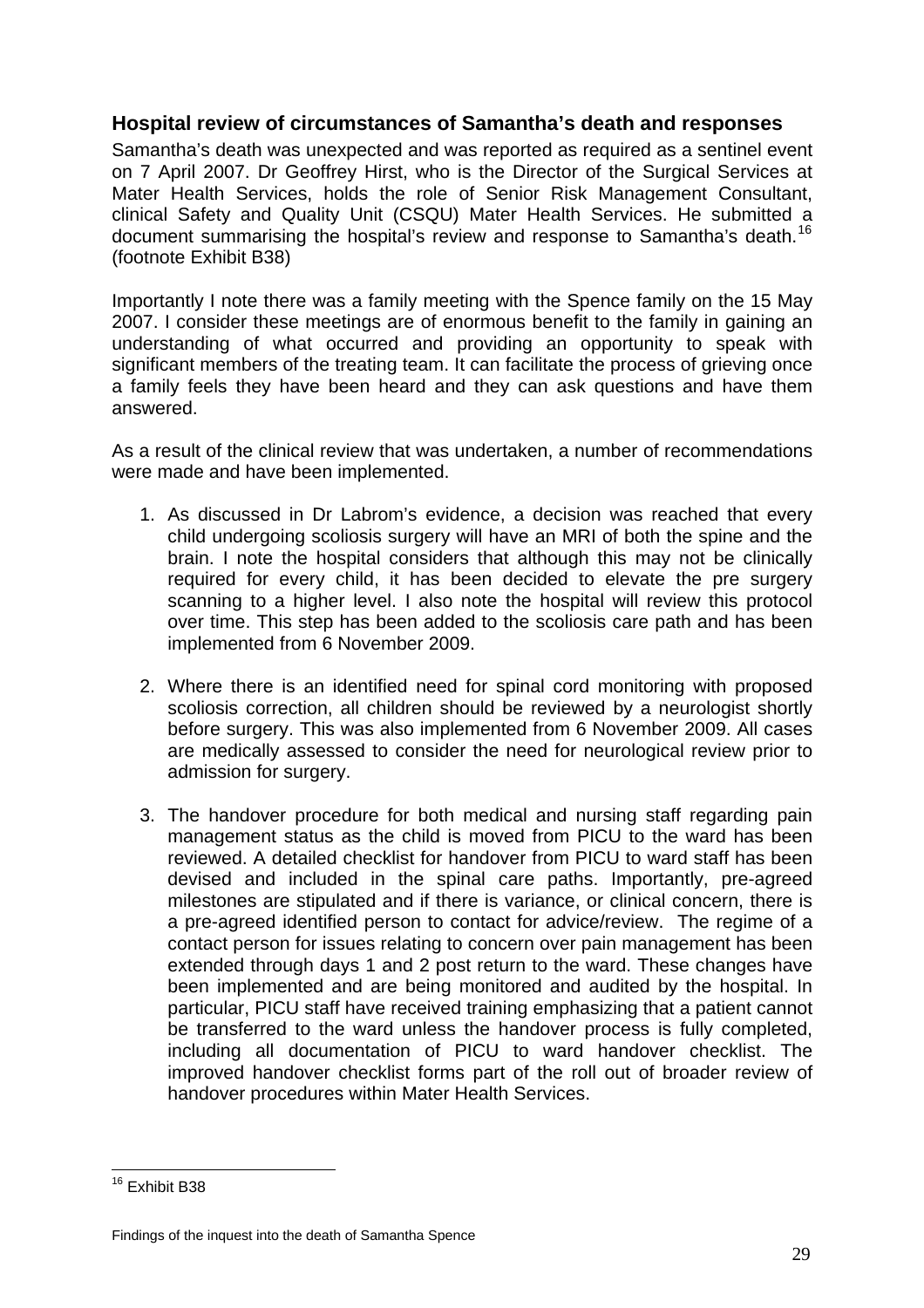- 4. A full time Monday to Saturday paediatric pain management nurse has commenced work conducting a daily ward with the anaesthetic registrar (excepting Wednesday and Sunday.) The nurse assists in providing in-service education to staff regarding epidurals and pain management.
- 5. A review of the expected observations in post scoliosis surgery patients has been undertaken to ensure they are appropriate to alert staff to any significant deterioration in consciousness. In particular there is a prompt in the care-path to document concerns expressed by parents or carer and to document the response to those concerns, including documentation in the handover checklist. This applies for handovers from- PICU to ward, emergency to ward, and recovery (PICU) to ward. These improvements have been incorporated into the broader roll out throughout Mater Health Services of the clinical communication tool for clinical handover, (SHARED).<sup>[17](#page-30-0)</sup> Specific nurse education has been focused on escalation steps to be taken when they have concern or carers/parents express strong concern regarding their child's condition.
- 6. As part of the training, nurse and junior doctors are encouraged to call for help and the "Speak up for Safety" workshop program promotes this. The workshops are conducted by Dr Stephen Walker, Director of Clinical Training. It was noted the CEO wrote to all staff in late 2009 encouraging and supporting this initiative.
- 7. The Spence family felt some concern about the apparent lack of familiarity shown by an agency nurse with monitoring equipment and computer skills. Although the hospital did not consider this was established by the clinical review process, new Agency Nurse Unit Orientation Checklist forms have been introduced.
- 8. The consent form for scoliosis surgery has been reviewed to ensure comprehensive information to enable a documented procedure for fully informed consent.

# *CORONIAL FINDINGS section 45 Coroner's Act 2003.*

In accordance with Section 45 (2) I find;

- (a) the identity of the deceased person was Samantha Rose Spence, who was born on the 29 April 1994.
- (b) Samantha Rose Spence died in hospital two days after orthopaedic surgery performed on  $5<sup>th</sup>$  April 2007. The surgery was essential to correct severe scoliosis of her spine. There was no surgical complication. Samantha had a pre-existing Chiari type 1 malformation which had been identified and neurologically assessed as asymptomatic and not requiring intervention prior to the scoliosis surgery. Samantha's condition remained within expected parameters post surgery until the afternoon of  $6<sup>th</sup>$  April when she

<span id="page-30-0"></span> $\overline{a}$ <sup>17</sup> "SHARED" Situation, History, Assessment, Risks, Escalation/ Expectation, and Documentation Exhibit B38, Appendix 1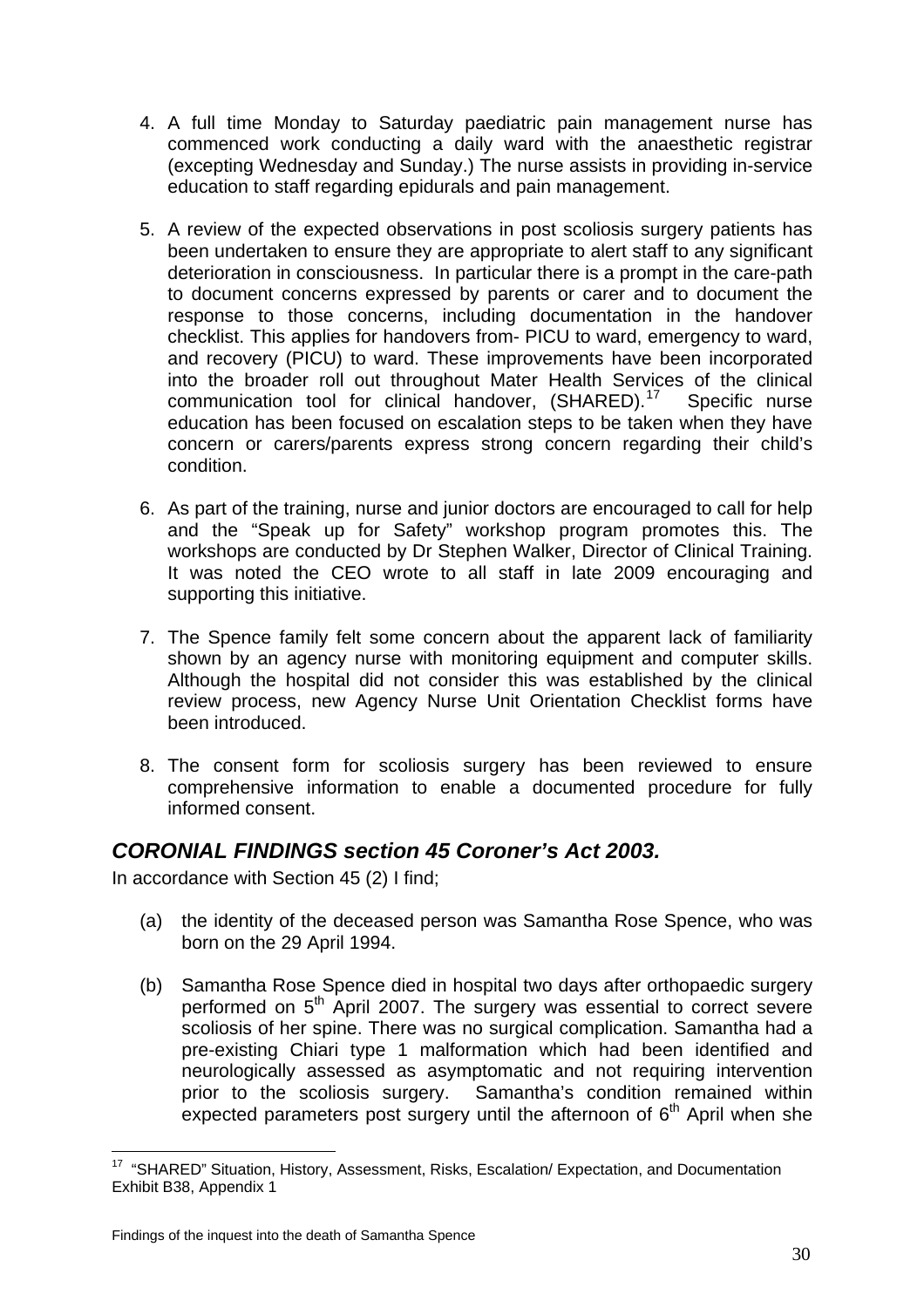became increasingly drowsy and harder to rouse. She suddenly went into respiratory collapse at about 6.00pm that evening. A CT scan of her brain revealed grossly dilated ventricles consistent with hydrocephalus. An extraventricular drain was inserted and cerebrospinal fluid was released under pressure. Samantha remained unresponsive and a repeat CT scan at around 8.00am on 7th April 2007 confirmed cerebral oedema.

- (c) Samantha died on  $7<sup>th</sup>$  April 2007
- (d) The place of death was Mater Children's' Hospital, Brisbane, Queensland
- (e) Samantha Spence died due to raised intracranial pressure due to acute on chronic hydrocephalus in the context of surgically treated scoliosis. A Chiari malformation was a significant contributing condition.

# *CORONIAL COMMENTS, section 46.*

Coronial comments pursuant to Section 46 of the Coroner's Act can be made where an inquest relates to public health or safety, the administration of justice or ways to prevent deaths happening in similar circumstances in the future.

I have recorded the responses of the Mater Health Services who have carefully reviewed the circumstances of Samantha's death and implemented improvements. These improvements are to be commended, and I endorse and adopt these recommendations, which it is hoped will enhance the safety of patients. Most notably there has been a decision to include both spinal and brain MRI scanning of children who are to undergo scoliosis surgery. While there was some indication this may not be warranted and is considered an added precaution, I note there was also persuasive expert evidence that suggests this is a wise course and now considered best practice. I note clinical examination including inquiring into the history of a patient may not reveal the presence of chronic hydrocephalus. Indeed even an examination of the fundus by ophthalmoscope may not show signs of raised intracranial pressure. It was noted that signs of swelling of the optic disc may not be present even though intracranial pressure may be raised. [18](#page-31-0)

The evidence is clear that a small number of sudden unexpected deaths occur in the context of Chiari malformation. What is much less clear is the underlying cause. Some of these deaths occur without any known cause or event. Others have occurred where a range of trigger events have later been identified. These trigger events may include- surgery, trauma, raised intracranial pressure, blockage of cerebro spinal fluid outflow, suspected interference with respiratory function possibly associated with hypercarbia and pain relief, positional changes and compression on the brain stem.

I therefore commend the MRI scan of both the brain and the spinal column noting that expert radiological review may be able to add additional critical information to identify underlying hydrocephalus associated with Chiari malformation. This may then require further assessment prior to surgery, including consideration of neurosurgical opinion.

 $\overline{a}$ 

<span id="page-31-0"></span><sup>&</sup>lt;sup>18</sup> See Dr Chaseling's evidence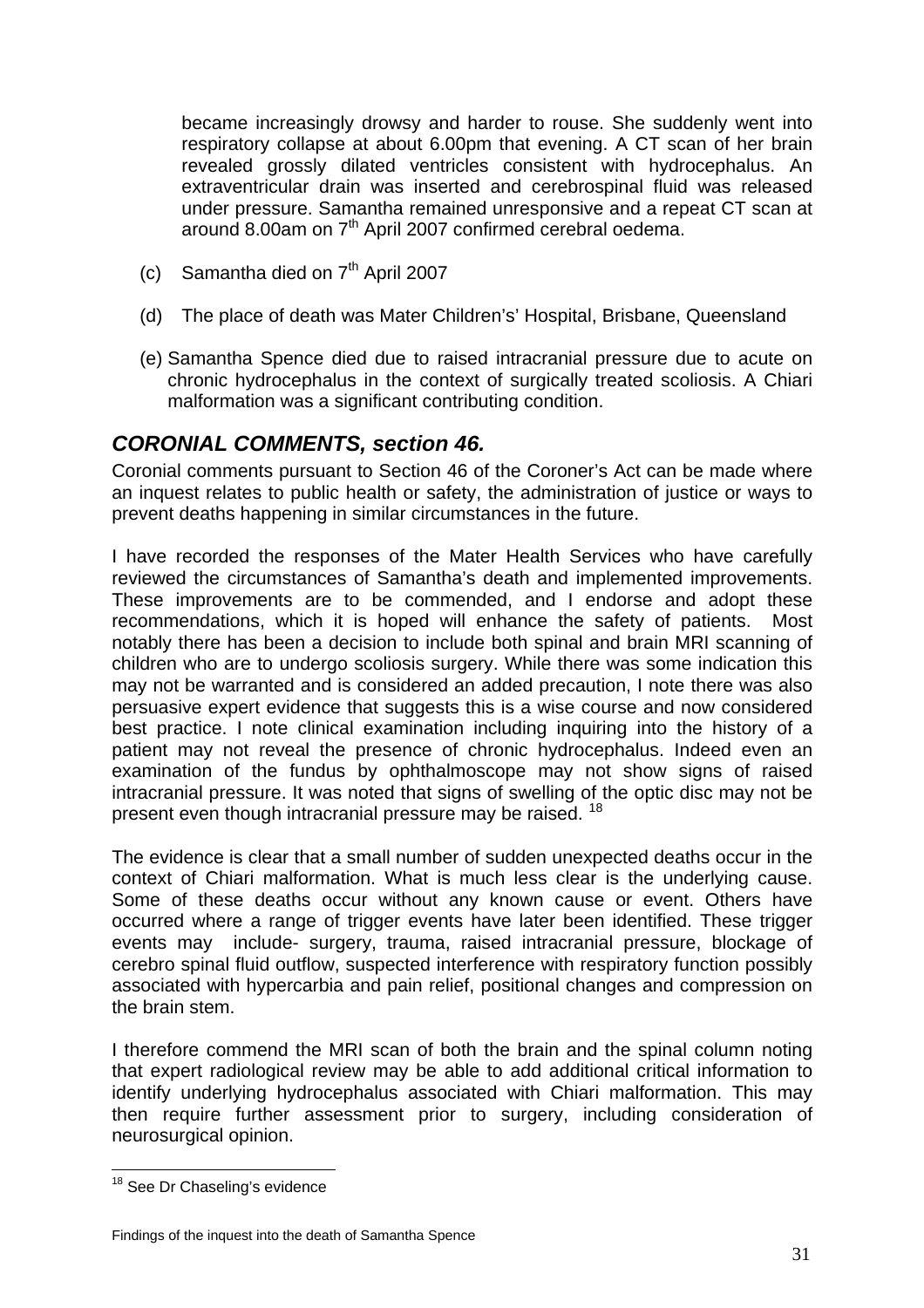**The Mater Health Services has completed a detailed review and response. I recommend that the changes and improvements they have implemented are circulated to both the private and public health sectors within Queensland. It is hoped this will assist in improving patient safety**.

I also note that in this case there was a referral from the general practitioner to the orthopaedic surgeon Dr Licina, who reviewed Samantha's x-rays and immediately referred her on to the specialist scoliosis clinic at the Mater Children's Hospital. In due course Samantha was incidentally diagnosed with a Chiari type 1 malformation. However, there was no formal report from the scoliosis clinic back to the treating general practitioner advising him of the diagnosis of Chiari malformation.

I note the orthopaedic surgeon Dr Askin said, "*the general practitioner should have a letter sent back to them after the patient is reviewed in the clinic. That would be at least what we would expect to happen*."

It is of course important to inform the general practitioner of any diagnosis and proposed treatment. Further relevant information may arise which the treating general practitioner may then be prompted to submit to the specialist treating team.

**I recommend a review of processes to ensure the primary treating general practitioner is kept informed of the ongoing treatment of the patient.** 

**I noted Dr Chaseling's recommendation that a formal paper be written to disseminate the learning and reflections arising from Samantha Spence's death. I will contact the relevant specialist colleges to invite their consideration of this. The court can facilitate access to the various expert reports which have greatly assisted the understanding in this inquest.** 

In closing this inquest I acknowledge the assistance provided by all counsel and instructing solicitors, and the contribution from the treating team as well as independent expert witnesses. Samantha's death was an unexpected tragedy which shocked and saddened her family and health carers. Her loss is mourned and it is hoped this inquest has assisted in clarifying the circumstances of her death. In particular it is to be hoped the review and changes implemented may reduce the risk of other deaths occurring in similar circumstances.

Chris Clements **Brisbane** 29 October 2010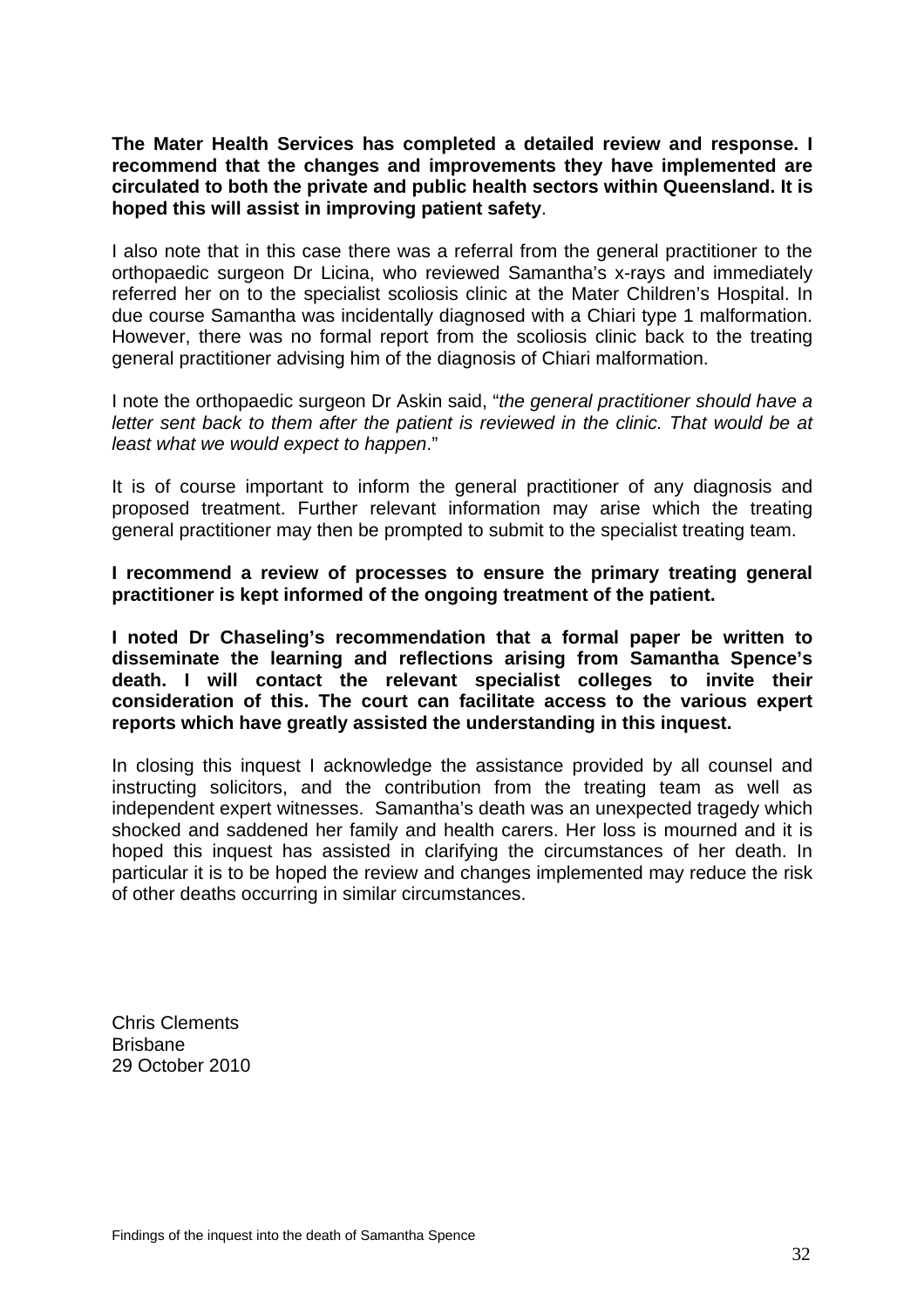# *Appendix 1*

#### **Summary of Evidence from Samantha's family**

Samantha's father, Shawn Robert Spence gave evidence. He and his wife Karen had three children. He confirmed Samantha was born on 29 April 1994. She attended the Claremont Special School at Silkstone and was in the intermediate class.

Mr Spence recalled Samantha was detected with developmental delay at any early stage in areas of motor skills, speech and crawling. She was seen by a paediatrician, Dr McGregor when she was two and a half years old. Samantha was assessed and it was concluded she had mild to moderate global retardation. She commenced formal schooling at the Special Education Unit at Ipswich Central Primary School. From the age of six she attended Claremont Special School.

Mr Spence acknowledged his mother; Sandra Spence was very close to Samantha and had a special supportive role throughout her life. Samantha spent most weekends with her grandmother and grandfather.

In 2005 Mr Spence remembers they took Samantha for a medical reassessment with paediatrician Dr Miller at Ipswich. He referred her to a clinical psychologist Dr Therese McHugh who reviewed Samantha in June 2006. Although it was considered Samantha was functioning in the intellectually impaired range the psychologist assessed her as demonstrating well developed literacy skills and verbal reasoning. Her greatest deficit was in visually presented information. It was considered her placement within the special school was appropriate.

At the end of the assessment it was considered that Samantha was not suffering from global retardation. She was diagnosed with a form of Attention Deficit Hyperactive Disorder. However Samantha was not hyperactive but rather withdrawn and inattentive. She had a short attention span and she was generally slow to learn.

Dr Miller prescribed dexamphetamine which was considered to have achieved a positive stimulus for Samantha. Her father thought she was more active with other children and more expressive. He thought she was a little quicker in her thinking.

It was in March or April 2006 when the family became concerned about Samantha's posture. She was leaning to the left and her left shoulder was dropped lower then the right. She complained of back pain.

Her general practitioner, Dr Simon Lawnton arranged x-rays which established the diagnosis of scoliosis. The first orthopaedic surgeon who saw Samantha's x-rays was Dr Paul Licina. He immediately referred Samantha to the Mater Children's Scoliosis Clinic after reviewing the imaging without requiring seeing Samantha. Dr Licina considered Samantha was best treated by the specialist holistic clinic.

In May 2006 her condition was described in radiology reports as severe scoliosis deformity, convex to the right in the thoracic region and convex to the left in the lumbar region. Orthopaedic review was recommended.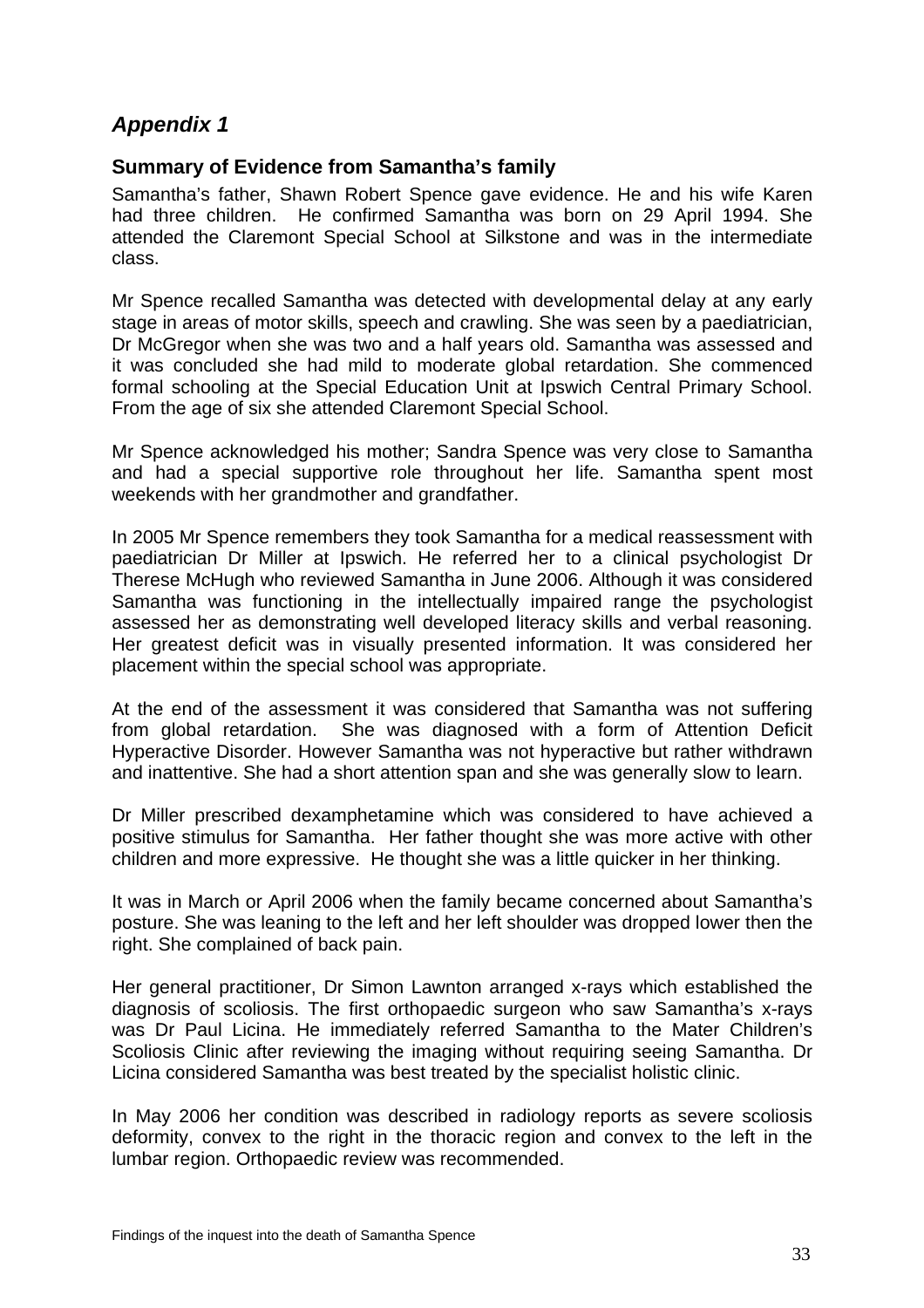Neither Dr Licina nor Dr Lawnton received reports back from the treating team at the Mater Children's Clinic. The difficulty appears to be the referral on from one doctor to the next which broke the normal chain of communication back to the initial referring doctor.

Mr Spence recalled Samantha was seen by Dr Labrom. The family was advised Samantha definitely required surgery to correct the spinal curvature. Mr Spence said: "*It was explained to us that two rods would be placed either side of her spine, and that that would straighten her spine up, and there would be possibly some fusion of certain vertebrae*."[19](#page-34-0)

He could recall asking how soon Samantha would be up and walking, and he was told the next day. He could not identify which doctor but recalled it was one of the first two doctors they visited.

He recalled in August or September 2006 Samantha had an MRI scan of her spine in preparation for the operation. A malformation was detected which Mr Spence recalled was in her upper spine. He understood it to be a narrowing of her spinal chord at the top of her spine. Because the abnormality was detected Samantha then saw a neurologist at the Mater Children's Scoliosis Unit in about October or November 2006. Mr Spence recalled the neurologist, Dr Burke, who reviewed the MRI findings, indicated the malformation would not cause a problem and the surgery could proceed.

Mr Spence's recollection of Dr Burke's explanation of the malformation was as follows-

"*The specialist who reviewed the results of the image…explained it off as being a thinning of the spinal chord, up the top*."[20](#page-34-1) Mr Spence did not recall the word malformation being used, or the use of the words Arnold - Chiari.

#### Mr Spence said;

"*The concern being at the time was that they had to do the MRI to make sure that the chord was not too thin. That during the surgery that obviously they wouldn't hurt it or damage it and that in his opinion, that it wasn't too bad. That they would monitor Samantha's chord during the surgery anyway, just to make sure that nothing was going the wrong way. That he did some checks on her motor skills and so forth, and seemed to be quite happy. He did a background check on her, trying to find out some history on Samantha's health and intellectual problems.*" [21](#page-34-2)

Mr Spence recalled Dr Burke using the word "herniating" when describing the concern about the thinning of the spine (in Mr Spence's words.) Mr Spence did not understand the term herniating other than – "*just a tear, and that there would be damage to the spinal cord, and it was a thinning of the spinal cord*." [22](#page-34-3)

 $\overline{a}$ 

<span id="page-34-0"></span><sup>19</sup> T2-6, L 41-44

<span id="page-34-1"></span><sup>20</sup> T2-7, L 7-10

<span id="page-34-3"></span><span id="page-34-2"></span><sup>21</sup> T2-7 L17-26 22 T2-18, L 52-53

 Findings of the inquest into the death of Samantha Spence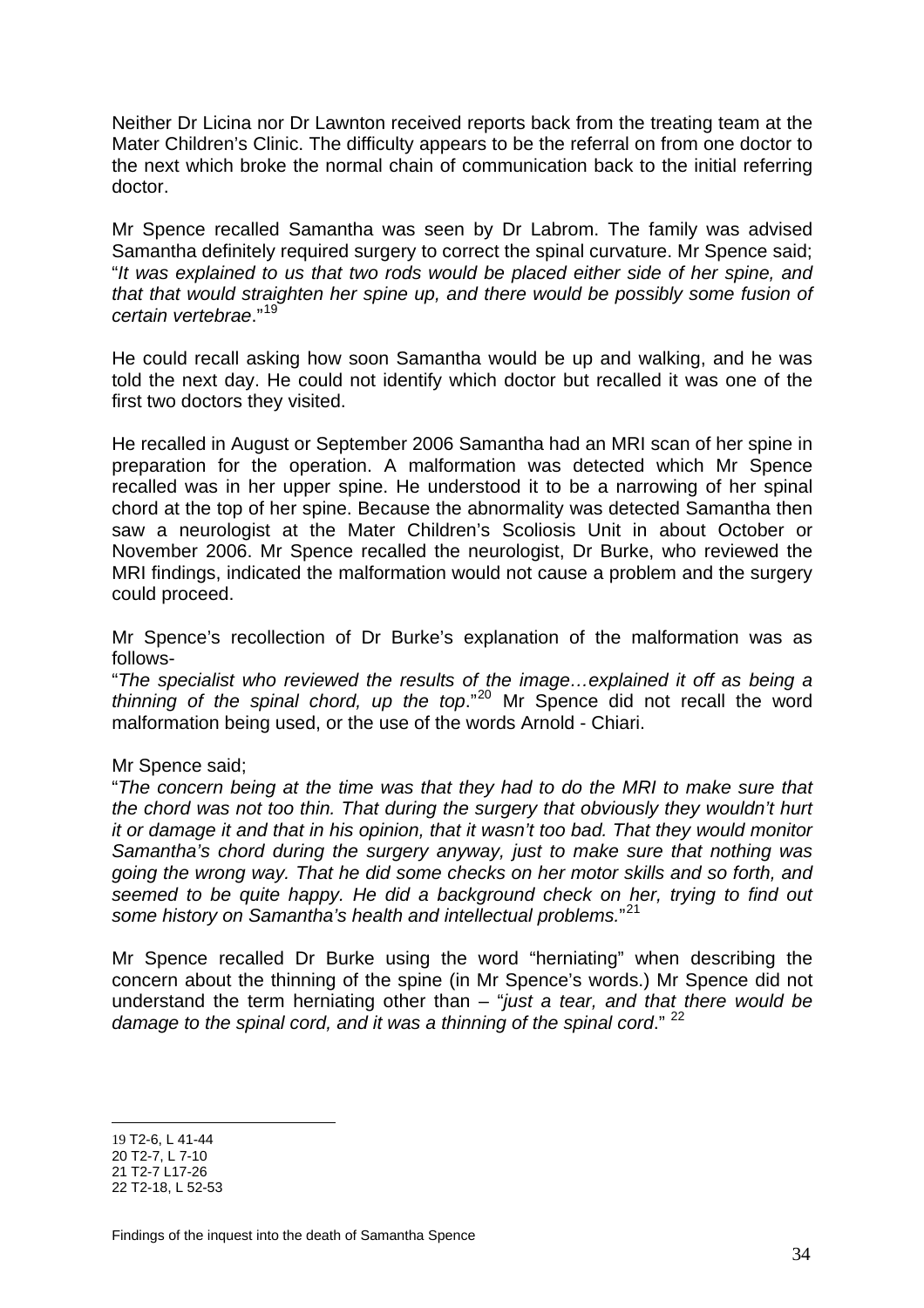Mr Spence recalled that Dr Burke observed her walking, and he recalled Dr Burke testing her reflexes with the hammer test on her knees, ankles and muscles. He got her to do some standing up, balancing and walking.

Mr Spence also indicated they told Dr Burke about a number of hospital admissions and that she had grommets and had hearing aids at one stage. He recalled they were with Dr Burke for a good hour. He could not recall whether or not they mentioned concerns they had raised with the paediatrician Dr Miller about Samantha's gait and that she would sometimes have problems with balance.

Mr Spence said there was no mention by Dr Burke of the name Arnold Chiari malformation in the consultation. The first time that name was used to the family was after Samantha had arrested and they were told Samantha was likely to die. This was on the day she died, the 7th April 2007.

When prompted at the inquest, Mr Spence did recall seeing Dr Hay with Samantha, prior to the referral to Dr Burke. It was Dr Hay who explained the need for an MRI. Mr Spence recalled the explanation as "*There's thinning of the spine there, and I need you to see the specialist in regards to that little issue there*." This was to see whether the scoliosis surgery could go ahead. Mr Spence recalled Dr Hay showing him the scan picture from the MRI. He could not recall a drawn diagram.

Mr Spence recalled Dr Burke did not seem concerned about Samantha undergoing the surgery, and that the surgery could proceed. He explained her spine would be monitored during the surgery to make sure there was no damage.

Samantha was seen in the scoliosis clinic in March 2007, about 1 month prior to the surgery. He recalled a number of appointments at the end of 2006 were cancelled by the clinic and the surgery was put back.

## **Samantha's condition prior to hospital admission**

Mr Spence recalled Samantha had a headache on a swimming day in the lead up period before the operation. It may have been a swimming carnival, when she had been swimming all day and out in the sun. She also had a bit of a sinus problem that day. Mr Spence's mother took Samantha to the doctor that afternoon. They were advised by the general practitioner Dr Lawnton it was probably dehydration. Samantha had a tendency not to drink water. She was prescribed some antibiotics for her sinus, rest and plenty of water. There was a bit of a reaction to the antibiotics and the medication was stopped on the advice of the doctor. She recovered.

Mr Spence thinks she had two headaches in the 2-3 weeks prior to admission, but he considered them relatively minor, lasting a couple of hours, maybe a day at the most. His mother also considered the headaches prior to admission were not concerning. At the pre screening before the operation on the 4 April there were no recent health issues raised.

## **Paediatric Intensive Care Unit**

Mr Spence recalled Samantha starting to "shudder "in her sleep, which they reported to Nurse Dent on at least three occasions. The nurse placed blankets on Samantha as she was shivering a lot as though she was extremely cold. Her hands were cool.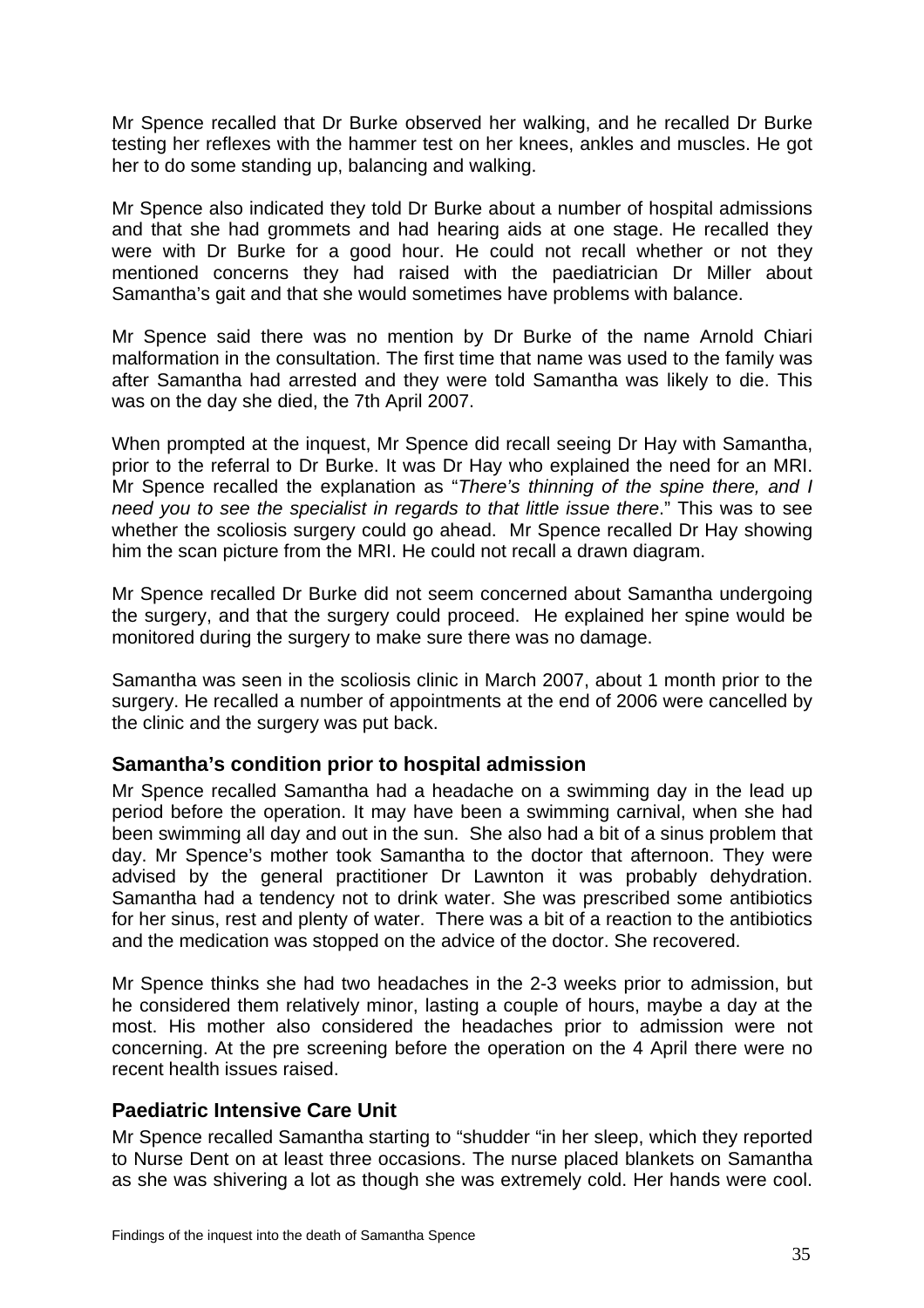The nurse also checked her chest and side with a stethoscope. Mr Spence said he was quite scared when he heard Samantha breathing very deeply-"a very laboured breath,  $-$  (he) never ever heard anyone breathe like that before." $^{23}$  $^{23}$  $^{23}$ 

The nurse explained her blood pressure was a little low and an extra saline drip was given at about 4.30pm. A second check with the stethoscope was performed by the nurse at this time. He indicated he thought her chest had cleared.

After a change in shift, the family recalled two new sisters commenced work. They recalled them as Jan and Jackie and a casual male agency nurse called Tim. They observed the male nurse (Barker) appeared to have little experience in reading the computerised monitors.

Mr Spence raised his concerns with one of the orthopaedic surgeons, Dr Askin. His fears were allayed with an explanation about the effects of anaesthetic and that Samantha would have less compression on her lungs and it would take her lungs a little while to re-learn how to breathe properly again.

On his return the next day, his mother told him Samantha had woken up briefly, and said she had a sore throat. She was given panadol and fell back to sleep. Nurse Barker swabbed her mouth. She vomited twice overnight during her sleep while her grandmother was present. This occurred at about 9.30 and 10.30 on Thursday evening.

The nursing sister Jacqui (Jauncey-Cooke) reassured her this was common after an anaesthetic. Medication was added to her drip to reduce the vomiting.

Her temperature was gradually rising and about 9.30pm after vomiting for the third time Samantha woke up and said she felt hot. She also said she had a numb left leg. Nurse Tim checked her and was reassured he could feel Samantha obeying his direction to press against his hands with her feet. She was quite groggy and her breathing was still laboured.

Nursing staff expected to transfer Samantha to the normal ward later that Good Friday morning. Mr Spence was still concerned about her low blood pressure, and laboured breathing. Her temperature had returned to normal.

At about 8.00am Mr Spence was told by Nurse Helen (Murphy) to expect Samantha to be transferred about 11am from the PICU to the ward. She reassured him about his concerns over her breathing and low blood pressure.

It was around this time that Dr Askin visited and checked all of Samantha's monitors. He spoke with Mr Spence and told him the operation had gone extremely well and had successfully straightened her back. Mr Spence expressed his concerns about Samantha's breathing. Dr Askin explained Samantha's back was straighter so there was less pressure on her lungs. Her lungs would take a while to adjust to there being less pressure.

 $\overline{a}$ 

<span id="page-36-0"></span><sup>23</sup> T2-11, L53-55

 Findings of the inquest into the death of Samantha Spence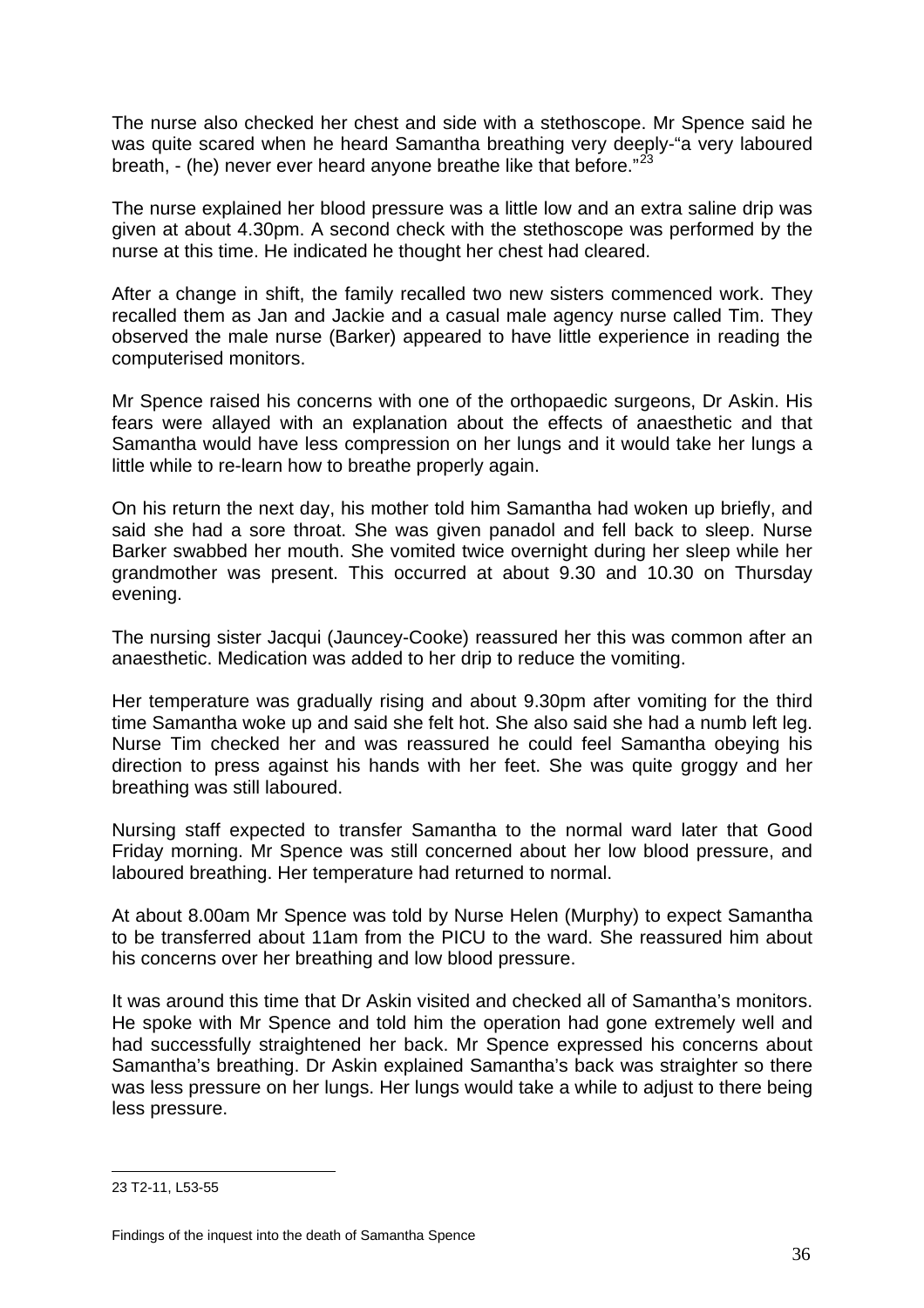Mr Spence recalled Samantha had undergone a lung capacity test on 4 April. They were told her lung capacity was reduced and it could take 12 months to normalise after the operation. Mr Spence accepted the explanation from Dr Askin.

Dr Labrom also visited early on saturday morning while Mr. Spence was present and gave a similar report of the operation and assurances.

Samantha woke up briefly while Mr Spence was with her. He recalled there was a very short conversation during which Samantha asked if the operation was over and whether she could go home. Mr Spence reassured her it was over but she would have to get better before she could go home. He asked her if she was in any pain, to which she said, "No." Mr Spence talked with her about getting her a book before she went back to sleep. Mr Spence said she was very groggy during this conversation and there were long pauses during the conversation.

About 10.00am on Good Friday Samantha's paternal grandfather visited. Samantha remained very groggy and slow.

## **Transfer to ward**

From 10.00am the process of moving Samantha to the ward started. Her grandparents went ahead to the ward and her father accompanied Samantha. She asked her father about the whereabouts of her grandparents, but immediately dozed off again.

She was settled into the new ward. Her uncle and aunt visited and also remarked about her grogginess and noticeable breathing. Mr Spence again raised this with staff, this time with Nurse Belinda, who reassured him it was a normal reaction after the procedure.

Mr Spence and his mother remained with Samantha during that day. They thought she seemed to be falling into a deeper sleep as the day progressed  $24$  and her breathing was laboured. She was checked hourly by the nurses and Mr Spence pointed out on three occasions that the blood pressure monitor indicated her blood pressure was fluctuating between normal and low. Mr Spence recalled a visit by a doctor named Kris (Skeggs) who also reassured the family all was well.

At about 3.30pm in the afternoon of Good Friday, Samantha vomited what appeared to Mr Spence to be blood. She remained asleep throughout this. Mr Spence called Nurse Belinda (Rituper) who advised it was not blood, but old vomit.

At 4.00pm the physiotherapist, Lisa (Cole) arrived and Mr Spence and his mother expressed their concern about Samantha's breathing. The physiotherapist said the noisy breathing may be due to some vomitus in her airways. She suctioned Samantha and she reacted to this procedure making it difficult. Her jaw was clenched tight. Some mucus was cleared. The physiotherapist then re-positioned her head on the pillow making her a little more inclined upwards to assist her breathing.

<span id="page-37-0"></span> $\overline{a}$ 24 TT2-14, L 1-20

 Findings of the inquest into the death of Samantha Spence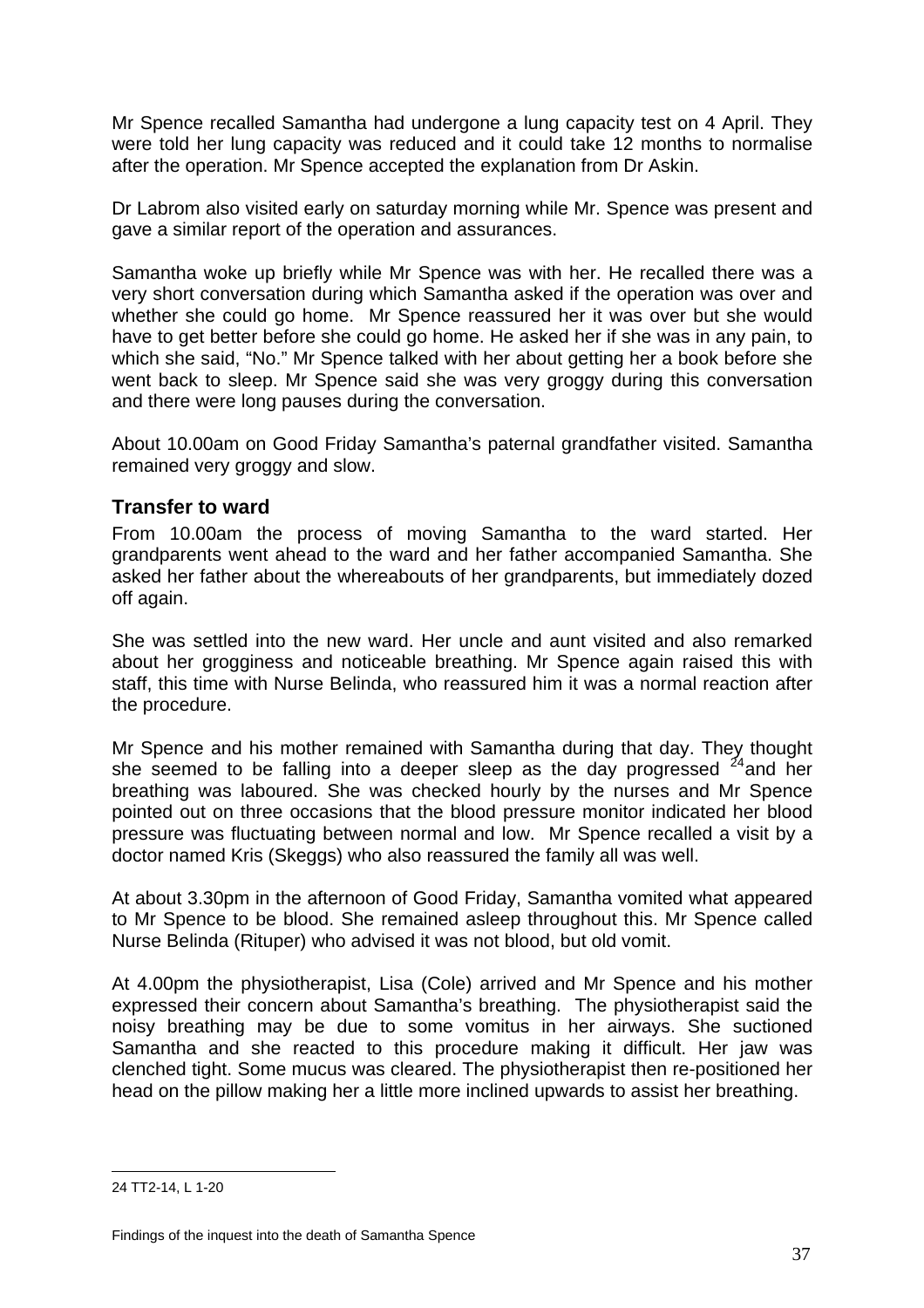About this time Mr Spence and his mother were becoming quite anxious and again raised their concerns with nursing staff. Nurse Belinda called in a member of the pain management team.

Mr Spence expressed his concern in the inquest as follows-

"*By that stage [at about 4.00pm on Good Friday] we were in a panic, blind panic. We knew there was something definitely wrong by this stage. Recollecting back onto what Dr Labrom had told us, that she would be up and walking the next day, well, the next day had gone almost past, and she still wasn't walking, still wasn't conscious.*  We were getting very anxious because we just didn't seem, -the concern just wasn't *there, and we were being sort of brushed off, to a certain extent, as if, "What do you know?"* [25](#page-38-0)

It was explained that the vomiting was not a problem. Mr Spence raised his concern over Samantha's sleepiness and laboured breathing. This was met with an explanation stating this was normal and due to two drips, one with morphine and one with local anaesthetic which would continue until morning.

At 4.45pm another nurse (Fiona Frater) checked Samantha. Mr Spence again raised the issue of drowsiness and her breathing. This nurse checked her vital signs and then sought assistance from a more senior nurse, Cherilynn Barlow. An attempt was made to contact the pain management doctor, but that doctor was in surgery. The doctor rang back and directed the morphine drip to be turned down. Mr Spence recalled the nurse removed heart monitor stickers from Samantha's chest. Samantha did not react to this. This prompted the nurse to check her again and to call for a medical review.

Dr Kris Skeggs instructed the nurse to turn the morphine pump off and to check Samantha for any response. However the doctor still reassured Mr Spence and his mother there was nothing wrong.

Dr Skeggs returned about half an hour later around 6.00pm to review Samantha. Mr Spence overheard him say "I think we've narced her"- which Mr Spence understood to be excessive narcotics. The nurse left and returned with a trolley.

It was at this time that the doctor himself appeared concerned and somewhat flustered. He called for assistance from another nurse. Mr Spence saw the oxygen percentage drop from 96% to 30% in a matter of seconds. The heart rate monitor dropped from 120 beats to 50 beats per minute. Mr Spence was calling the numbers out to the doctor as he observed them and the doctor was responding, saying-"what is it now?"

There was then the sudden arrival of many staff to assist Samantha and Mr Spence and his mother were ushered out. A code Blue response had been initiated.

<span id="page-38-0"></span> $\overline{a}$ 25 T2-16, L 12-21

 Findings of the inquest into the death of Samantha Spence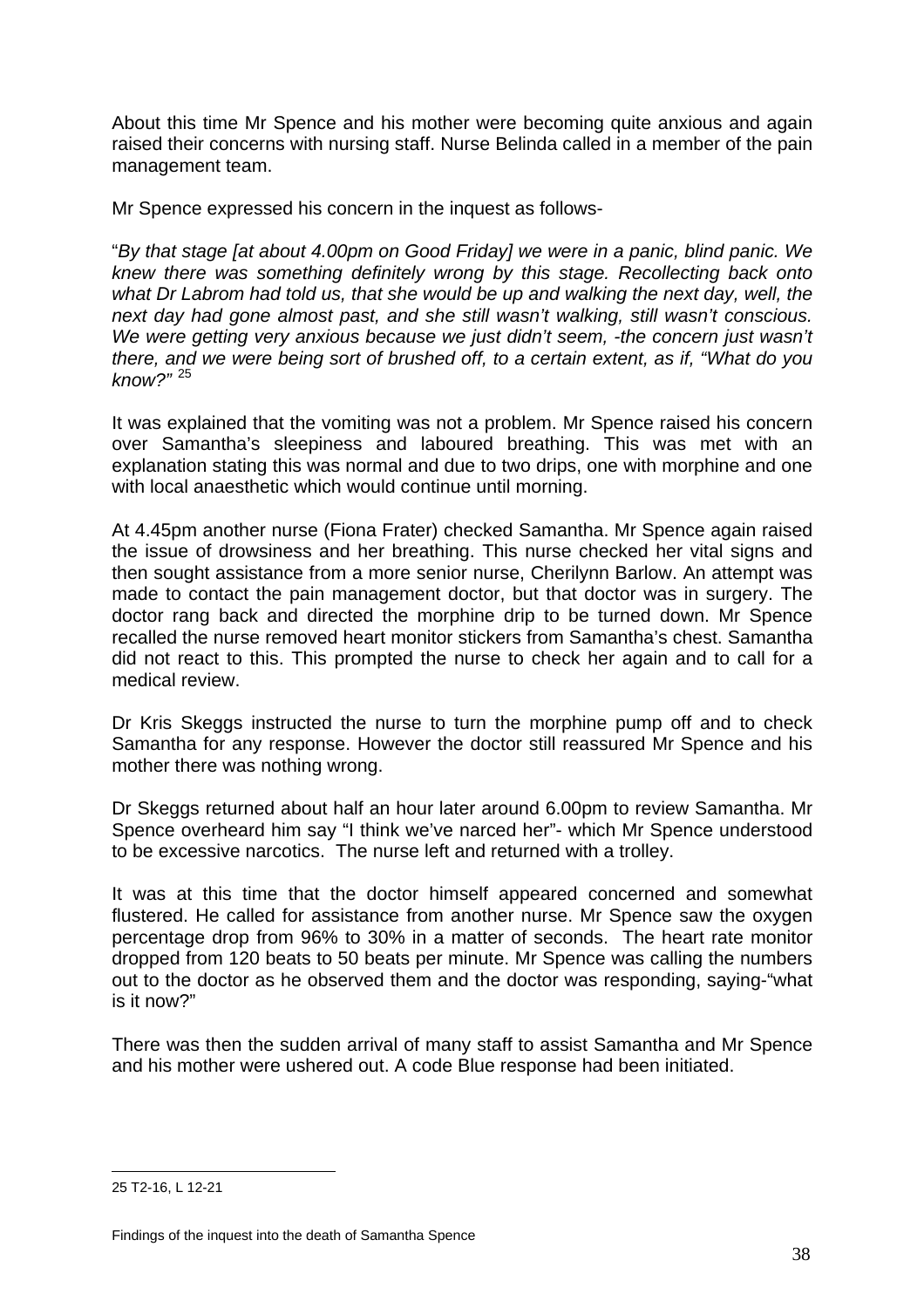Mr Spence and his mother were supported by two nurses during efforts to resuscitate Samantha. They were told she had been given a drug to counteract the morphine and she was taken back to PICU.

## **Return to Paediatric Intensive Care Unit**

By about 7.00pm Samantha was back into PICU and the family waited for news. They were told Samantha was going to have a CT scan as she had not responded to the anti- morphine drug, suggesting this was not the problem.

After the scan, the head of PICU, Dr Lister spoke with the family. He explained the scan revealed some brain damage and some fluid on the brain. Samantha had severe hydrocephalus. Mr Spence indicated there were no known previous problems. Mr Spence recalled Dr Lister expressing the view some of the brain damage was pre-existing. Samantha needed urgent operative intervention to drill a small hole to remove excess fluid. Because of her youth medical staff expected she would make a good recovery.

The surgery was performed at about 8.30pm. The neurosurgical registrar Dr Pang explained to the family the procedure had been successful in draining fluid and he hoped she would recover over the next 24 hours.

On Saturday morning Mr Spence returned to the hospital about 6.30am. Dr Lister spoke with Mr Spence and informed him Samantha's prospects were very poor. He informed Mr Spence Samantha had suffered irreparable brain damage and she was unlikely to survive the day. Testing was performed which confirmed there was no brain activity and life support was terminated. Samantha died that day, on 7 April 2007.

## **Grandmother's evidence**

Sandra Spence also gave evidence at the inquest. She is Samantha's paternal grandmother. She and her husband were very close to Samantha throughout her life and gave enormous time, support and love to her. Samantha spent weekends with her grandparents as well as school holidays. She provided a detailed statement and gave evidence at the inquest. Her evidence was consistent with Mr Spence and included additional detail in her statement.

Mrs Spence attended medical appointments with Samantha and her father leading up to the surgery. She was very much aware of the increasing curvature of Samantha's spine between June 2006 and March 2007. She knew Samantha was experiencing pain and was increasingly restricted in her ability to stand and walk.

Mrs Spence's recollection of the explanation of the MRI findings was of a narrowing of the spinal cord. She thought it was Dr Otto who explained this and that the neurologist had cleared Samantha to go ahead with the surgery. She attended the appointment with Dr Burke and understood he was assessing Samantha to see if the operation would go ahead or not after the discovery on the MRI of the spinal cord "narrowing."

She recalled Dr Burke asking for Samantha's medical history and anything that was related to her family. Her learning difficulties were mentioned, as well as the head